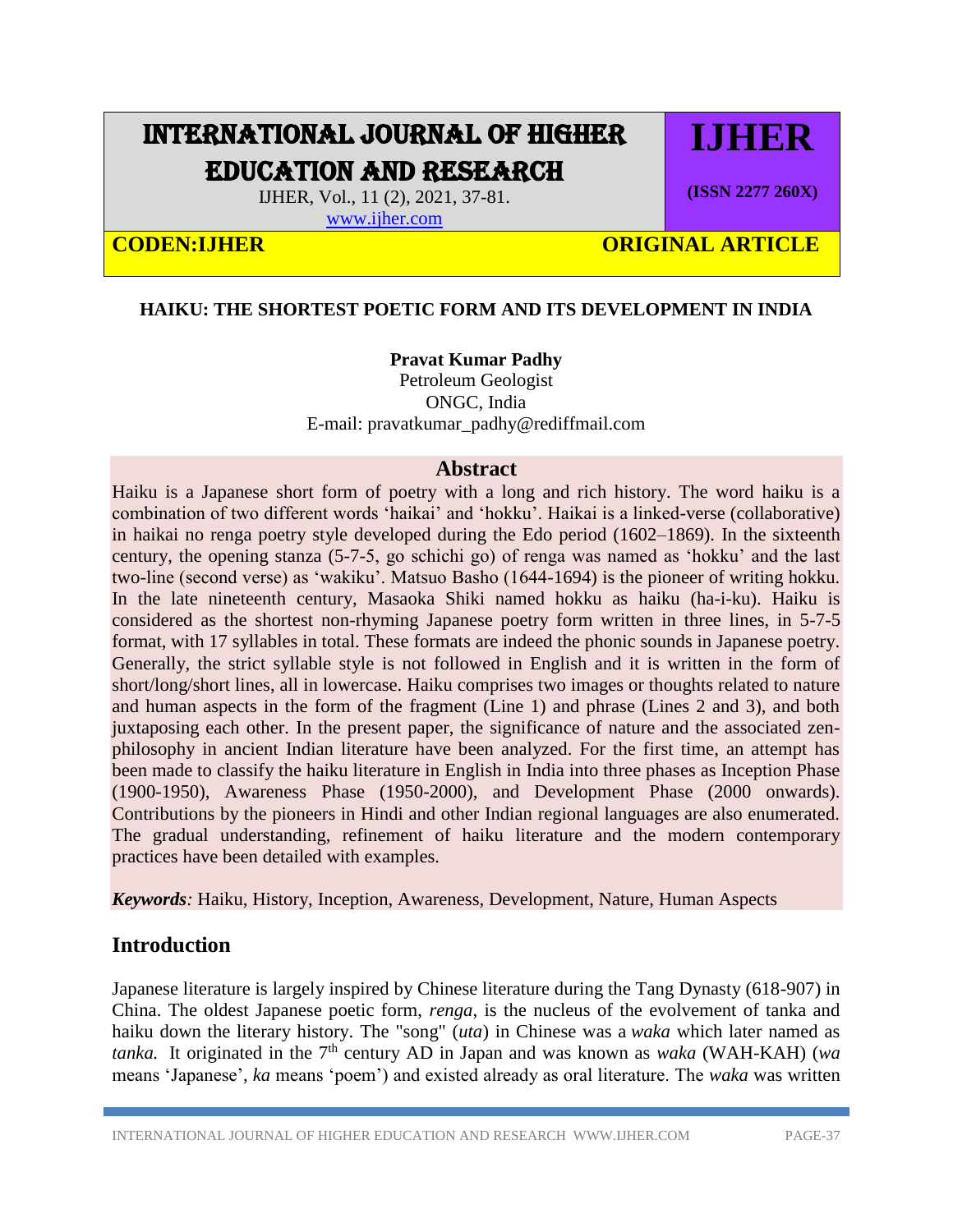on seasonal subjects (*kidai*). The *waka* remained as the neoclassical Japanese literature as characterized by the poets of the Man'yōshū, Kokin Wakashū, and Shin Kokin Wakashū eras.

The schemata or *morae* (sound units) patterns follow 5-7-5-7-7 (known as '*sanjuichi*', the Japanese word for 31). The original structure was in 5-7, 5-7, 7 and subsequently, it became 5-7, 5-7-7 during the Man'yo period. Towards the end of the twelfth century, slowly the 5/7/5/7/7 format had been modified by dividing it into 5/7/5 and 7/7. By the fourteenth century, this took shape of *renga* written in sequence by the participating poets. In the sixteenth century the opening stanza or the starting verse (5-7-5, *go schichi go*) of *renga* was named as '*hokku*' and the last two-line (second verse) as '*wakiku*'.

*Renga* (series or chains of poems) is the Japanese collaborative linked poem and its later derivative, *[renku](https://en.wikipedia.org/wiki/Renku)* (*haikai no renga*). Haikai, a type of *renga* poetry, consists of at least 100 verses with alternating stanzas, or *ku*, of 5-7-5 and 7-7 *mora* (sound unit) per line and are linked in succession by the poets practicing during the Edo period. Matsuo Basho (1644-1694) was the pioneer of writing classical '*hokku*' and he had rendered aesthetic values to the verse writing with the brilliant poetic spell. Later Masaoka Shiki (1867-1902) christened "*hokku*" to "*haiku*" (ha-i-ku, 3-sound in Japanese), independent of the haikai-no-renga, at the end of the nineteenth century.

The Japanese haiku comprises three sections namely *kami go* (the top five-section), *naka shichi* (the middle seven-section), and *shimo go* (the lower five-section). Haiku consists of 17 '*on*' or '*morae*' (sound-bytes), written in Japanese in a vertical single line (top to bottom) with no spacing. There is no concept of syllable in the Japanese language. It is only sound-bytes. The 17 sound-unit or phonetic-unit is roughly equivalent to 12 syllables in English. Later on, in the English language, the schema is widely practiced as short/long/short (s/l/s) form in haiku writings instead of strictly following the syllable-count. The Japanese have no plural for their nouns. Hence we speak of haiku and never haikus.

Matsua Basho (1644-1694) ,Yosa Busan (1716-1783), Kobayashi Issa (1763-1827) and Mosaoka Shiki (1867-1902) are the Masters of the Haiku literature, including Chiyo-ni (1703-1775), a great women haikuist.

Examples of some of the classical haiku by the Masters:

old pond a frog jumps into the sound of water

-Basho (Tr. Jane Reichhold)

Some of the memorable haiku by the Masters are exemplified below:

The sea darkens and a wild duck's call is faintly white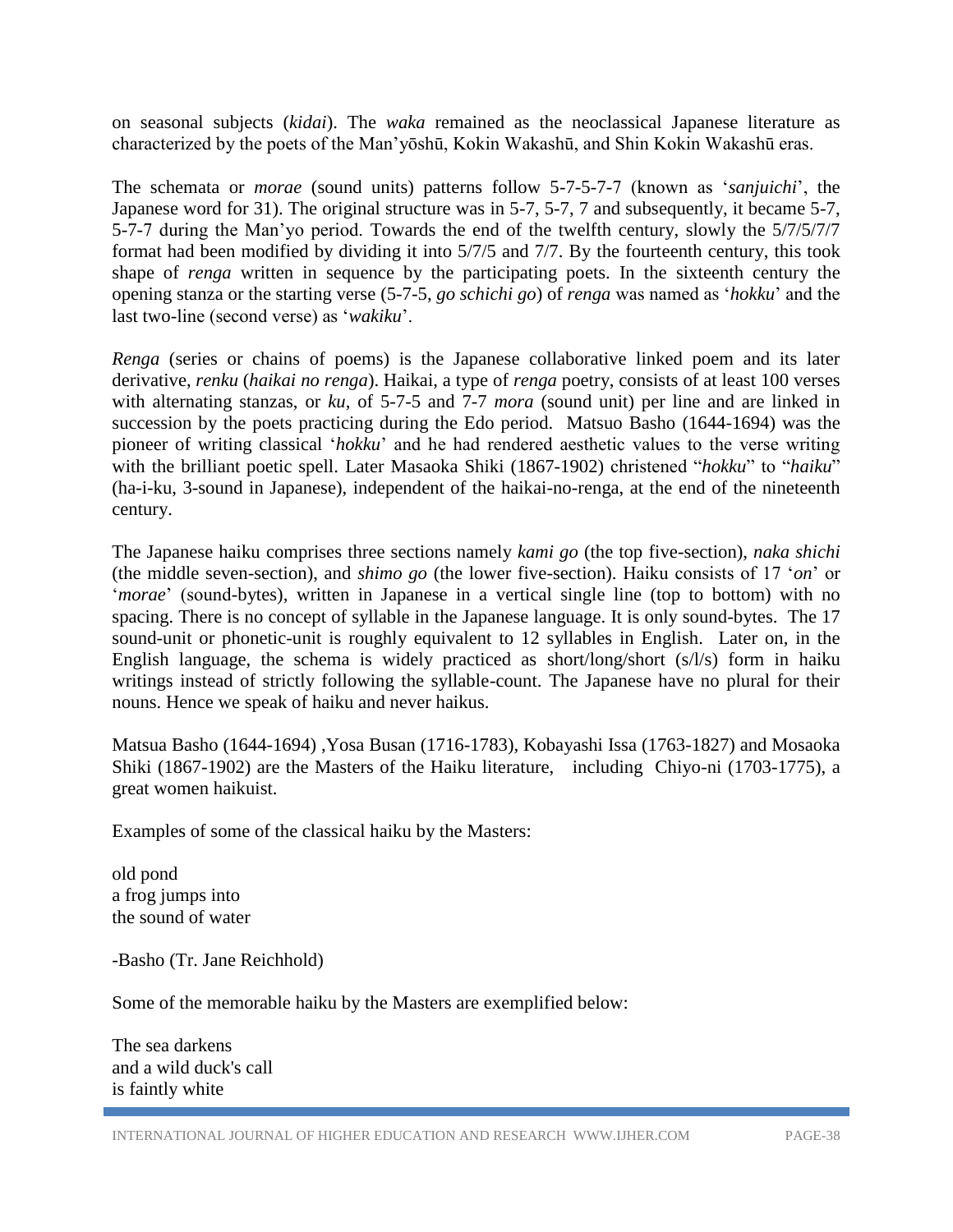-Basho

A crow has settled on a bare branch – autumn evening

-Basho

A field of mustard, no whale in sight, the sea darkening.

-Buson (Tr. Robert Hass)

The cool of morning — Separating from the bell, The voice of the bell.

-Buson (Tr. Donald Keene)

O snail Climb Mount Fuji, But slowly, slowly!

-Issa (Tr. R H Blyth)

rising to the blue sky baby sparrow's first cry

-Issa

A carp leaps up crinkling the autumn moonlight

-Shiki (Tr. Burton [Watson\)](http://www.baymoon.com/~ariadne/poets/shiki.haiku.htm#collected.watson)

I'm trying to sleep! Please swat the flies lightly

-Shiki, loose translation/interpretation by [Michael R. Burch](http://www.thehypertexts.com/Michael_R_Burch_Poet_Poetry_Picture_Bio.htm)

green grass—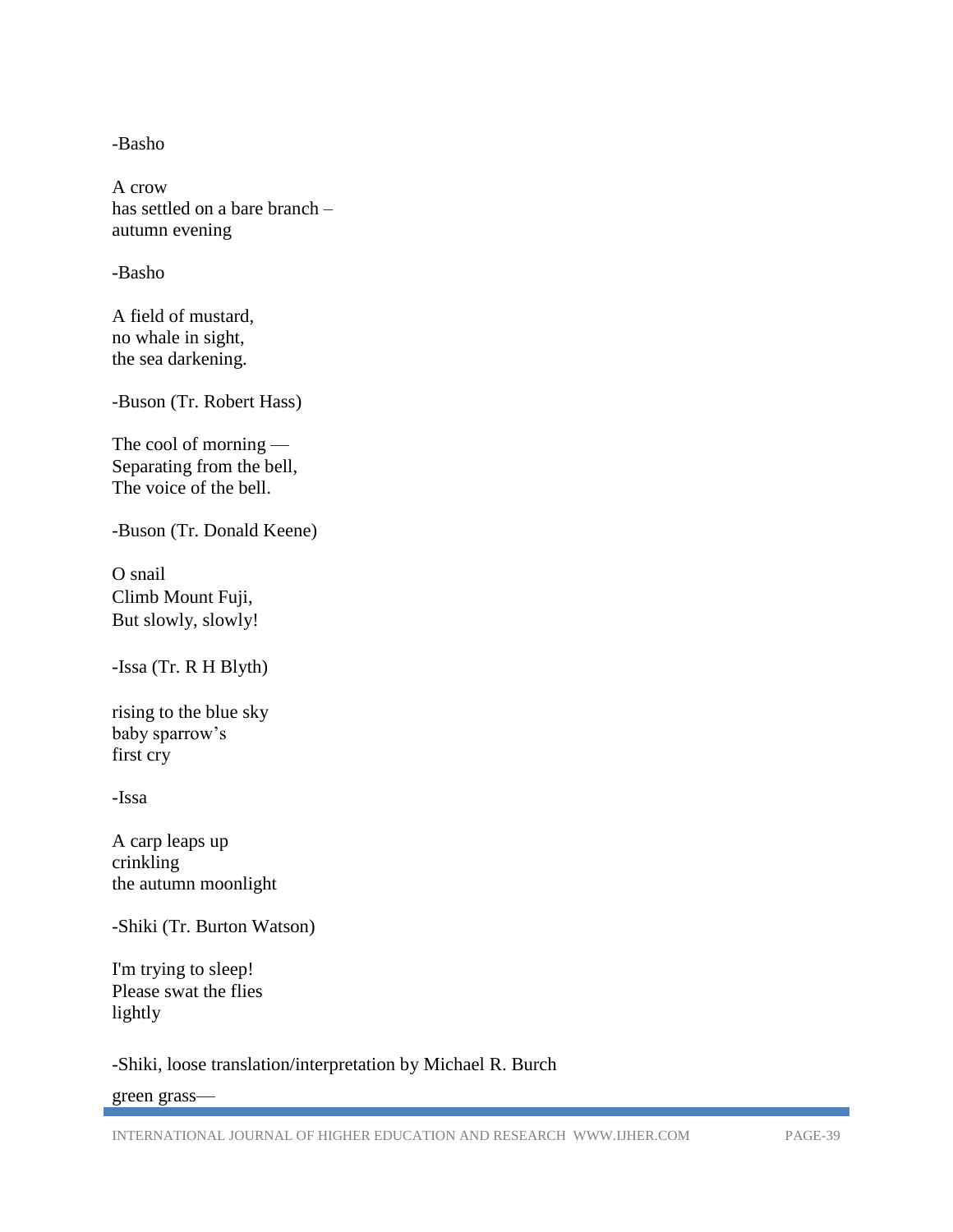between, between the blades the colour of the water

-Chiyo-ni (Tr. Patricia Donegan and Yoshie Ishibashi)

# **Ancient Indian Poetry and Zen Philosophy**

The nostalgic reminiscence of poetry emanates from the inception of our age-old civilization. The radiance of the rich heritage of lyric poetry has been reflected in our ancient Vedic literature and it continues to enlighten till today. The Zen and its philosophy of Buddhist lineage in Japan have been inherited from China, '*cha'an*'. It is believed that Zen has been derived from the Sanskrit word '*Dhyan*' which means meditation. The poetic philosophy of India has been sourced from the Veda, the Upanishads, the Ramayan, the Mahabharata, the Gita, and the Rasa-Dhvani theory. Poetry inspires to unfold the sublime spiritual essence of the basic building block of creation: the living and the non-living. Indian civilization and philosophy are closely intertwined with nature. Haiku essentially assimilates with beautiful nature (*kocho-fuei*) and explores the zen-moment and aesthetic imbibition. Mathew Arnold says, "The strongest part of a religion today is its unconscious poetry." It is true to the philosophy of haiku. From time memorial, the Indian doctrine of spiritualism is embedded with beauty of the nature, divinity and universalism. It is expressed through poetry, dance, art, and architecture. The philosopher, saint, seers of Hinduism, Buddhism, and other religions offer their teachings through the poetical form. Like in Japan, nature has been treated with great respect to bloom divine feeling or zen-feeling.

Syllabic and sound concepts have been in existence in ancient Sanskrit literature. In Indian philosophy, the five elements, *Panchabhootas,* are known as Earth (*Prithvi*), Water (*Jal*), Fire (*Agni*), Air (*Vayu*) and Ether (*Akasha*). Ether is associated with sound; Air with sound and touch; Fire with sound, touch and form; Water with sound, touch, form, and flavour; Earth with sound, touch, form, flavour and smell.

This concept of senses is also one of the basic elements of haiku. Kala Ramesh elaborates and correlated the ancient concept of dance, music, paintings, etc and draws a parallel between aesthetic culture of India with that of Japanese haiku (Ramesh et. al., 2016). The Indian classical music or *ragas* employs seasonal references with rhythmic- beat cycles (*tala*), seasonal reference in Indian paintings, "the *Ragamala* paintings of 16<sup>th</sup> and 17<sup>th</sup> centuries, the beat cycles of 3,5, and 7 in classical dance.

In Vedic literature, Vedic meter refers to the [poetic metre.](https://en.wikipedia.org/wiki/Metre_(poetry)) The study of Vedic metre is part of [Chandas,](https://en.wikipedia.org/wiki/Chandas) one of the six [Vedanga](https://en.wikipedia.org/wiki/Vedanga) disciplines. The Vedangas developed towards probably the end of the Vedic period (around the 1st millennium BCE) and influenced literature subsequent time.

*Chandas* (*the study of the meters*) is characterized by the specific poetic meters, including those based on a fixed number of syllables per verse, and those based on a fixed number of *[morae](https://en.wikipedia.org/wiki/Morae)* per verse. Interestingly we see the importance of *morae* or sound-units in haiku. In the metrical organization of ancient Sanskrit poetry, a Sanskrit stanza or *padya* consists of four *padas* or four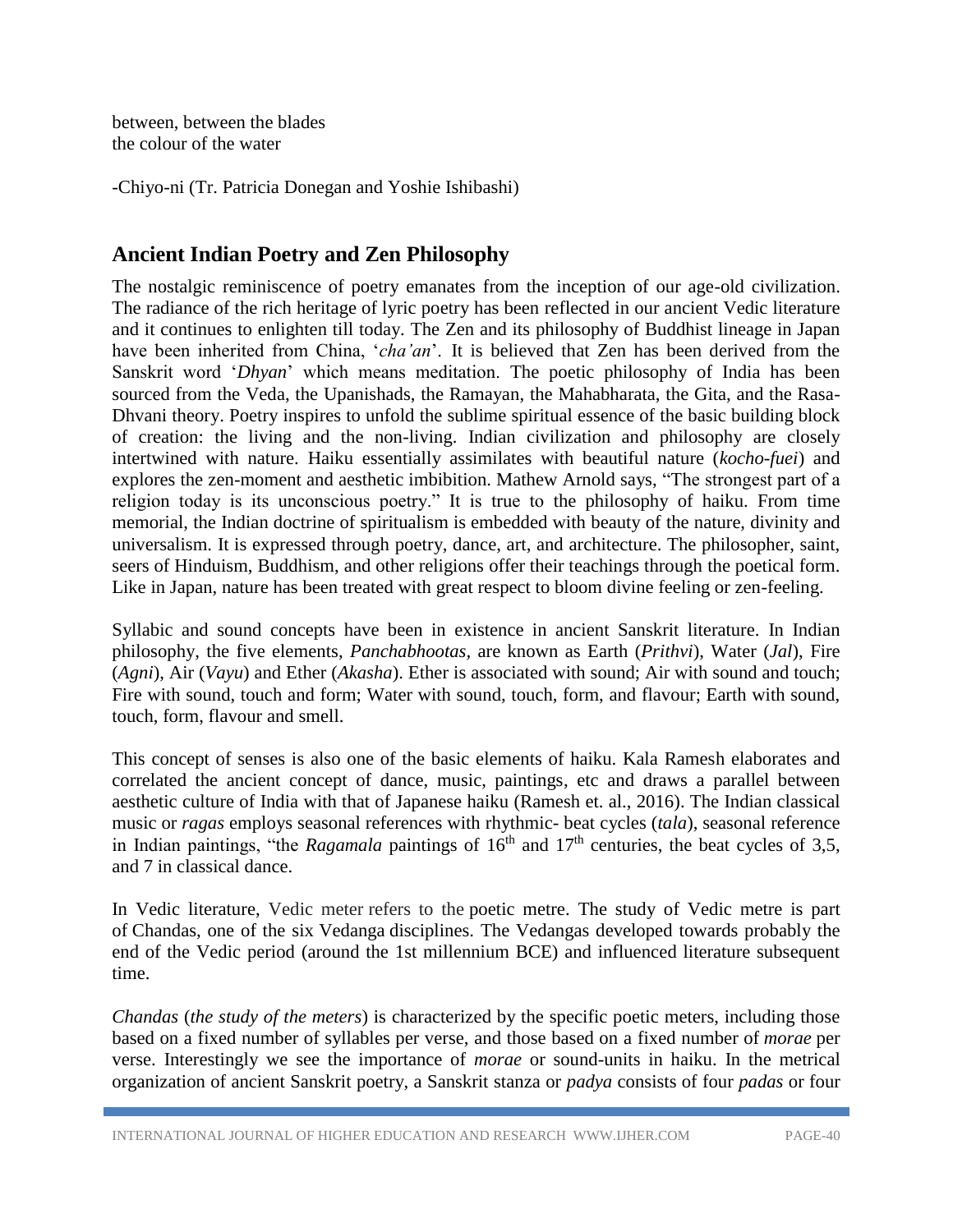quarters, which are regulated by (i) The number of syllables in each quarter, or (ii) The number of syllabic time units or *matras* (a short sound being assigned one unit of time and the long one two units of time). The quantitative scheme in the traditional literature classifies the common metres according to the syllable count of a stanza, as multiples of 4 with an exception of Gayatri which a tripada (8,8,8). The major Vedic meters with syllable structure are as follows. Usnih (8,8,12); Anustubh (8,8,8,8);Brhati (8,8,12,8); Pankti (8,8,8,8 +8); Tristubh (11,11,11,11) and Jagati (12,12,12,12).

Adi Kavi (the first poet) Valmiki, Kalidasa, and others contribute brilliant literature in the Sanskrit language. Kalidas is considered as the National Poet of India with his scholarly poetic articulation about nature, romanticism as depicted in *Meghaduta* (*The Cloud Messenger*)*,* and in drama *[Shakuntala](https://en.wikipedia.org/wiki/Abhij%C3%B1%C4%81na%C5%9B%C4%81kuntalam)* . His poems, *["Ṛitusaṃhāra](https://en.wikipedia.org/wiki/%E1%B9%9Aitusa%E1%B9%83h%C4%81ra)*" *ṛtu*, "season"; "*saṃhāra"*, compilation) describe the six seasons by narrating the experiences of two lovers. Interestingly, Kalidas invented a metre or syllabic style called *mandākrāntā* and used this style in his iconic poem, "*Meghadutta*". A line in *mandākrāntā* has 17 syllables, divided into three sections, each separated by a pause. The first section consists of four long syllables, the second of 5 short syllables and one long, and the third a mixture of long and short alternating. The Buddhist mantra (*Heart Sutra*) has seventeen syllables.

The classical haiku is about realization and reverence of nature. In the Rig Veda, verses (*suktas*) in Sanskrit are written in praise of nature and divinity. Nature is beautifully and metaphorically described with celestial citations in the hymns of Rig Veda as:

The sun, the eyes of the universe, is divinely placed It rises with bright sunshine, May we live to see it for a hundred autumns

Rig Veda:7.66.16 (Tr. Pandit Satyakarm Vidyalankar)

*Sutras* (string, thread) of the Indian Vedic literature are collections of aphorisms composition of few words or syllables. These are broadly related to ritual, philosophy, grammar etc.

The Vedic Seers in Sanskrit literature often cited cosmological citations like the light in the sky, stars, planets, etc in literature. The references of Astronomy are found in the *Rigveda*, the ancient Indian literature of Sanskrit hymns. Many Indian poets with metaphysical and mystic tenor composed poems with cosmic citations.

Like haiku literature, the Sangam Poetry of 100 BCE – 250 CE (as per Tamil scholar [Kamil](https://en.wikipedia.org/wiki/Kamil_Zvelebil)  [Zvelebil\)](https://en.wikipedia.org/wiki/Kamil_Zvelebil) written in the Tamil language, has a rich reference of nature, human perspective, love, grief, kindness, ecstasy including valor and war related aspects. The early Sangam poetry follows two meters (*akaval* and *vanci)*, while the later Sangam poetry became more diverse.

Ainkurunuru is a classical Tamil poetic work and the third of the Eight Anthologies in the Sangam literature. It comprises of five groups of 100 short stanzas of minimalistic 3 to 6 lines haiku-like poems. There are poems like one line Aathizhudi, two lines Thirukkural and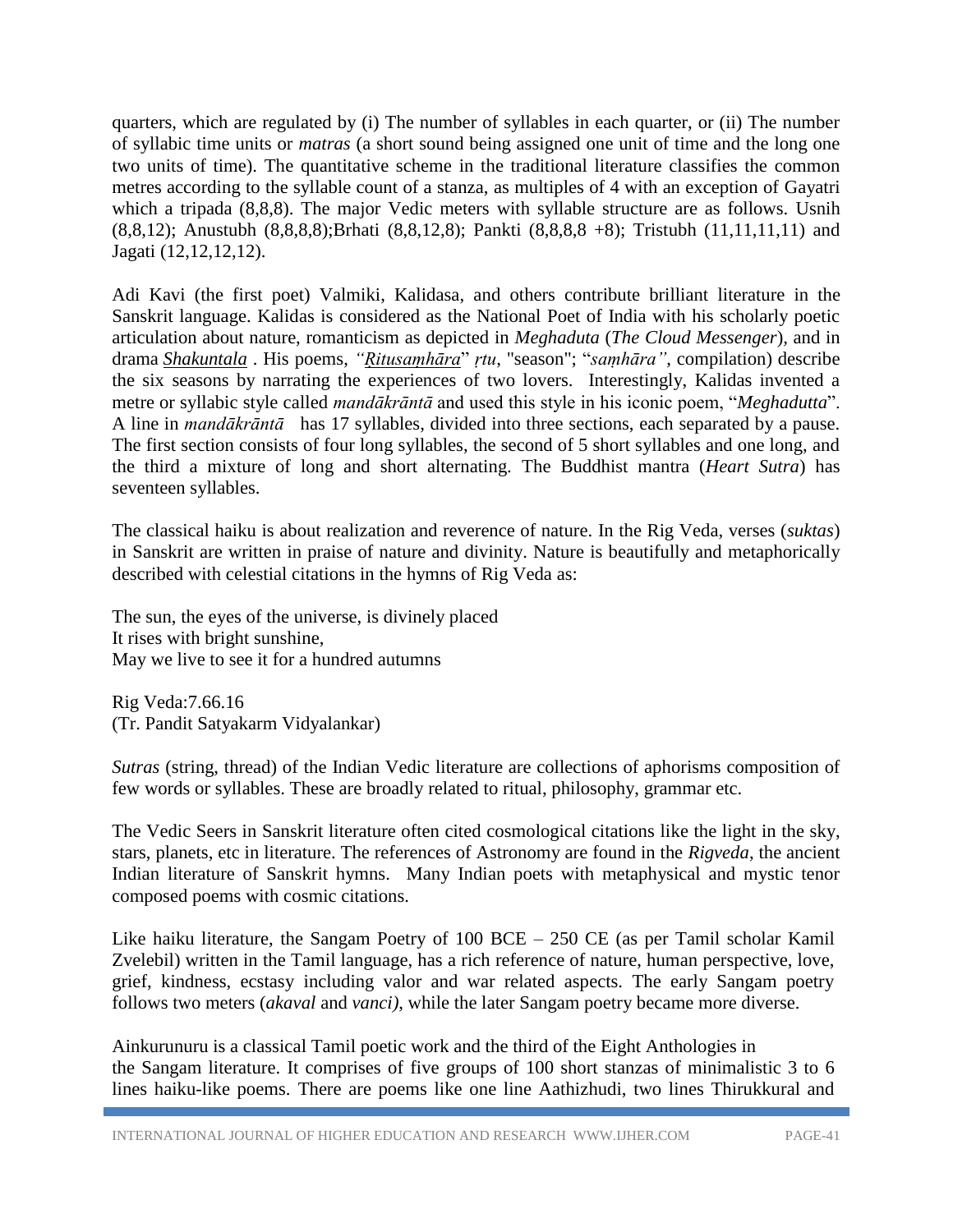three lines Sindhar in Tamil language. Couplets written by Tiruvalluvar in Tirukkural are based on kural metres:

Self control places one among the gods; lack of it leads one to the darkness of hell

(No. 121)

The old poetic forms of Indian regional language such as *Vachans, Tripadis, Dvipadis and Chaupadis in* the Kannada language during the 12<sup>th</sup> century, four line poems called *Charoli*, *Kanika and Vatraitika* in Marathi, *Chutki* in Bengali, Fifteenthocentury Saint-poet Kabir's twoline devotional *Doha, Dohā* and *Barve* in Hindi, *Obi* in Marathi, *Boli* and *Māhia* in Punjabi, and *Tirukural* in Tamil are still fresh amongst the common people.

Conceptualising time and space, Sri Aurobindo (1872-1950), a saint-poet and a philosopher, in his epic poem *Savitri* writes:

All Time is one body, Space a single look: There is the Godhead's universal gaze And there the boundaries of immortal Mind:

(Savitri 660)

Tirtha Rama, the nineteenth-century saint-poet of India writes:

Pale stars yet twinkled on the valleys deep, The sun just rolled hill tops in crimson blaze, The yellow grass waved as golden hair of a sage.

(Rama Poems)

# **Development of Haiku Literature in India**

Though the history of Indian haiku literature goes back as far as to the beginning of the twentieth century, it remained as a less known genre for a long time. From 1950 to 2000, there has been some degree of familiarity of this form of poetry restricted largely amongst a few academicians in the Hindi language, some regional poets, and a few imbibed to attempt in English. The decade, 1990-2000, witnessed an upsurge in the practice of haiku literature amongst academicians and other poets. They could come to know about many things because of wide information available through the internet, electronic media, etc. At present an appreciable number of Indian poets including some from the younger generation who have marked their presence in the international sphere.

The history of Indian Haiku literature can be divided into three periods: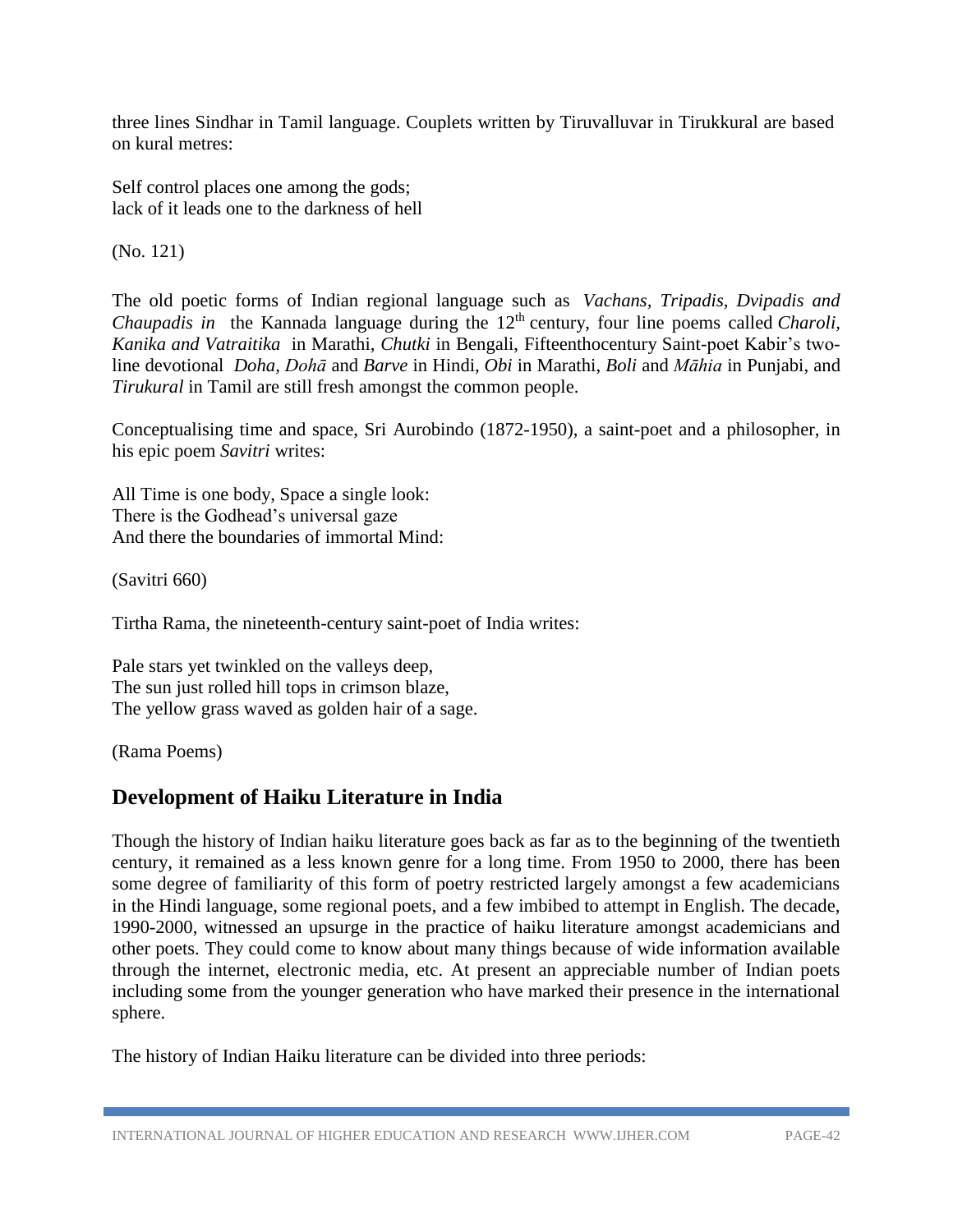Inception Phase (1900-1950)

Awareness Phase (1950-2000)

Development Phase (2000 onwards)

The classification is broadly based on the initial concept about haiku based on limited information and later followed by more awareness about the genre through gradual availability of information by the academicians of the leading regional language, especially Hindi. Persistent efforts made by translation helped popularising haiku writings. Some even wrote mainstream poems in English with a 3-4 line stanza and shorter version of verses. Slowly the academicians with their poetic skill and intuition tried attempting 3-line poems in English with haiku-ness. Later, the quick information flow due to internet availability, people could get to know the basic elements of the minimalistic genre of classical haiku composition, the actual form and structural manifestation. Through seminars and workshops slowly people get access to the translated Japanese classical haiku, English haiku in the Western world, especially in America.

At times, there has been a limited perception in the strict sense of haiku elements, form, structure etc. Gradually haiku of contemporary style is widely practiced with the elements of aesthetic integrity and experimental truthfulness.

#### **1900-1950: Inception Phase**

The Indian Nobel Laureate, Rabindranath Tagore (1861-1941) during his first visit to Japan in 1916, cited reference of haiku poems in his travelogue "*Japan-Jatri*" and translated Basho's two haiku in Bengali. Tagore, in his travelogue, introduced two famous haiku by Basho, 'the old pond and a frog' and 'the withered branch and a crow'. After citing the haiku 'old pond' Tagore comments, "That is all. And that is sufficient".

Purono pukur Bengar lāf Jaler Shabdo

\*\*\*

Pochā dāl ektā kāk sharatkāl

His poetry collection '*Kanika*' was published in 1899 and '*Sphulinga*' was written between1912 and 1916. A couplet from '*Kanika'* is as follows:

Ungrateful The echo always taunts the sound Lest it may be revealed that it's indebted to sound.

Praising the zen-feeling of haiku, Tagore says, "We do not find three-line poem anywhere else in the world. These three lines are enough for the poet and the readers. The heart of the Japanese does not sound like a waterfall; it is quite like a lake." This speaks about the inherent poetic spell of the minimalistic expression of haiku-like genre.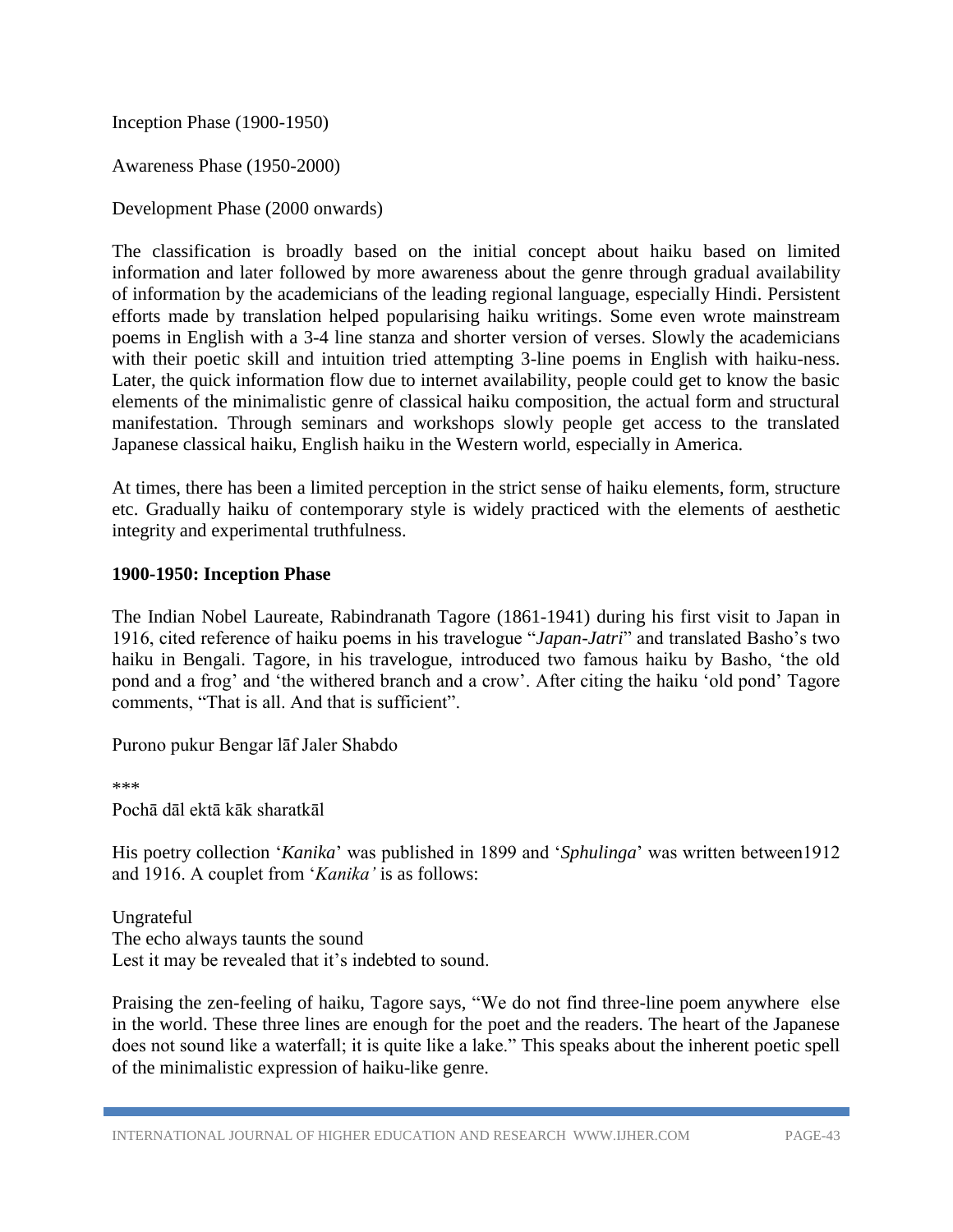His one-line poems (*monoku* like), "The Stray Birds" (1916) (translated by Tagore from his Bengali version) are more of proverbial expression and aphorism with poetic lucidity and somewhat reminiscent of haiku. The book was dedicated to T. Hara of Yokohama, who was the host during Tagore's first Japan visit in 1916.

If you shed tears when you miss the sun, you also miss the stars.

\*\*\*

In my solitude of heart I feel the sigh of this widowed evening veiled with mist and rain.

His collection, 'Fireflies' of haiku-like short and epigrammatic poems come from the first verse of the bilingual Bengali version, '*Lekhan*' (1926) by Tagore. It consists of 256 epigrams and short verses (Source: Terebess Asia Online).

God in his temple of stars waits for the man to bring him his lamp

\*\*\*

The jasmine's lisping of love to the sun is her flowers.

\*\*\*

My fancies are fireflies, — Specks of living light twinkling in the dark.

\*\*\*

Faith is the bird that feels the light and sings when the dawn is still dark.

\*\*\*

Sorrow that has lost its memory is like the dumb dark hours that have no bird songs but only the cricket's chirp.

\*\*\*

As a river in the sea, work finds its fulfillment in the depth of leisure.

\*\*\* The fireflies, twinkling among leaves, make the stars wonder.

\*\*\*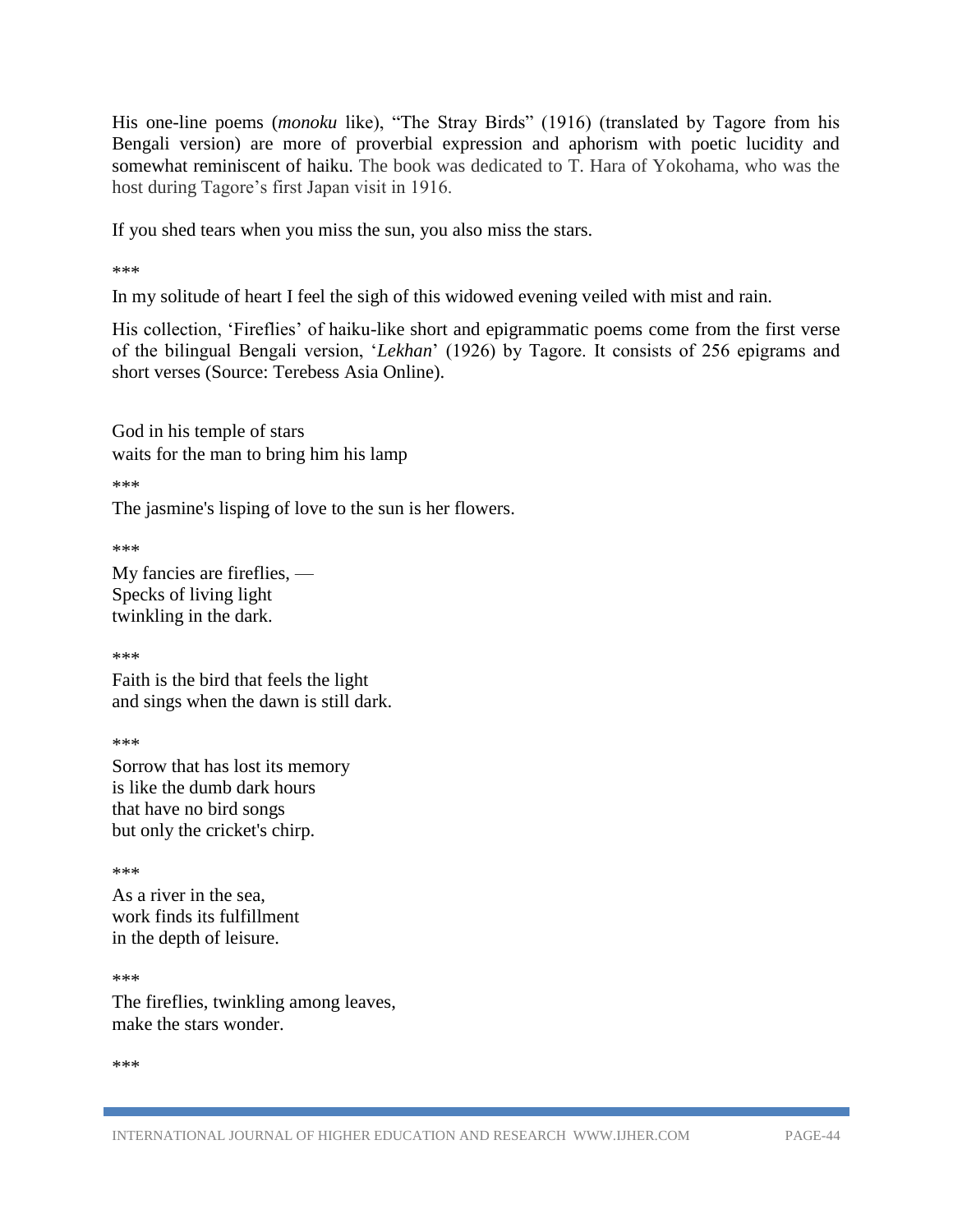Leaves are silences around flowers which are their words.

In 1916, the great poet Subramania Bharati (1882-1921) wrote an article on "*Japanea Kavidhai*" (Japanese poetry)" in Swadesamitran in its 16th October 1916 issue based on a haiku article written by Yonae Noeguchi in Modern Review, Calcutta. He also translated two haiku in that article for the first time in Tamil. Bharathi says, "The one who understands loneliness and silence and the language of the flowers and lives in oneness with nature is a poet."

Nishikanta Roy Chowdhury, under the influence of Tagore, wrote short poems under the name Kukri during the early 1930s (Aju, 2011).An example of it as given below:

*It is better to keep her in my mind Keep in my dreamland fair In my thatched house; where else to give her share?*

Srikanta Varma, Kailash Vajpeyi, Krishnakant Dubey, Sarveshwardayal Saxena, and others attempted writing short haiku-like poems in Hindi. Srikanta Varma writes:

The first shower of rain The sky has thrown Its roots on earth

**Kaveripatnam Siddhanatha Venkataramani** (1891-1952) from Tamilnadu was a lawyer and an accomplished writer in English. He met Rabindranath Tagore in 1928 and was inspired by him. K. S. Venkatramani in his book Paper Boats (1921) wrote a one-liner haiku:

the corners cut paper boat I float again.

#### **1950-2000: Awareness Phase**

Haiku is a non-rhymed 3-line in s/l/s style poem with the basic aesthetic elements of fragmentphrase relationship with a pause (*kireji*) in between, seasonal reference (*kigo*), and art of juxtaposition between the fragment and phrase.

Short stanzas and haiku-like English poems by the mainstream poets, not strictly as practiced by Japanese classical haiku, have been composed incorporating a 3-line format with seasonal reference, human feeling, and some with 5/7/5 syllabic format (Pandey, 2004, Singh, 2006, 2017). There has been a gap in proper understanding the haiku, the smallest genre of poetry, syllables versus sound-units (*morae*) in writing haiku There may be a deviation from the Japanese classical haiku in the sense that some earlier poems were written with title, capital case or a punctuation mark at the end, and sometimes with rhyming. Sometimes there has been confusion about the precise technique of writing haiku, basic elements such as seasonal reference (*kigo*), pause (*kireji*) between fragment and phrase, art of juxtaposition, brevity, etc. These things were gradually refined at a later stage.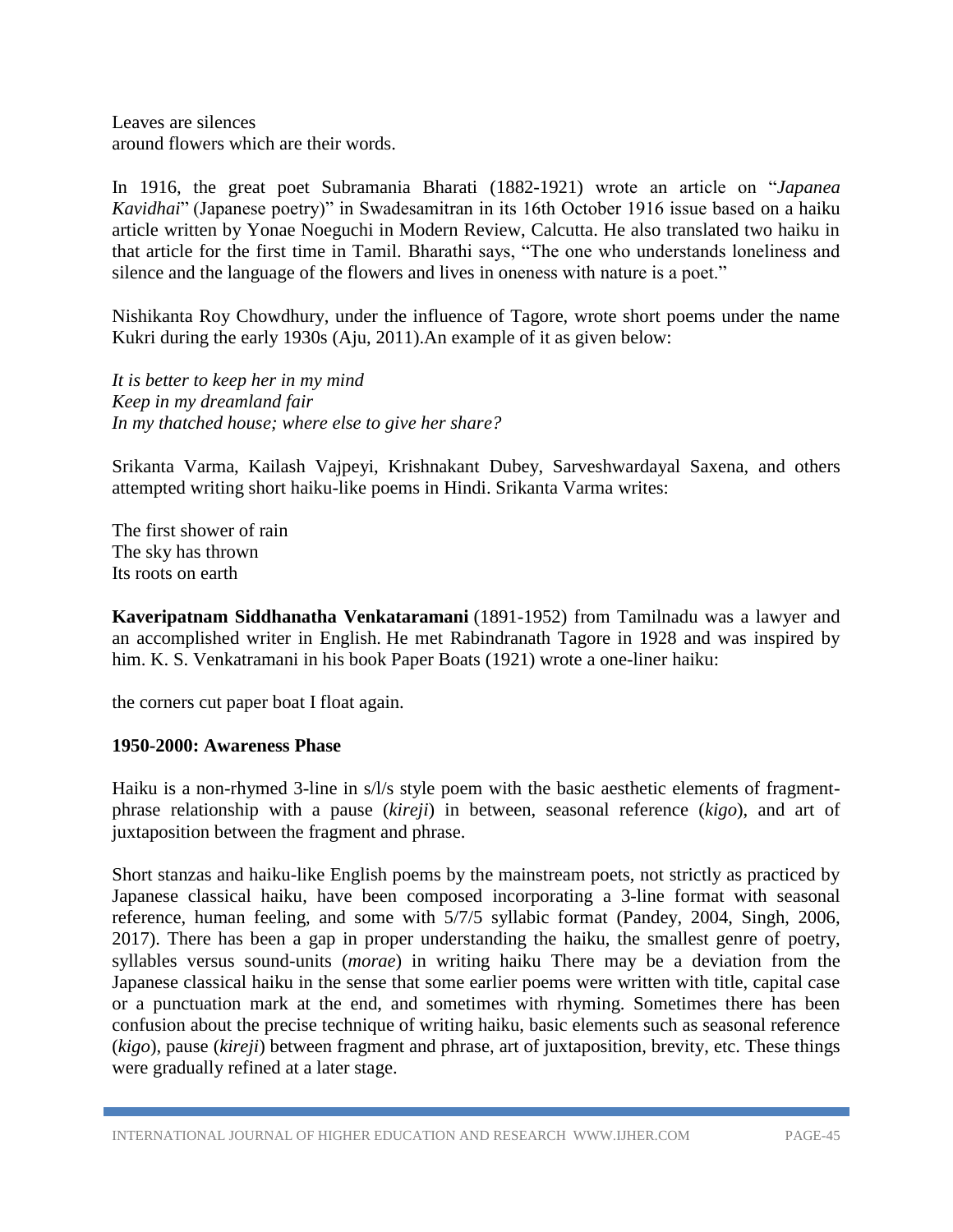## **Haiku in Hindi and other Regional languages**

It is interesting to mention here that along with haiku in English, haiku has also been composed in the national language, Hindi, along with many regional languages namely Hindi, Tamil, Assamese, Bengali, Gujarati, Kannada, Malayalam, Marathi, Telugu, Shindi, Punjabi and Odia. The development of haiku in regional languages with scholarly examples has been dealt by Verma (1992) and Kala Ramesh in her "A History of Indian Haiku", The Haiku Foundation. The bilingual anthology of haiku (Deodhar, 2008) by 105 poets from Indian is an important treatise in haiku writings.

Jnanpith Awardee Agyeya's haiku and *Sahitya ki Jhalak* are some of the landmark initiatives in Hindi haiku literature. In 1951, he had composed the following three-line poem:

Birds flew away The leaf trembled And then settled down

He visited Japan in 1957 and later his collection, "*Ari O Karuna Prabhamaya"* was published in 1959.

In 1960, Dr. Prabhakar Machwe first introduced the translation of haiku poems in Hindi in the collection, "*Bharat Aur Asiaka Sahitya*".

Prof. Satya Bhushan Verma of Jawaharlal Nehru University (JNU) is the pioneer and India's first Japanese scholar who translated Japanese haiku into Hindi - *'Japani Kavitaian*' (published in 1977) with haiku in Japanese script alongside their Hindi translations. He also started a newsletter in Hindi called 'Haiku' in 1981. He established the first haiku club in India in 1978. To have a Pan-India popularization in haiku literature, he brought out a bi-monthly in the Indian national language on Haiku poetry and incorporated other haiku written in regional languages with Devnagiri script for convenience. The anthology "Haiku 1989" was a masterpiece comprising Hindi haiku by 30 poets. He in his scholarly article, "Haiku in India" (published in '*Japan Review*' in 1992) described the historical perspective and haiku written by Indian poets in different languages. Prof. Satya Bhushan Verma was the first Indian to be honoured for the Masaoka Shiki International Haiku Prize in 2002 along with the American poet, Cor van den Heuvel.

Prominent poets like Radhey Shiam, Satyapal Chug, Satish Dube, Sudha Gupta, Govinda Narayana Mishra, Laksman Prasad, Naiak, Bhagwat Sharan Aggrawal, and others immensely contributed to haiku literature in Hindi (Verma, 1992).Prof. B.S. Aggarwala published a Hindi quarterly journal called *Haiku Bharati* in 1998.

Krishna Chaitanya published an article, "An Affair Between India And Japan" in 'The Statesman' newspaper on 30 May 1982 highlighting the haiku poem with some examples of Radhey Shiam, Vedajna Arya, Satyapal Chug, Sulakshna Khatol, Urmila Kaul, Kamal Ratnam and others:

INTERNATIONAL JOURNAL OF HIGHER EDUCATION AND RESEARCH WWW.IJHER.COM PAGE-46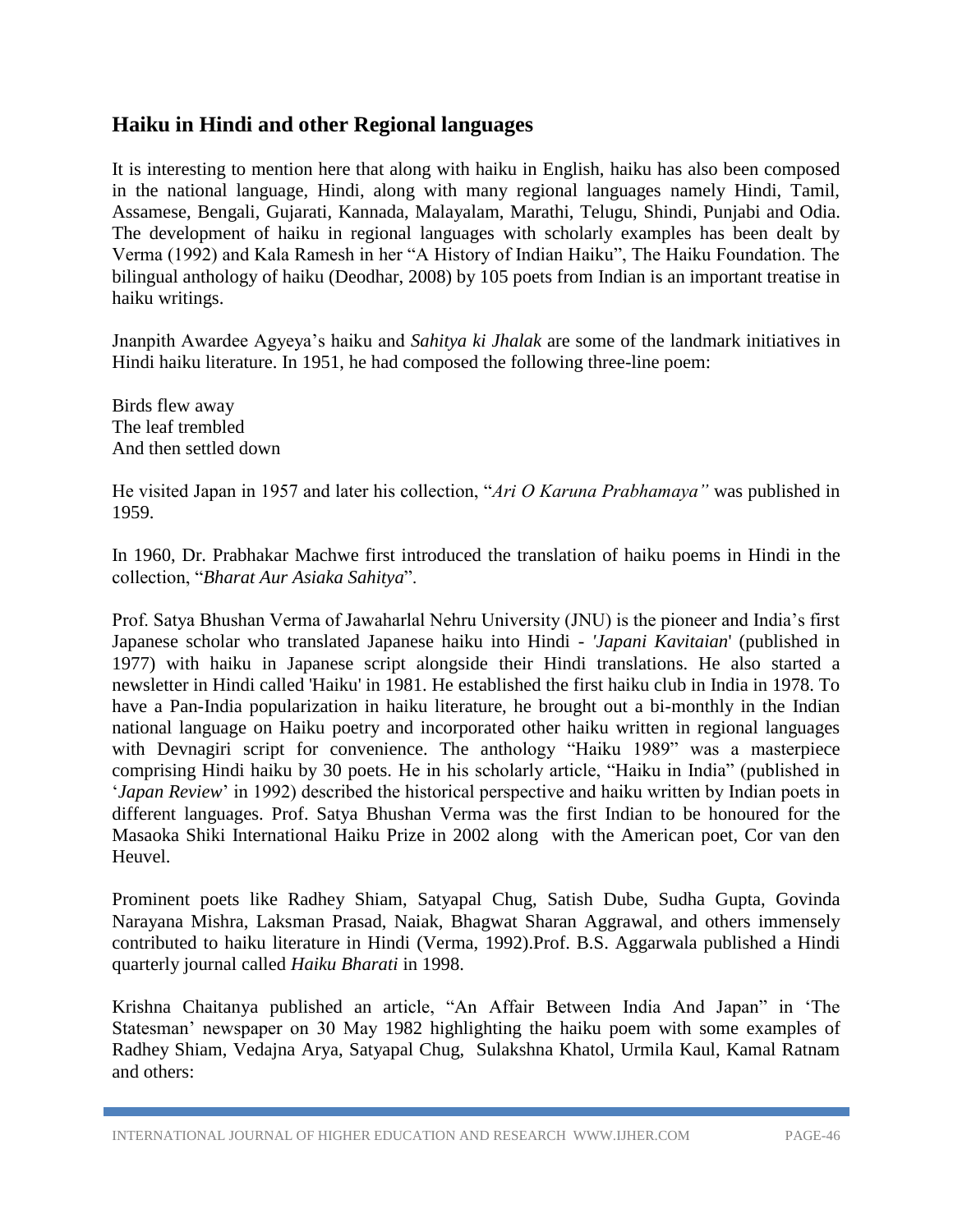The stringing pains of Wound I shall forget But the scar?

-Sulakshna Khatol

The dark came encircling But feared not: Decked it with lights

-Kamal Ratnam

Neelamani Fukan's translated an anthology in of Japanese poets, '*Japani Kavita'* (1971) in Assamese, V Lalithamba's translation of haiku poems into Kannada, Narayan Shyma and Krishna Rahi's haiku in Doha style in Sindhi have enriched the haiku literature in the regional languages.

Article on a comparative study of Haiku and Panjabi Mahia by iconic Panjabi poetess Amrita Pritam in 1979 is a landmark literary initiative in Panjabi language. Satyanand Java, Urmila Kaul, and others contributed a lot in popularizing haiku.

Mukundbhai P. Brahmakshatriya (b. 11 November 1932) in Patan, Gujarat had written 10,000 haiku like poems in Gujarati. In Gujarati, Jhinabhai Ratanji Desai , fondly known by his pen name Snehrashmi (1903-1991) introduced *[haiku](https://en.wikipedia.org/wiki/Haiku)*, in Gujarati literature. *Soneri Chand Rooperi Suraj (1967)* is the collection of 359 haiku and six [tanka](https://en.wikipedia.org/wiki/Tanka) poems along with other collections namely *Kevalveej* (1984) and *Sunrise on the Snowpeaks.* He followed 5-7-5 syllable pattern and also translated his haiku in English.

Peak after peak I climb only to find A new peak

Gujarati poets Bhagavatikumar Sharma and Bhushit Joshipura have composed [ghazals](https://ghazal.askdefine.com/) with *[shers](https://www.askdefine.com/search?q=Shayari)* formed as haiku (Haiku Ghazals). Similarly, Dr. Rehmat Yusufzai has composed a number of haiku in the Urdu language. Vihang A Naik, a bilingual poet from Gujarat, has translated haiku book '*Angat*' in Gujarati by Ravji Patel (1939-1968) into English. Indian Literature, Vol. XXVII, No.2, 1984 (published by Sahitya Akademi) featured 16 Haiku by Jhinabhai Desai, jointly translated from Gujarati by the poet and Keshav Malick.

Shirish Pai, a renowned Marathi poet first wrote a scholarly article on haiku in 1978 and published in a Marathi literary journal, 'Richa'. A Weekly paper ,'Loksatta' carried out translation of 17 Japanese haiku poets namely Basho, Busan, Issa, and others including some Marathi haiku on July 5, 1981.Richa Godbole, Maonohar Todkar and others also experimented haiku writings in the Marathi language.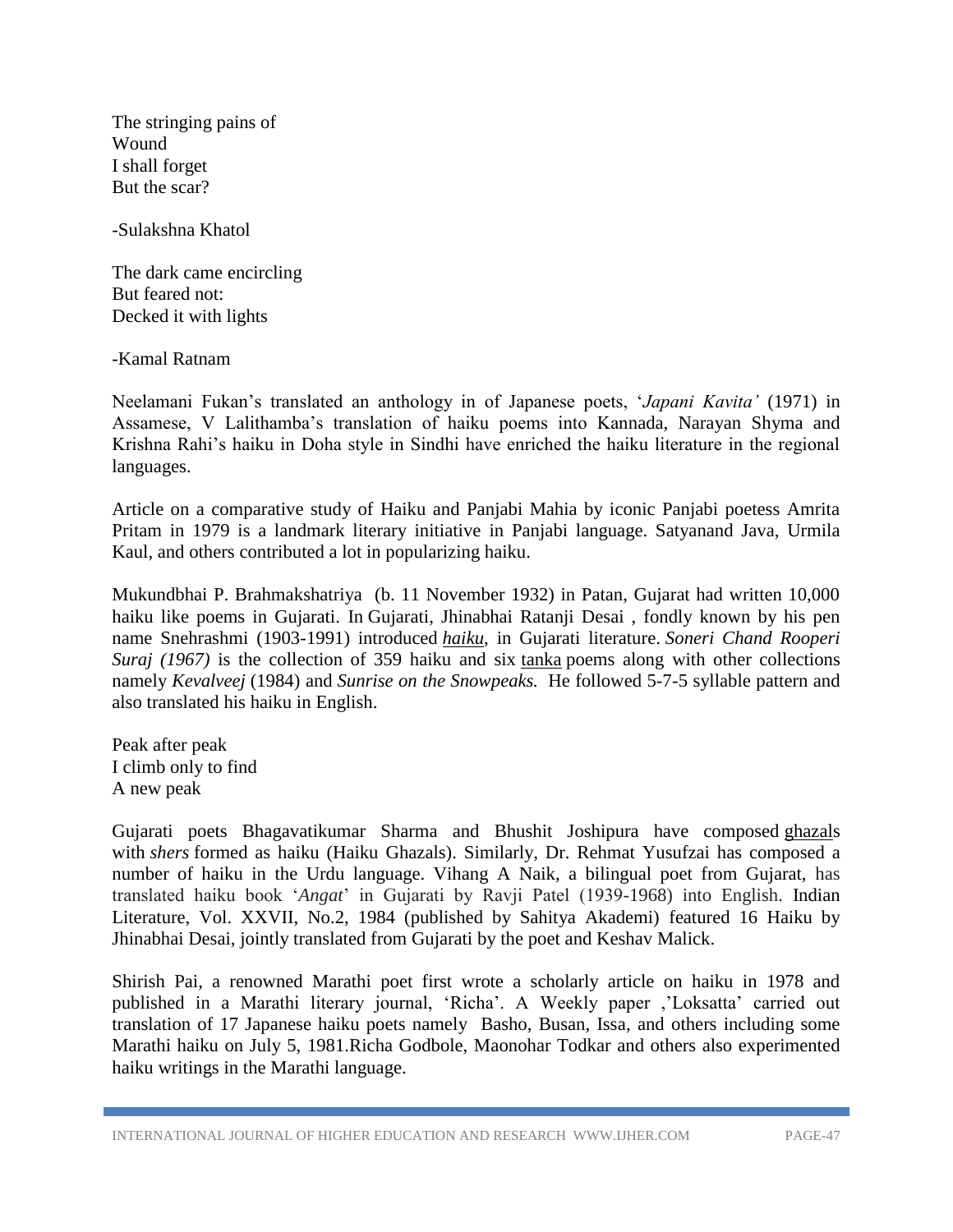The rain stopped From behind the Banana leaves A butterfly flew away

-Shirish Pai

Abdul Rahman started writing haiku which were published in 1974, titled *Sindhar*. During the sixties, Sujatha, C. Mani, Chandralekha, and others translated a few English haiku poems into Tamil and published them in Kanaiyazhi and Nadai. Sujatha (1935-2008), an engineer and an eminent author published a book, "Haiku – A New Introduction" in Tamil in the nineties.

Kaa. Na. Kalyanasundaram, a Tamil poet, has written many haiku in Tamil and later translated into English.

a dry leaf dances in the meditation of buddha with closed eyes.

Sujatha published many haiku in Kanaiyazhi magazine.

fishes leap in the waters clouds ripple

Original Translation in Tamil by Sujatha Translation in English by Ramesh Anand

Kunjunni, a Malayalam poet is famous for his '*Kunjunni kkavithakal',* a book of very short verses, rhymed or unrhymed.

My head's above the earth, But it's far below the sky. It's a pity My thoughts dangle between.

A few poems have been written in Odia. Pravat Kumar Padhy translated some of his haiku-like Odia poems written in 1978 (later published in The Living Haiku Anthology) and he also translated a few of his English haiku and tanka into Odia and published in a few journals (Tanka: Skylark 6:1 Summer 2018). Debi Prasad Mohapatra and a few others also published some Odia haiku. Later in 2018, Ajaya Mahala, for the first time, published a haiku collection, "*Ghunchu na Thiba Jahna* ( The Unmoving Moon) in Odia language.

In 1975, Japan: *Sahitya ki Jhalak* (Japan: Glimpses of Literature) was published by a collaborative effort between Indian and Japanese scholars at the Kansai University of Foreign Studies, Osaka (Sachidanand,2009). A major section of the book is devoted to the translation of Japanese poetry from the extant *Man'yōshū* and Bashō's haiku besides '*waka*' and 'tanka' of Ishikawa Takuboku and the contemporary poet Shiraishi Kazuko. The literary work of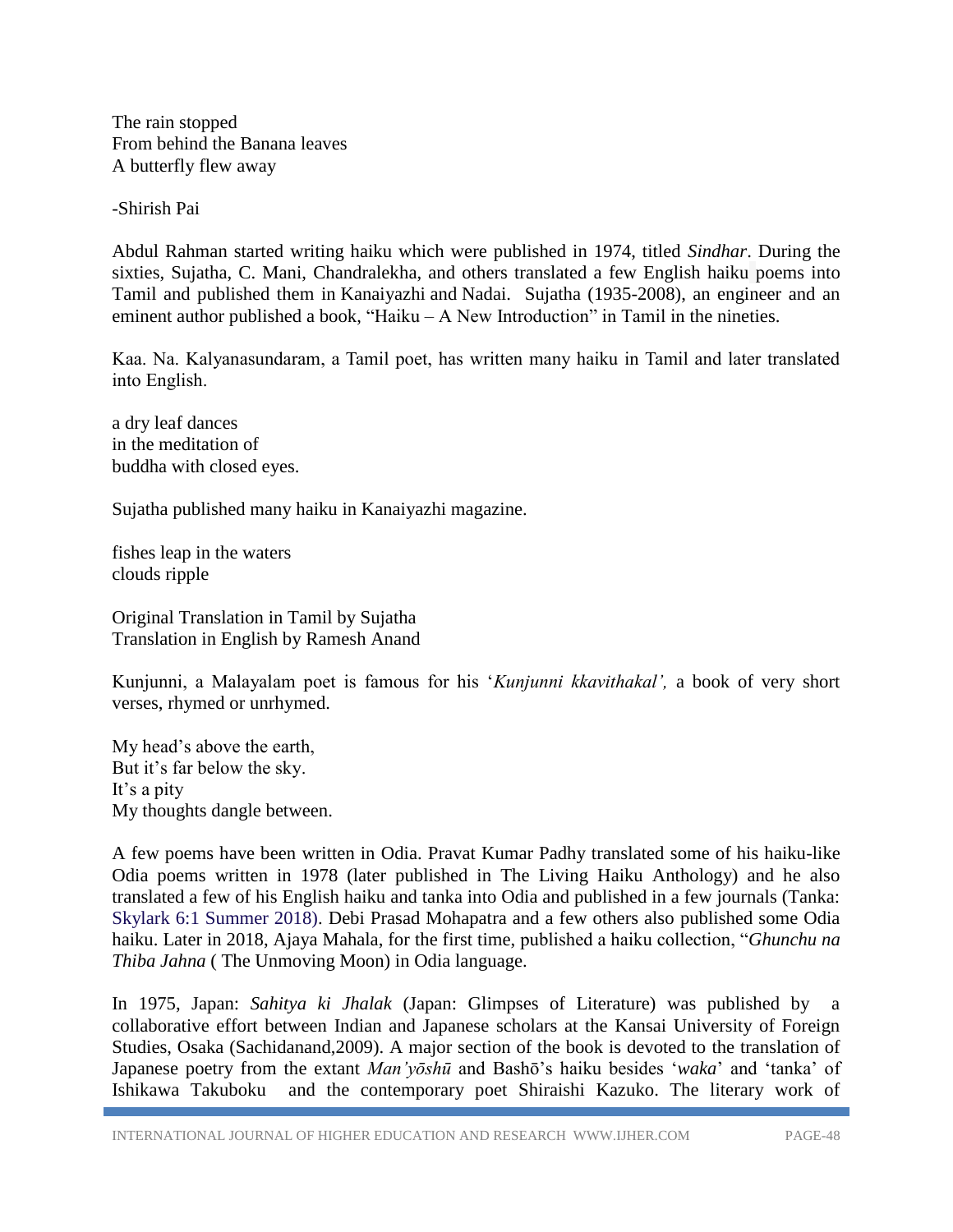Kawabata Yasunari, and Abe Kōbō, and the medieval diaries such as the *Kagerō nikki* and noh and kabuki theatres etc have been published in this volume. During the mid-nineties onward, slowly translation of the original Japanese language instead of English has been encouraged. Institution like Jawaharlal Nehru University (JNU), Biswa Bharati, Govt. organisation like Sahitya Akademi took a lot of initiatives. Special exchange programmes between the institutions of India and Japan were initiated. Mid-eighties onwards workshops on the Japanese literature and related genre (haiku, tanka etc) have been organized by JNU. Delhi University, Japanese Language Teachers Association of India (JALTAI) & Japan Foundation, ICJC, Oxford Book Store to promote Indo-Japanese literature.

Some the mainstream poets like Radhey Shiam, R K Singh, I H Rizvi, T V Reddy, D H Kabadi, S L Peeran, Aju Mukhapadhya, Pravat Kumar Padhy, and others contributed immensely in haiku poetry over the years. Pravat Kumar Padhy wrote many short poems of 3-4 lines during the eighties and nineties and published them in 2011 in the collection, "The Tiny Pebbles". Ryan Kelly, Editor, 'The Houston Literary Review', USA, in his 'Foreword' writes, "What is most remarkable about P.K. Padhy's poetry is his ability to express so much by saying so little. The Tiny Pebbles exhibits his aphoristic style….."

# **Mainstream Poetry and Haiku in English**

I feel poetry is an art of planting new trees from the old seeds. Many mainstream poets have written short stanza of 3-4 lines and poems of haiku-ness as early as the nineteen eighties. The poet's mind vibrates with images and he searches for the colours of words to poetically sketch the natural surroundings. Innovative urge always remains in his creative pursuits. Poet artfully experiments nuanced techniques and framework of poetic expression with metaphorical allusions. With limited information about haiku or minimalistic poetry form across the cultural boundaries, the Indian poets often express the poetic spell and haiku-ness in their poetic fecundity. The contribution during the formative stage of the new genre in India by Radhey Shiam, Mijeeb Yar Jung, Urmila Kaul, Mohammed Fakhruddin, I H Rizvi,T V Reddy, D C Chambial, D H Kabadi, Sunil Uniyal, Santosh Kumar, [Ankur Betageri](http://www.museindia.com/authprofile.asp?id=120) , Shekar Kapur, Harihar Patel, Dam Kanan, [Yolanda Sangphugpha,](http://www.yowangdu.com/yo/india/haibun.html) Reba Singh, Shyam Santhanam, Goutam Sengupta , [Smitha Chakravarthula,](http://indiasaijikiworlkhaiku.blogspot.com/2005/03/smitha-chakravarthula.html) B.Vadivelrajan , [Dalip Daswani,](http://indiasaijikiworlkhaiku.blogspot.com/2005/04/dalip-daswani.html) Richa Dubey, S L Peeran, P K Joy, R K Singh, Ram Sharma, Aju Mukhopadhyay, Amitav Dasgupta, Angelee Deodhar, A. Thiagarajan, Vishnu P. Kapoor,Narayan Raghunathan, Kanwar Dinesh Singh, Pravat Kumar Padhy, Vidhur Jyoti, Ravi Shankar, and others is praiseworthy. Some mainstream poets published their haikulike poems even after 2000 with renewed contemporary meter, craft, texture, and syntax. The mainstream poets along with brilliant litterateurs from other regional languages, especially from Hindi language, have laid the foundation of haiku culture in India. Occasionally some of the poets were not exactly aware of the intricacy of the classical haiku genre, but experimented with images and structural configuration of haiku-like writings. They enunciated, in addition to the mainstream of poetry, the introduction of micro-poems in Indian English poetry. It is interesting to see that besides poets from Humanities faculty, others from the science stream and allied disciplines also contributed a lot towards haiku literature of India.

A poem, "Hokku' by **Roshen Alkazi** is a two-line verse is among one of the earliest examples of haiku writings by Indian poets.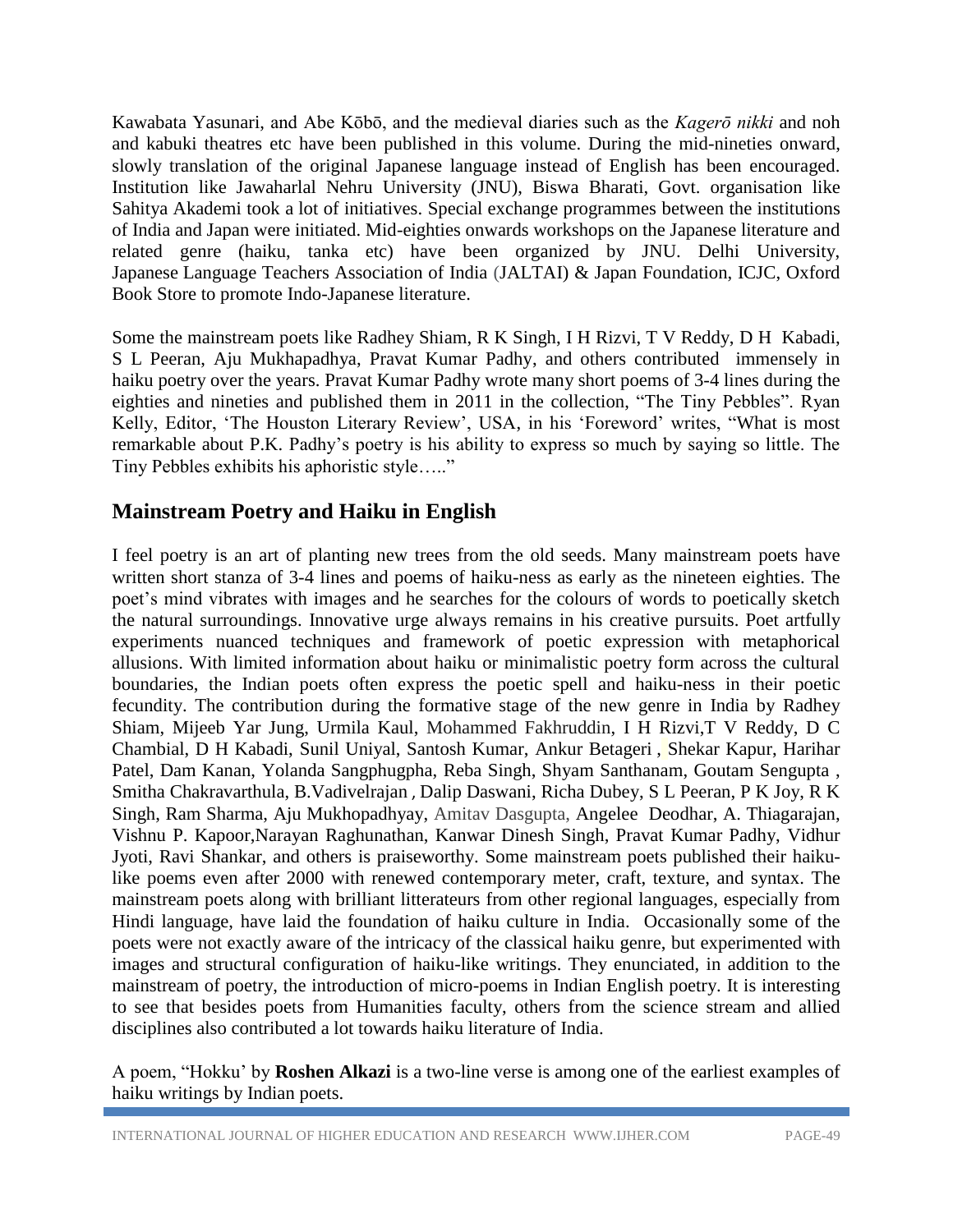The solitary bird sings

From the book, Seventeen More Poems, 1970

**Mohammed Fakhruddin** (b.1942), an eminent personality, established a poetry journal, 'Poets International' in 1983, and launched "Haiku Poetry Movement" in India in 1995 through his journal 'Poets International'. He organized 'The All India Haiku Conference' in 1997 in Bangalore with more than 300 participants including Kazuyoshi Ikeda, a well-known Japanese haikuist. The event remained as memorable forever when a 9-year Indian girl from the USA read her haiku at that conference. Dr. Fakhruddin is the Founder-President of "The Haiku Society of India," which was established in 1998 (Source: Patricia, Prime, 'Poetry of Moment'). He has written haiku on wider aspects in his own style and structure. Fakhruddin's writings are instant, narrative, occasionally philosophical, and sometimes with a sense of curiosity.They are more of aphorism style and sometimes rhyming in nature. Some of his haiku from 'Haiku Self-Exploration' (2004) are as follows:

Twinkle in your eye Gave birth to platonic love Between you and I.

\*\*\*

Bright and graceful glance Bewitching smile on lips make Stars twinkle in trance

\*\*\*

Nature is not free So are birds and so are thoughts All slaves, so are we

\*\*\*

The sky stoops to Earth And makes a mirth at sunrise Birds fly in surprise.

\*\*\*

Don't praise to please me, Sixty five summers gone by, Made me an old tree!

Poets International, September 2010

\*\*\*

Dark moving clouds,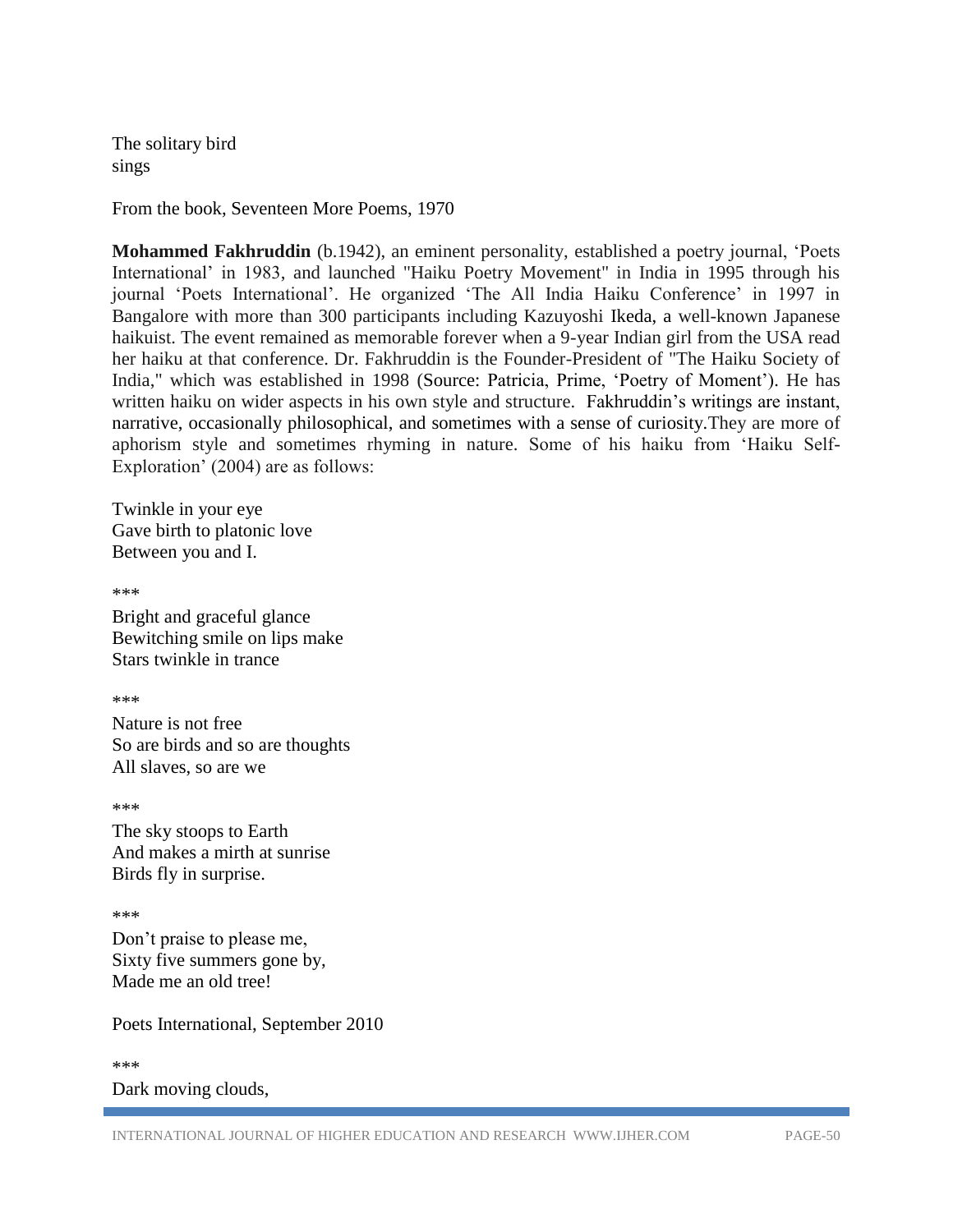Like a squad after downpour, Wind clears the blue!

Poets International, May 2011

In the eighties and nineties, Satya Bhushan Verma, R K Singh, Dr. Mohammed Fakhruddin, , Angelee Deodhar, and a few others pioneered in bringing haiku writings on the global scenario. It is worth mentioning that towards the end of the century in the 1990s, Angelee Deodhar pioneered true contemporary haiku with her publication in International journals. The cultural aspects, rural imageries are reflected in the commonly used verbosity. This attracted the international attention and subsequent poets, particularly Rajiv Lather, K Ramesh, Kala Ramesh, along with many others drive the culture of Indianness into haiku.

**RK Singh** (b.1950), Professor, IIT(ISM), one of the prominent mainstream poets, has contributed a lot to popularizing haiku literature during the early eighties. Dr. Lyle Glazier says, "R K Singh writes with the directness of an overheard whisper, or a wind through trees, a ripple in a stream, or a cry in the street after dark." In an interview with Prof. R B Singh in 2012, he candidly says, "I have been practicing these difficult Japanese forms for over 25 years. Initially, I used these as stanzas of my regular poems, but it took me about 15 years to understand the essential spirit of haiku and tanka as independent poems." He further says, "It is the spirit behind the words that counts: the pauses, hesitations, and the silences between words and between the lines, the silences that make a poem live and breathe. That is what makes a good haiku."

He further says in an exclusive interview with Patricia Prime, "In 1981-82 wrote stanza structure (5-7-5) in poems and wrote haiku, senryu, tanka in 1983 onwards."

Prof. Singh has also written haiku related to love and satire oriented senryu. His collections of haiku and tanka include Every Stone Drop Pebble (jointly with Catherine Mair and Patricia Prime, 1999), Peddling Dream (in a bilingual trilogy Pacem in Terris, jointly with Myriam Pierri and Giovanni Campisi, 2003), and The River Returns (2006), New and Selected Poems: Tanka and Haiku (2012), I am no Jesus and Other selected Poems: Tanka and Haiku (2014) and God Too Awaits Light (2017).

The best poetry is a woman concrete, personal, delightful greater than all

22 October1972

\*\*\* I smoke and see in the up going fumes dry ashes of life

5 November 1973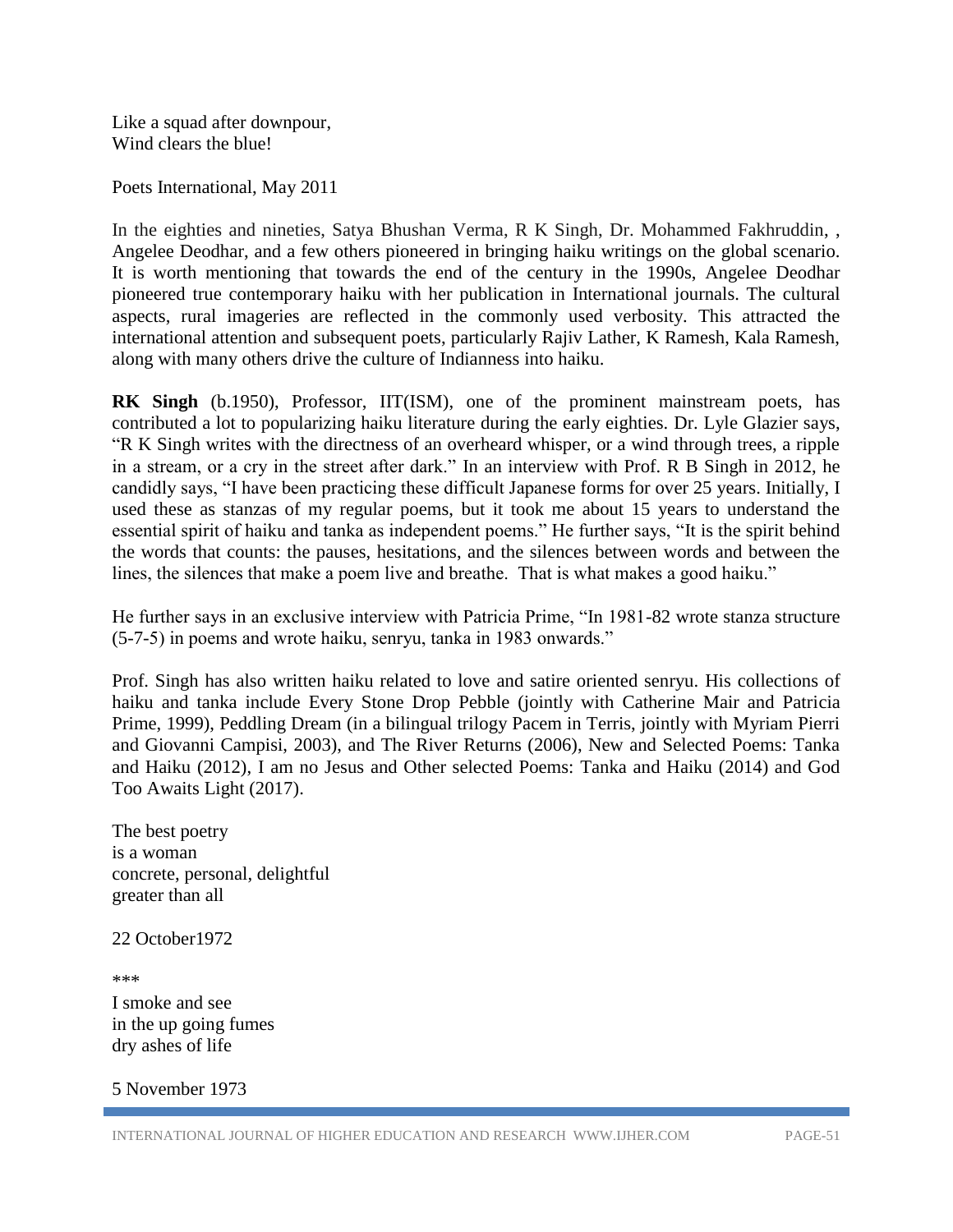\*\*\*

there is no tree over the mountain I rest under the shade of a wandering cloud

31 October 1974

\*\*\*

The watery weather continues to shatter the mortal shell

39. From the book, My Silence, 1985

\*\*\*

The fig of life with roots above and branches below: man and woman one

From the book, Flight of Phoneix, 1990

\*\*\*

Reshuffling the shelves It's only dust in alleys sneezing scholarship

From the book, Above Earth's Green, 1997

\*\*\*

A load of wood on her frail back autumn evening

Haiku Harvest, Vol.2, No.2, 2001

\*\*\*

Dew drop on a blade of grass rainbow

Haiku Harvest, Vol.2, No.2, 2001

\*\*\*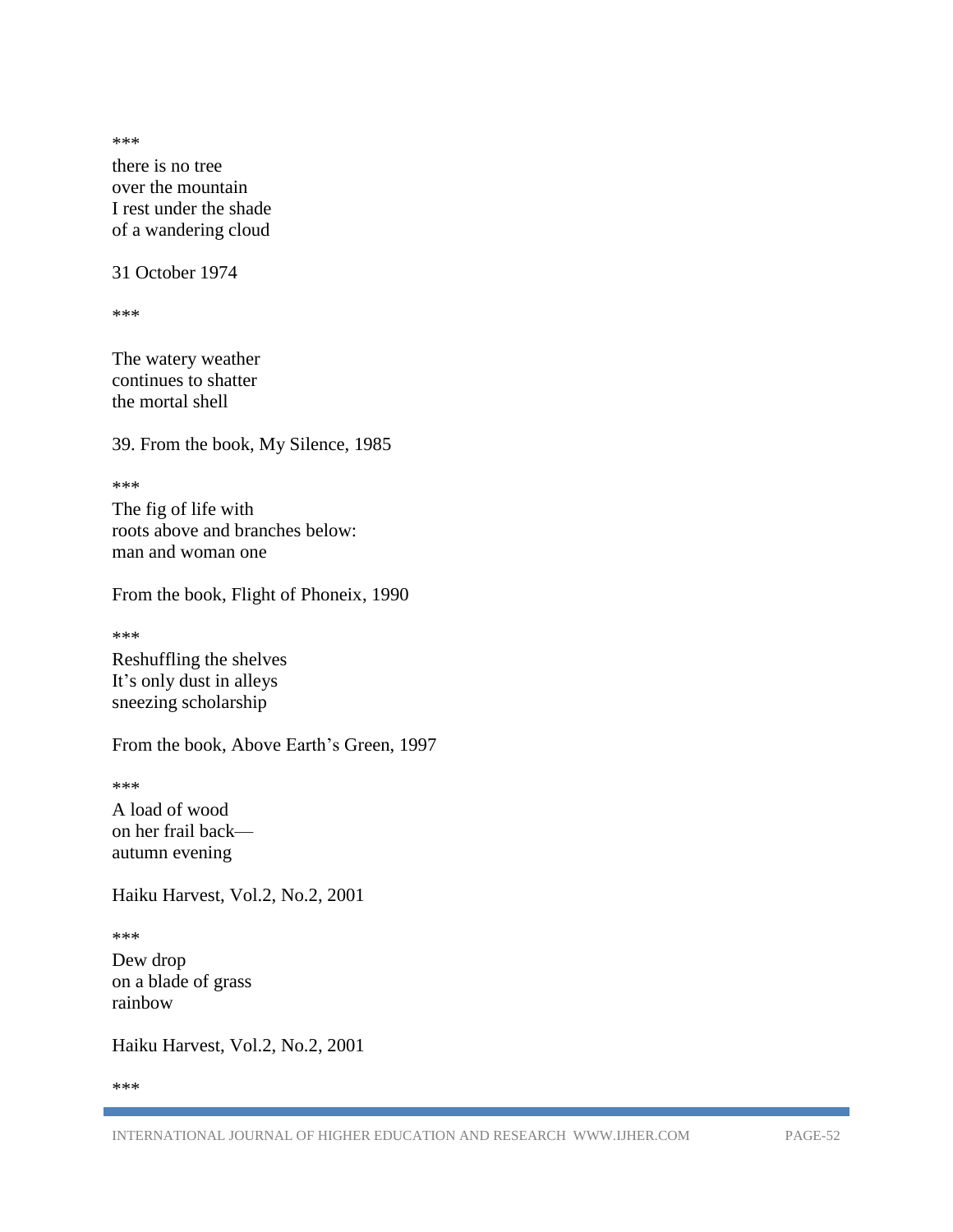Waiting for the train alone on the platform swatting mosquitoes

Tinywords, 5 Feb 2002

\*\*\*

Shadow of age On the wall-Second full moon

2004

\*\*\*

In the well studying her image a woman

From the book, The River Return, 2006

\*\*\*

looking for a shade under the shapeless cloud a rag picker

Magnapoets 3, January 2009

\*\*\*

Sea waves roll from faraway white peaks

NYUSEN, Third prize, 13th Kusamakura Haiku Competition, 2008

\*\*\*

Looking for fish a siberian crane in a lotus pond

In Ko Vol. 31, No.4, 2016

\*\*\*

the half moon on her neck reminds of love before departure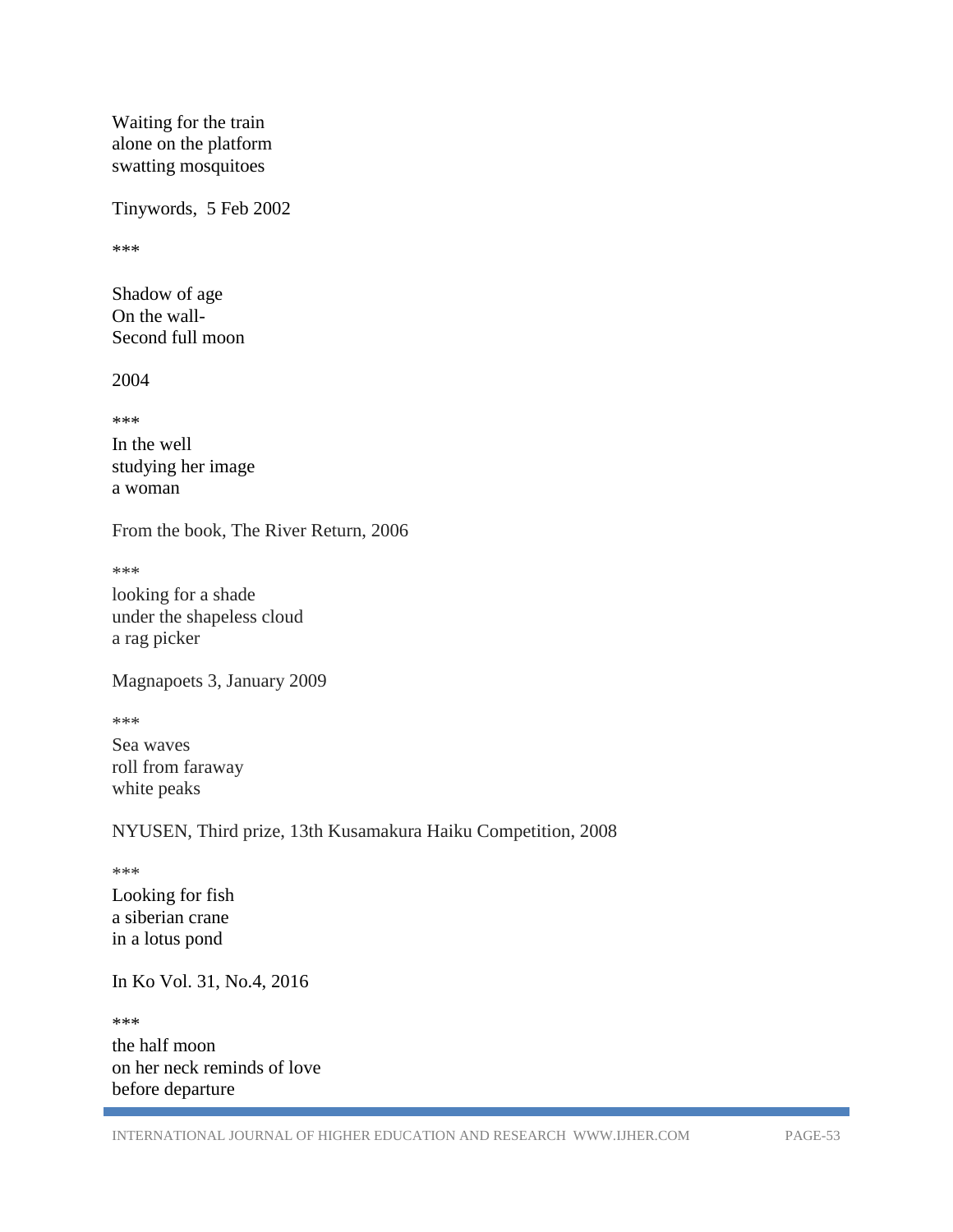From the book, God Too Awaits Light, 2017

Subsequently the availability of mammoth information on the internet has opened the flood gate of exchanging ideas. Later K. Ramesh, Johannes Manjrekar, Vidur Jyoti, Kala Ramesh and many other contemporary Indian poets have written beautiful haiku in English.

Haiku and haiku-like short poems were published sparsely in a few journals in India like Skylark, Poet, Kavita India, Youth Age, Canopy, and others. The Japanese short poems have been featured in some of the print Journals in India namely, Poetry International, Taj Mahal ; Online journals like Muse India, websites like Triveni World Haiku Utsav, Indian Kukai, and others. Many publishers like Cyberwit.net, Katha Books, Haiku, Authors Press, Vishwakarma Publications, Prakash Book, Nivasini Publishers, and others have shown interest in publishing haiku, tanka, and other related genres. Blogs like Cafe Haiku, INHAIKU, Mumbai, Chennai also popularized Haiku and Tanka literatures and published some anthologies. There are some international anthology published from India and the notably amongst them are : Bilingual *Bharatiya Haiku* (Indian Haiku) edited by Angelee Deodhar in 2008; Atoms of Haiku edited by Archana Kapoor Nagpal, Arie Gerev, and Sanjuktaa Asopa in 2015; *naad anunaad* edited by Kala Ramesh, Sanjuktaa Asopa and Shloka Shankar in 2016; Trilingual (English, Hindi, and Punjabi) Anthology of haiku, 'Beyond the Fields" edited by Sandip Chauhan in 2017.

**Radhey Shiam** (1922-2015) was a distinguished haikuist, painter, and had written haiku in Hindi, Sanskrit, Awadhi, English and Urdu. He was inspired by Dr. Satya Bhushan Verma. He has written Ramayan and Uttara Ramayana in haiku style. After his death, his son Rama Kant published Radhey Shiam's collections in Hindi 'Haiku Pahelyiaan' (Cyberwit.net, 2019) in two volumes. These haiku riddles have been arranged beautifully in seven broad categories viz. mythological, nature, human, entertainment, adornment, food articles, and worldly articles. He has published haiku in many journals of repute.

deserted castle shall I hear the sound of a piano

Honorable Mention Mainichi Haiku Contest 2011

\*\*\*

temple ruins I still hear the sounds of the bell

Chrysanthemum 10, October 2011

\*\*\*

a piece of rainbow in the pond within my reach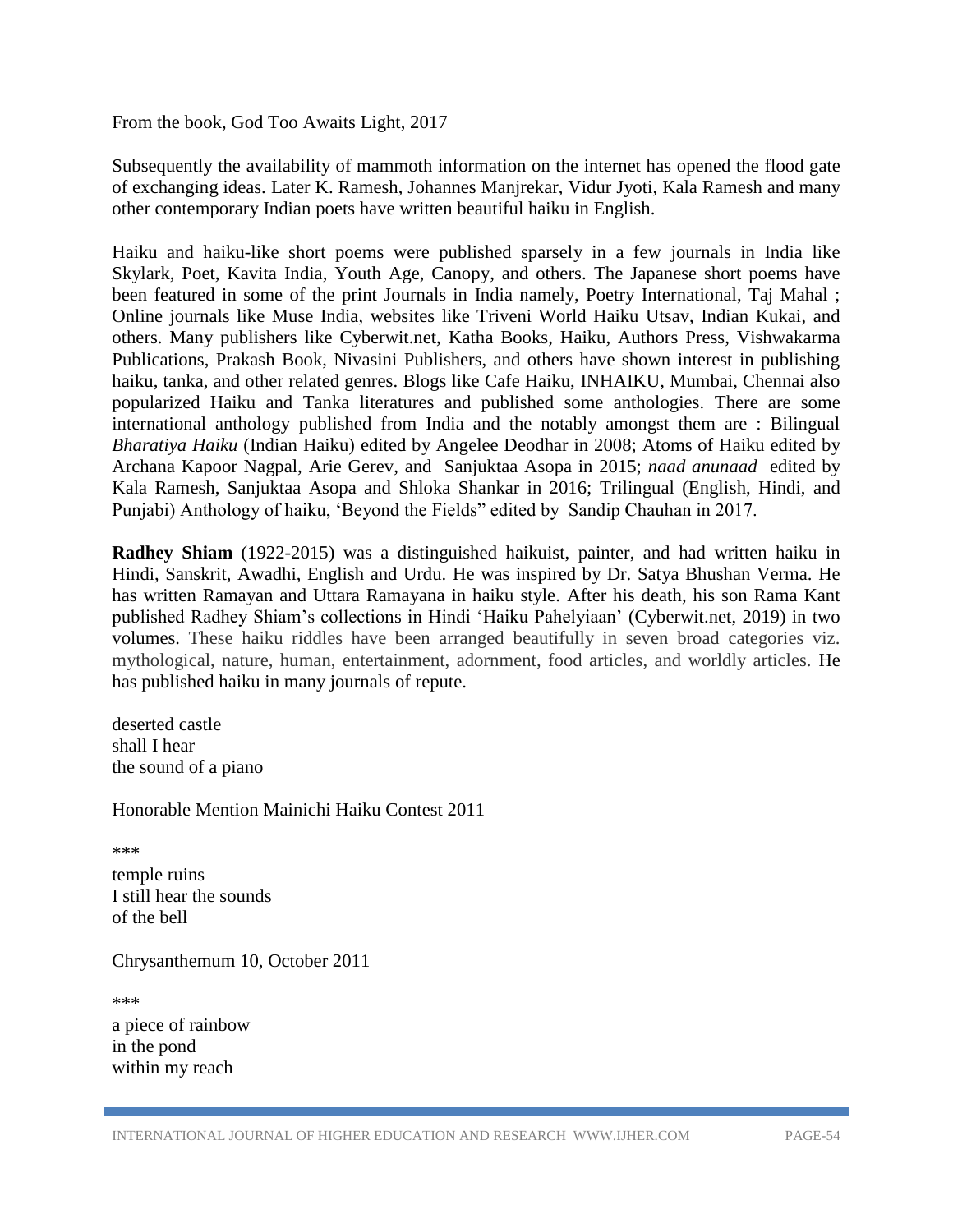Lyrical Passion Poetry, August 2011

\*\*\*

dewed meadow a cow moves on its footprints follow

Sketchbook, September-October 2011

\*\*\*

autumn morning a shower of pearls on the meadow

Acorn Haiku, Fall Issue 2012

\*\*\*

winter morning on the spider's web so many pearls

Haiku Xpression , January 2012 issue

\*\*\*

under the banyan tree a priest takes rest beside a beggar

World Haiku Review, August 2014

**Radhey Shiam** is the first Indian poet to write Hay(na)ku (Pinoy Haiku) of tercet with one word in the first line, two in the  $2<sup>nd</sup>$  and three in the  $3<sup>rd</sup>$  line. Some of his poems have been published in the first HAY(NA)KU Anthology in 2005 and in HAY(NA)KU:A Commemorative  $15<sup>th</sup>$  Year Anniversary Anthology, 2018. The following are some of his brilliant creations (Source: Galatea Resurrects#26, 'A Poetry Engagement').

butterfly love letter a blooming bud

\*\*\* desire a signature on life's page

\*\*\*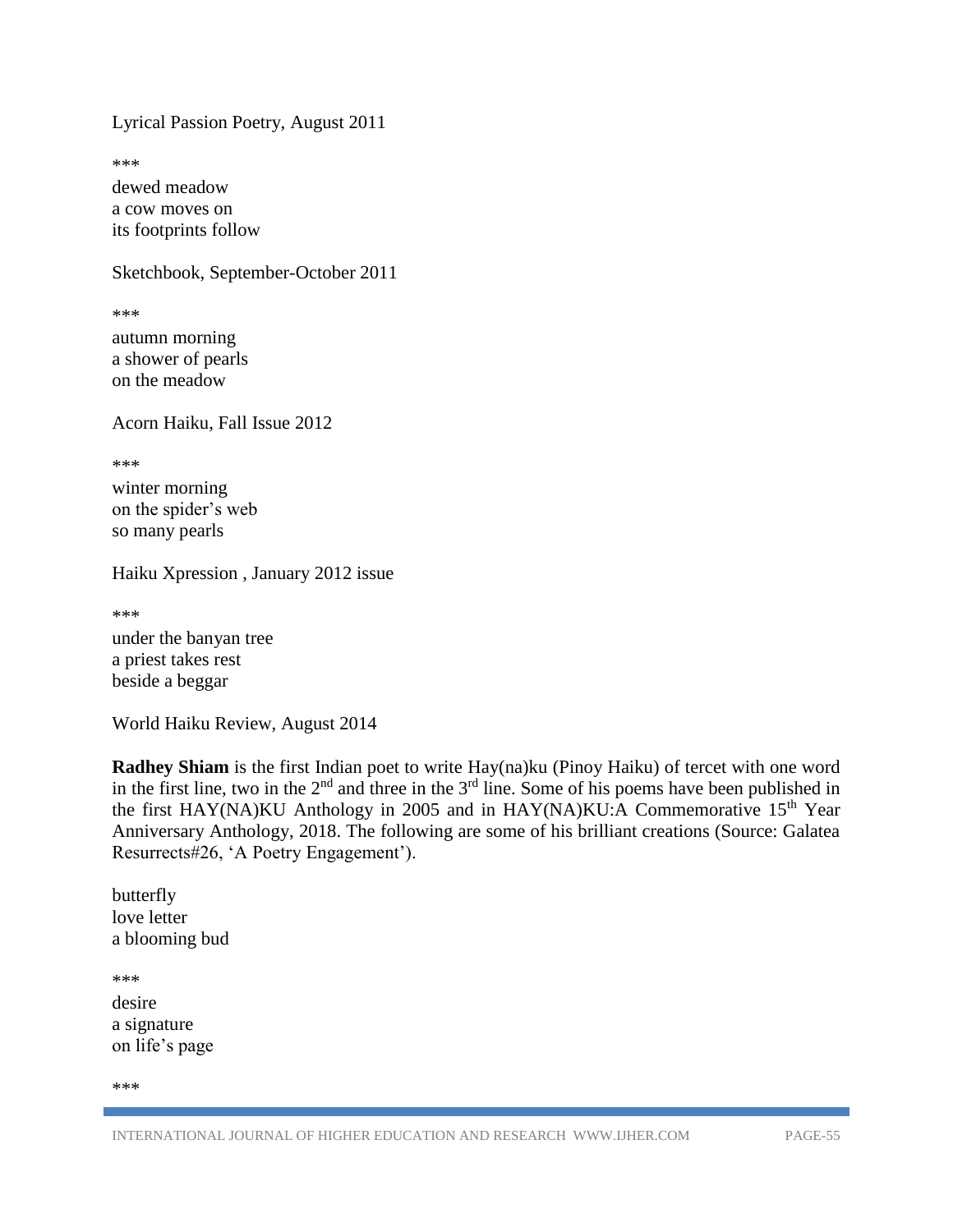rose with thorns song of harmony

\*\*\* moonlight love song to sleeping earth

\*\*\*

humour like moon glorifies dark hours

\*\*\*

wind a nomad no permanent house

**Urmila Kaul**, a prominent bilingual poet published many haiku in English. Her haiku appeared in Skylark, edited by Baldev Mirza in 1982and many international Journals. Her haiku received accolades from Tokyo University.

My tale Written on Himalayas Melts word by word.

Skylark-47/48-82

\*\*\*

Some of her beautiful haiku from her collection, "Bonsai' (2004) are as follows:

| A withered tree     |       |
|---------------------|-------|
| stands on sand dune |       |
| all                 | alone |

\*\*\*

Amawasya-- Boss on leave stars' pompous regime

\*\*\* Rain drops-- On the lips of the leaves A song stilled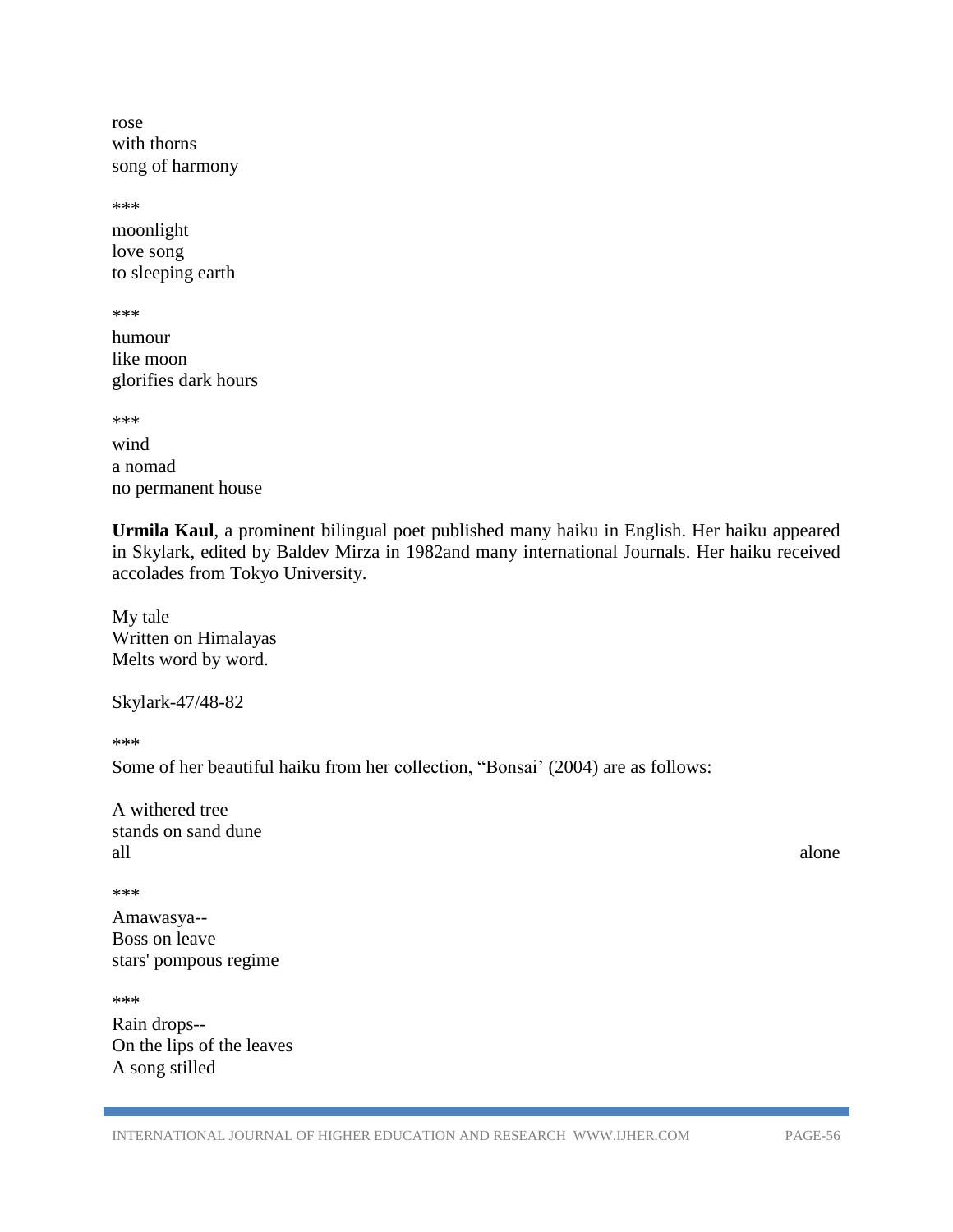**DH Kabadi** (b. 1936) is one of the leading mainstream poets. His poetic creativity remains ever agile in modern Indian literature. He also wrote many 3-line poems/flickers in his collections: Rye on Ravines: Flickers (1985) and Melting Moments (1990). R K Singh remarks, "the flickers are essentially as experimentation in the genre of haiku: In a non-traditional meditative mode, Kabadi vividly captures his various moments of experience." Occasionally his expressions are didactic in nature. His collections, "Pyramid Poems" (2003) are written in 5-line Tanka (5-7-5-7- 7) and Cinquain (2-4-6-8-2) forms.

the moon hides in the wrinkles an ancient bed

\*\*\*

maidservants with chillies in mouth wait for milky talk

\*\*\*

nude stars bathing in the sea shy waves

\*\*\*

different sounds filling a talking forest

**T Vasudeva Reddy** (b. 1939) is a poet with many hues. He is a renowned poet, critic, and novelist. His contribution to mainstream poetry is immense. He is the recipient of the international award of 'Excellence in World Poetry, 2009. The followings are some haiku, in rhyming style, from his collection, 'Thousand Haiku Pearls' (2016), describing nature, love and grief, and human feelings.

Nude lush green garden Feels fresh, slim, shy and sensuous--- Fairest Eve in Eden

(Haiku. 83)

\*\*\*

Birds flutter wings Merry leaves rustle and greet in spring, Children's chaste smiles

(Haiku. 269)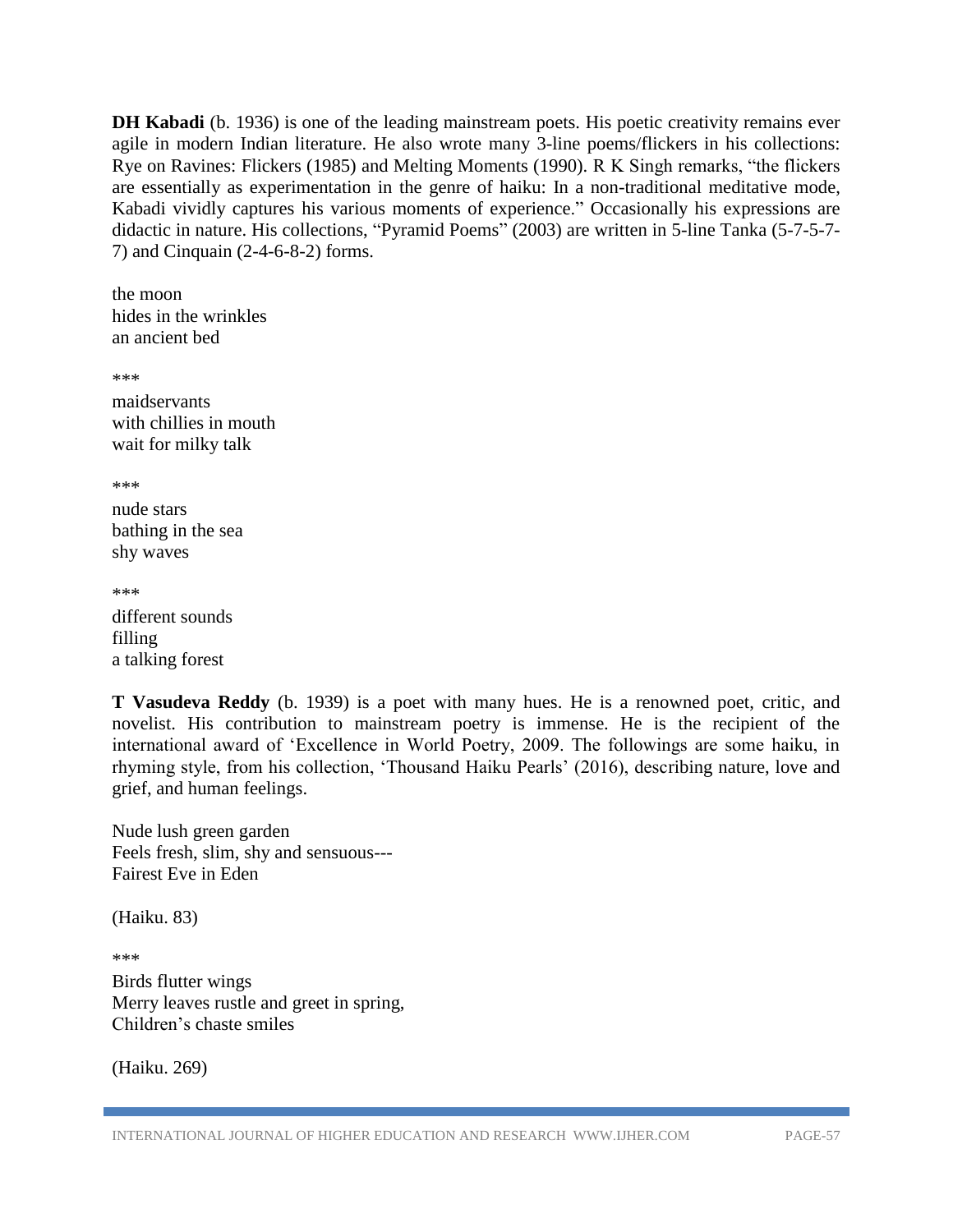\*\*\* Moonlight casts its spell, It is pure and spotless sage, a milk-white page,

(Haiku. 561)

**Narayanan Raghunathan** (b. 1954) is a graduate in Physics, mathematics, and philosophy. He has written many poems of metaphysical nature. He was the founder of "Wonder Haiku Worlds". The first haiku he wrote in 1987 and posted on the web around August 2001. His haiku collections i) Infinite Flame Silences and Apocalyptic Rapture (With Amanda Cazalet) are rich in the poetic style. One can refer to his participatory Haiku site hosted by Narayanan and Shyam Santhanam ~ http://www.wonderhaikuworlds.com/

a paradise on every flower in a butterfly's eye

Translated from the Malayalam original

\*\*\*

summer drizzle ~ my cat and I walk in our own infinite cosmoses

\*\*\*

autumn twilight a stray donkey and I dream different light worlds

\*\*\*

polar bear and I cognize distinct cosmoses of seamless ice spaces

\*\*\*

earthworm peeps from moist earth to see a full moon  $\sim$ 

**Syed Liaqath Peeran** (b. 1950), hails from an illustrious family of Sufi background. His great grandfather was a renowned Arabic, Persian, and Urdu scholar. S L Peeran is a spiritual and humanistic poet and has also composed haiku type of metrical verses. Sometimes his three liners are kin to senryu. His haiku and tanka demonstrates human aspects and ecstasy. His collection Haiku, Tanka, Short Verse, Quatrain, and Poems was published in 2019.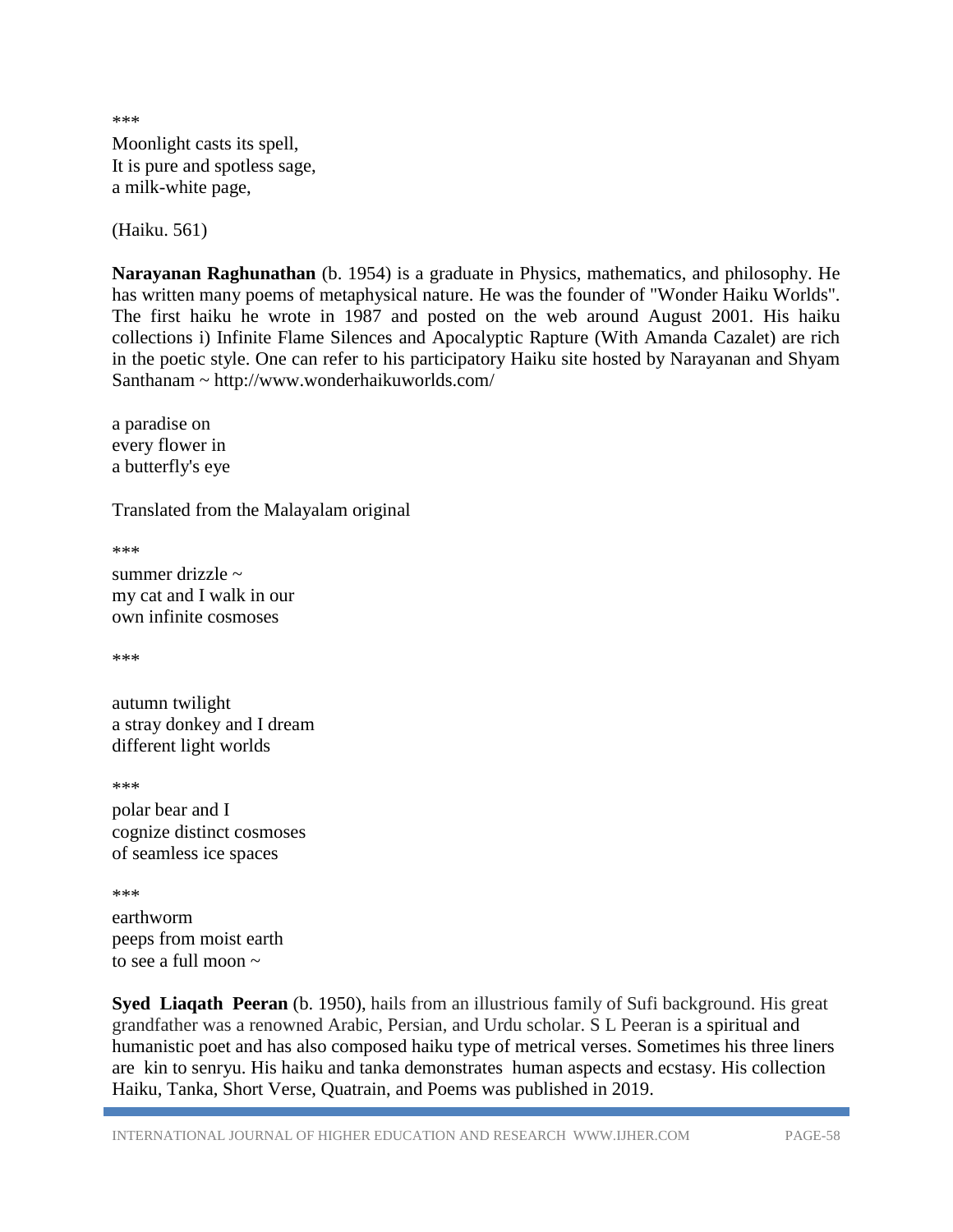Unnatural deaths Incessant streams of tears Sorrows bind the heart

\*\*\*

Fragrance in my heart A petal falls, a bird calls Dew drops melt away

\*\*\*

The clock on the wall Ticking away to glory My precious hours

\*\*\*

Winter ends blossoms Trees shed leaves become naked White snow envelops

**\*\*\***

Generate good will For heaven's sake save your souls Save from destruction

From the book, A Call from the Unknown, 2003

**IH Rizvi** (1936-2015) is an eminent Indian English poet and anthologist. His poems on sociocultural aspects reveal the humanistic voice. His various collections deal with nature, love, and pain. He is a versatile poet, writer, reviewer, translator of repute of Indian literature. He has composed haiku-like 3-line poems in rhyming style in the collection, 'Fettered Birds (2002). Rizvi has written poems in English and Urdu. His collection, "Haiku and Other Poems" was published in 2005.

Needs spread their long hands like weather beaten bare trees can't hold their weak hands

(Haiku No. 35)

\*\*\* The train of love knocks at my lovely neighbour's door, my dreams at rocks

(Haiku No. 43)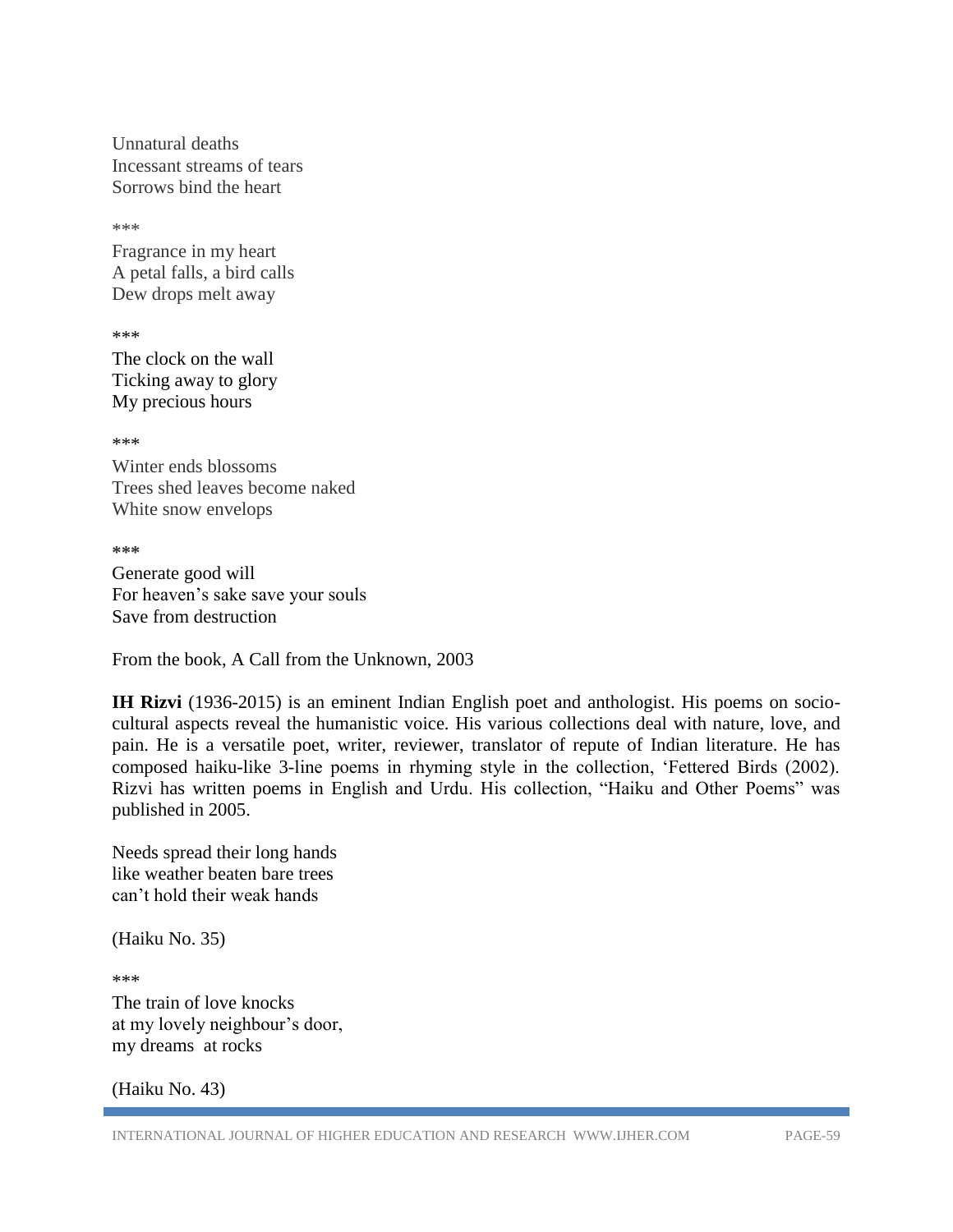When dogs do not bark and owls do not hoot at night man's howls you can hark

Haiku: The leaves are back on the Tree: International Anthology, 2002 (Ed. Zoe Savina)

**PK Joy** (b.1940) has a lot of contribution Indian English literature, poetry in particular. He has served in the Editorial Board of many national and international journals of repute including 'Crosscurrent' (New Zealand), 'Bitterroof'(New York), and others. His love haiku have been featured in "Contemporary Indian English Love Poetry, 1990 edited by I H Rizvi.

Every time he knocks A fresher beauty greets him Blooming youthfulness

**Vilas Sarang (b.1942-2015)** is a bilingual poet and writes both in Marathi and English. He edited reputed the literary journal the Bombay Review. In 1989, he edited 'Indian English Poetry Since 1950: An Anthology'. His book, "A Kind of Silence" is a collection of poems written in English and trans-creations of his own Marathi poems. The poem, '*Gothic*' is written as haikulike with beautiful imageries (Kumar, 2001).

Besides griffin carved in stone Pigeons brood over Their separate solitude.

**Angelee Deodhar (1947-2018)** was a medico, by profession has brought the Indian haiku and its oriental beauty to the world audience. She has contributed a lot translating Hindi haiku into English. She was a member of several haiku groups: The Haiku Society of America, Haiku Society of Canada, and Haiku International Association, Japan, The World Haiku Association, and the Evergreen Haiku Society, Japan.

She has translated haiku in Hindi into English and from English to Hindi also. Her major sources for the Hindi material were *Haiku 1989* and *Haiku 1999*, two anthologies, edited by Kamlesh Bhatt 'Kamal,' and the journal, '*Haiku Darpan'*, edited by Jagdish Vyom. In 2005, Angelee wrote the book "*Yadi koi pooche*" (If Someone Asks) which is a translation of the legendary Masaoka Shiki's Haiku into Hindi. It is a selection of 116 Haiku, out of more than 23600 Haiku written by Shiki.

Her contribution as an anthologist of haibun (Journeys: An Anthology of International Haibun, 2014, 2015,2016) is a landmark in haibun literature. It would not be exaggerated to consider her as the pathfinder of contemporary Pan-India haiku culture.

azure butterflies flitting about flakes of sky

INTERNATIONAL JOURNAL OF HIGHER EDUCATION AND RESEARCH WWW.IJHER.COM PAGE-60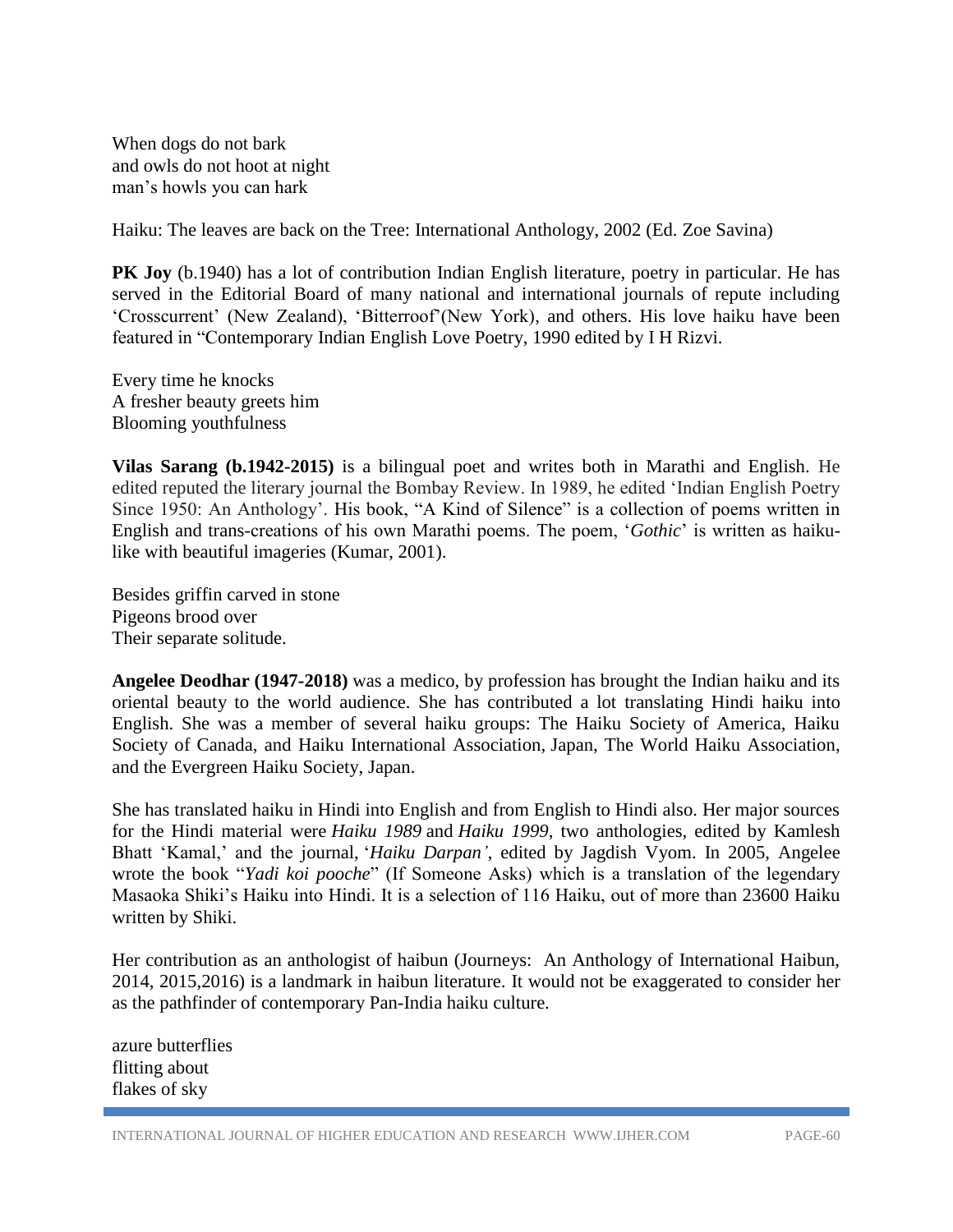New Hope International, 1997

\*\*\*

in the silence of the zendo my stomach growls

Frogpond XXI: 2, 1998

between us vapours from the teacups autumn chill

Modern Haiku, Vol. XXXI: No. 3, Fall 2000

\*\*\*

sharing an umbrella your wet left shoulder my right one

HAS Members' Anthology, 2001 Mann Library's Daily Haiku, May 12, 2013

\*\*\*

rumors of war up into a darkening sky - a child's newsprint kite

3<sup>rd</sup> Prize, Robert Spiess Memorial, 2003

\*\*\*

last night's rain the bird bath full of sparrows

Heron's Nest, Vol. IV, No.8, 2002

\*\*\* doing laundry at the river edge the flow of gossip

Asahi Shimbun Haikuist Network, 2014

# **Development Phase (2000 onwards)**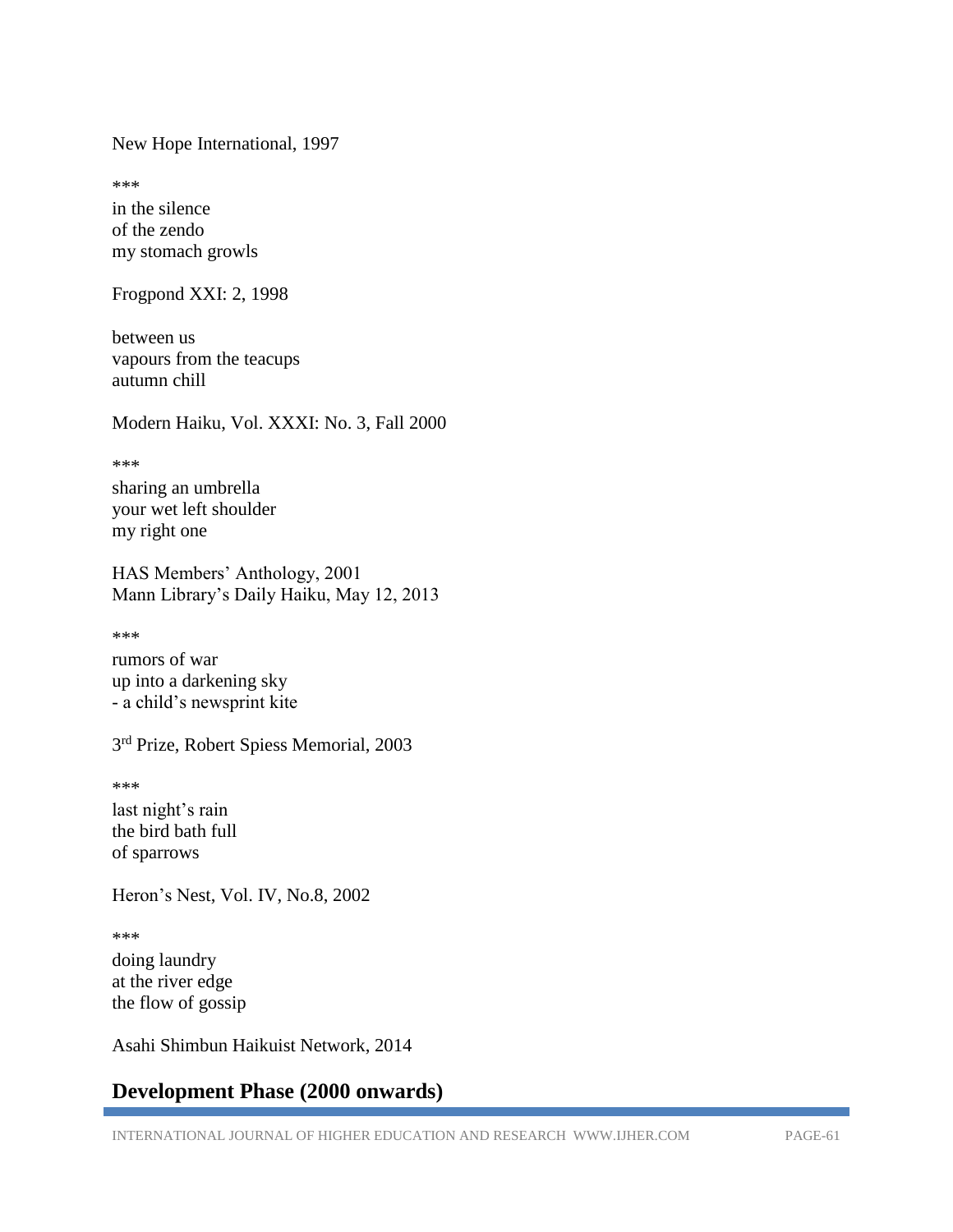Based on the earlier foundation, the Indian haiku takes a major stride post-2000 and particularly in the second decade (2010-2020) with insightful writings by the younger generation. Information available on the internet, global connection, and easy exchange of knowledge, ideas through publications, workshops indeed helped the younger generation poets. Indian rural flavor, landscape, festival, and imageries rich in Indian context start flourishing with contemporary haiku literature. Many Indian poets established their global mark of excellence. International seminars, meetings, and congregations are held. R K Singh, Angelee Deodhar and a few others continue to render their creative pursuits of haiku writings and encouraged the new writers. Angelee Deodhar in her book *Utkrisht Haiku* in 2006 included translation of haiku. Poets who enriched translating some of the haiku of the Japanese masters and other poets in Hindi in *Indian Experiments in Tanka & Haiku* Journal are Rajendra Dhasmana, Uita Sachidanand, Ashok Vajpeyi, Ganga Prasad Vimal, Ranjit Saha, Prayag Shukla, and others. Literary personalities namely Mochizuki Yoshitsugu ,Toshiko Miyachi, Murao Seiichi, Mizukawa Fumiko, and others visited India and deliberated about Indo-Japanese literature.

The 9th World Haiku Festival held in February 2008 in Bangalore under the auspicious of the World Haiku Club is one of the remarkable events bringing many Indian poets on a single platform. Susumu Takiguchi, Stanford M. Forrester, Norman Darlington are amongst others graced the occasion.

Susumu Takiguchi, Chairman, the World Haiku Club in his Key-note Address in World Haiku Festival 'Special Feature India', 2008, praised Indian literature and expressed , " …..There may well have been some such pioneers if we dig deeply into India's modern history. After Tagore, the single important figure regarding haiku in India is Satya Bhushan Varma… If you have a living legacy as old as Vedas and modern men as great as Tagore, India cannot be an ordinary latecomer in haiku. India is one of the countries I have a special expectation in terms of how haiku would develop in a profound way..... A lot of good things can be expected from the development of haiku in Hindi, Tamil, Bengali, Marathi or Urdu, if not all 500 local language …………

Many poets including Angalee Deodhar, Jagdish Vyom , A. Thiagarajan, Kala Ramesh ,R K Singh, Aju Mukhopadhyay, Johannes Manjrekar, Amitav Dasgupta, R J Kalpana, Kamaleswar Rao, Raju Samal, Yajushi (Marella Ram Vinodh), and others published their haiku in the special feature of India in the Vol.6, Issue 1, March 2008 of the World Haiku Review.

Leading from the front, Kala Ramesh has encouraged the younger generation to cultivate the Japanese Short form of poems through wider publication, conference, workshop, blogs, and imparting teaching to the young and budding poets. She also founded 'IN HAIKU Triveni' for interactions and mentoring the younger generation about haiku and the related genres. Charishma Ramchandani also took a special interest in teaching haiku on the website. Pravat Kumar Padhy also inspired many through social networks and publishing articles in the e-Journal published from Odisha. Many younger poets also started popularizing haiku in their regional language by translating and encouraging the budding writers. Ajay Mahala, Ramesh Anand, Sandip Chouhan, Purushthamaro Ravela, Srinivasa Rao Sambangi, Indra Neil Mekala, and others infused interest about haiku literature in their respective states.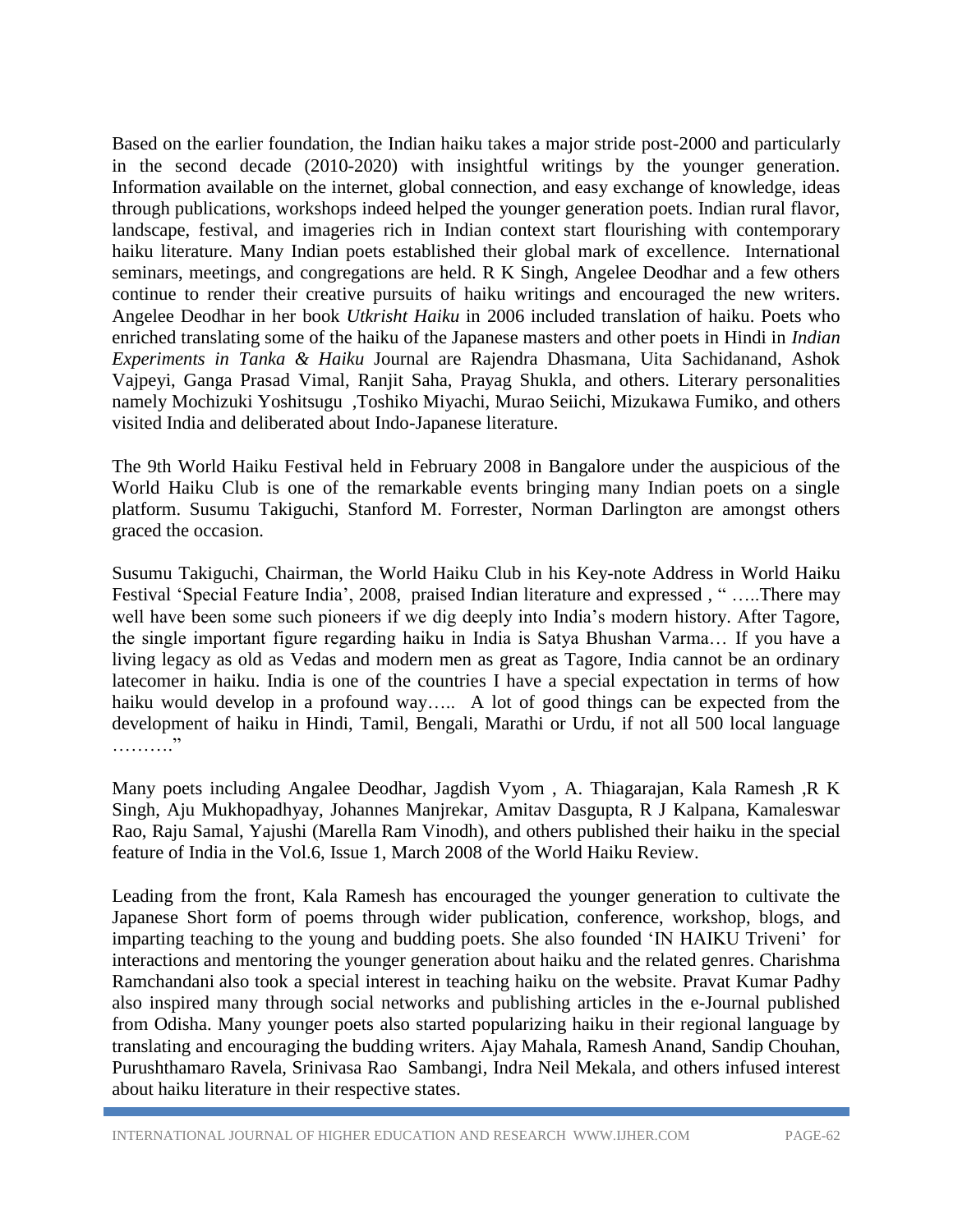**K Ramesh** is a teacher by profession and one of the leading haikuists. He has a passion for both English and Tamil literature. His first haiku was published in 'Still', edited by ai li. in 2000. His first book, "Soap Bubble" was published in 2007 by the prestigious Red Moon Press. Christopher Herold, in his "Introduction", observes that "what appears most plentifully in Ramesh's work is pure joy. Everywhere he turns, it seems, he finds wonder." a [small](https://www.amazon.in/Small-Tree-Tender-Leaves-ebook/dp/B08CDJL1YN) tree of tender [leaves](https://www.amazon.in/Small-Tree-Tender-Leaves-ebook/dp/B08CDJL1YN) (2000), Rogha Haiku & Tanka, 2013, from pebble to pebble: A Haiku and Tanka Collection (2014) are some of his brilliant collections.

slowly coming down the spiral of leavesthe evening light

Tinywords, 30 October 2001

\*\*\*

dawn… the neighbor's newborn stops crying

Editor's Choice, The Heron's Nest, Vol. IV, No.8, 2002

fierce bull a little bird on the hump

Editor's Choice, The Heron's Nest, Vol. VI, No.8, 2004

sunrise… I let the fish bite my toes

Tinywords, 20.6.2003

\*\*\*

dawn... cuckoo after cuckoo after cuckoo

Tinywords, 16 June 2004

\*\*\*

abandoned dog . . . looking at the face of every pedestrian

Tinywords, 9 September 2005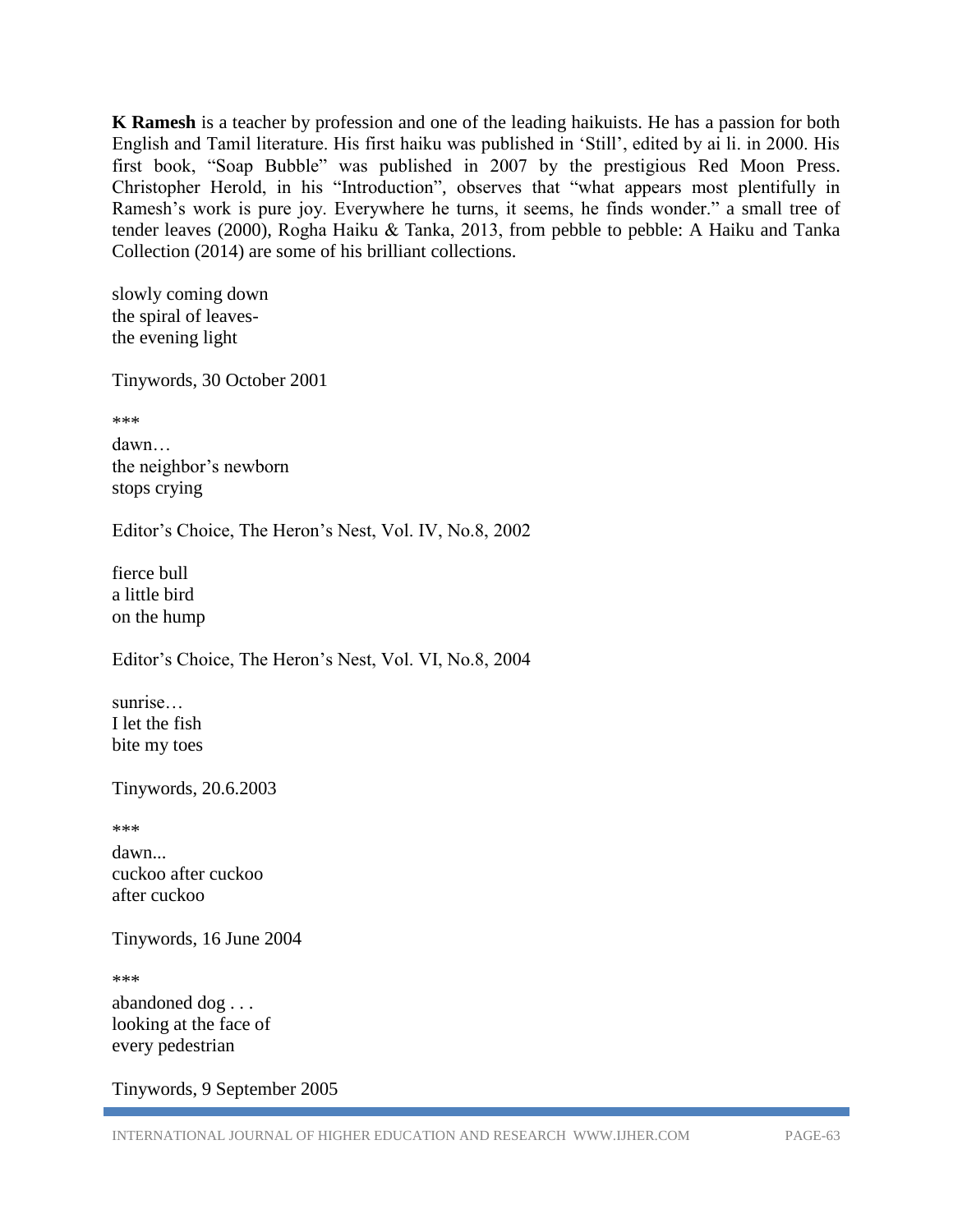\*\*\* starlit sky – I touch a turtle before it enters the sea

Editor's Choice (First place), The Heron's Nest, Volume VI, Number 5, June 2004.

\*\*\* back from my hometown . . . scent of ripe mangoes in the empty bag

From the book, Soap Bubble, 2007

\*\*\*

paddy field by the river ... the voice of a farmer speaking to the bulls

Modern Haiku 40:1, 2009

\*\*\*

twilight... a boy brings down his kite

Runners up, Blyth Award, World Haiku Club

\*\*\* moonlit forest stream... my thoughts on the tiger not there

The Heron's Nest, Vol. XXI, Number 4, 2019

**Rajiv Lather** (born. 1963) was a poet from Karnal who began writing in 2001. He has published brilliant haiku and haibun in reputed journals. His "Bhopal Disaster" poem is used as a study material by the British Council.

moonless night a pair of circling nightjars feed on stars

Frogpond XXVI: 2, Summer 2003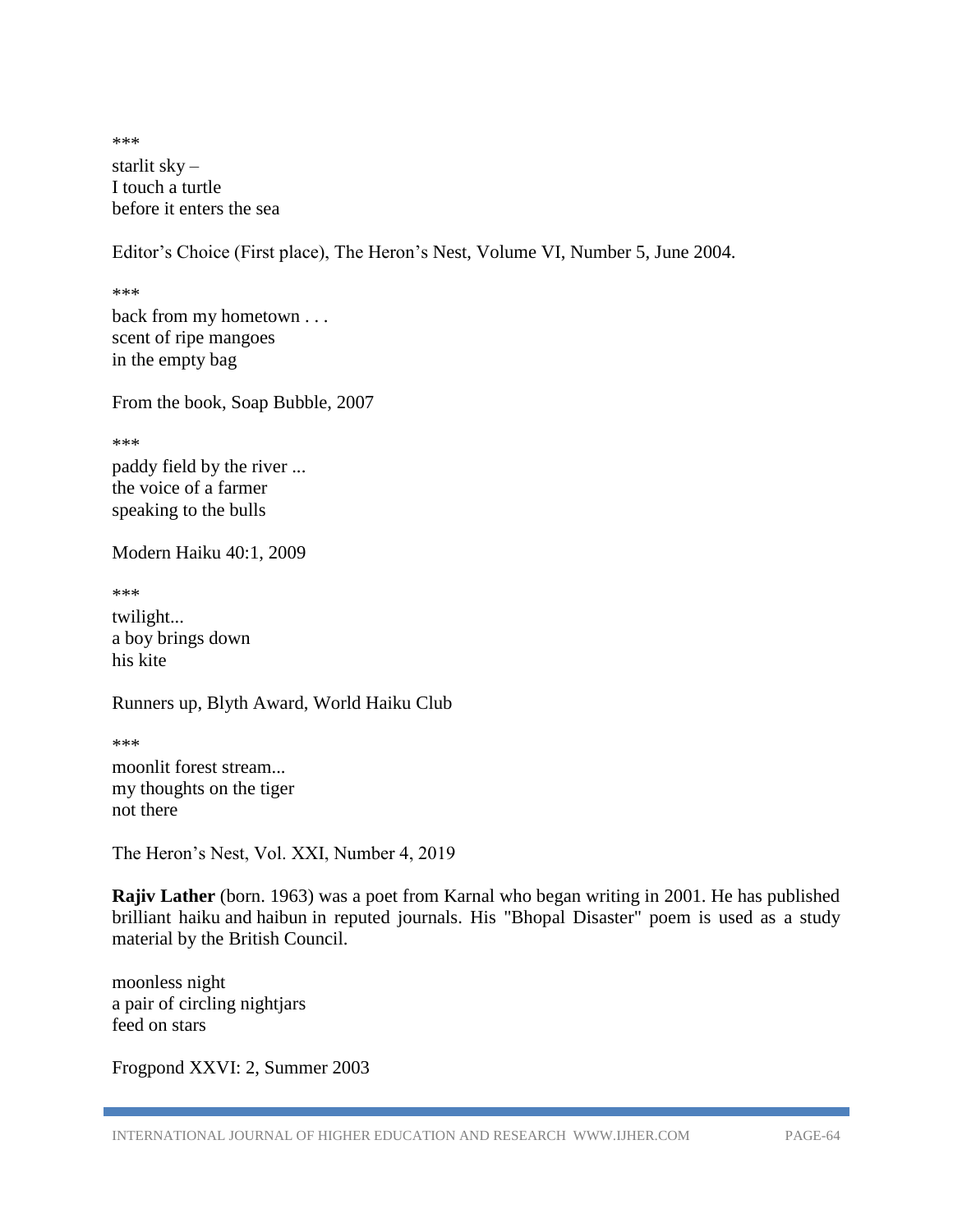\*\*\*

train berth hot tea from a clay pot tasting of earth

The Heron's Nest, February 2003

\*\*\*

sandstorm... the scent of rain from somewhere

The Heron's Nest, August 2003

\*\*\*

himalayan shrine a hermit with hash pipe drifts in clouds

Modern Haiku 35.1, 2004

\*\*\* night jasmine in the outhouse a trail of wet slippers

Modern Haiku 35.2, 2004

**Parimala Rao** (b. 1940) is a bilingual poet and a painter. She writes in both Kannada and English. Randy Brooks, a leading Haiku exponent, comments that some of Parimala's work seems dreamlike, which is 'unusual but interesting for haiku'. Parimala has also experimented with fusion expressions involving haiku and miniature paintings. British poet Bernard M. Jackson comments, "Here is an artist who can paint in words, and to whom the whole world is her canvas."

She acknowledges that she drew her inspiration from Dwarakanath. H. Kabadi, an exponent mainstream poet. Her daughter, Malini Rao, and granddaughter, Anika B. Rao have a passion for haiku literature. Some of her haiku couplets and 3-line poems on different seasons are simply brilliant (Source: Greve, 2006, World Kigo Database).

empty veranda lovelorn moon gazing

\*\*\* on the telephone pole sparrow's chirping call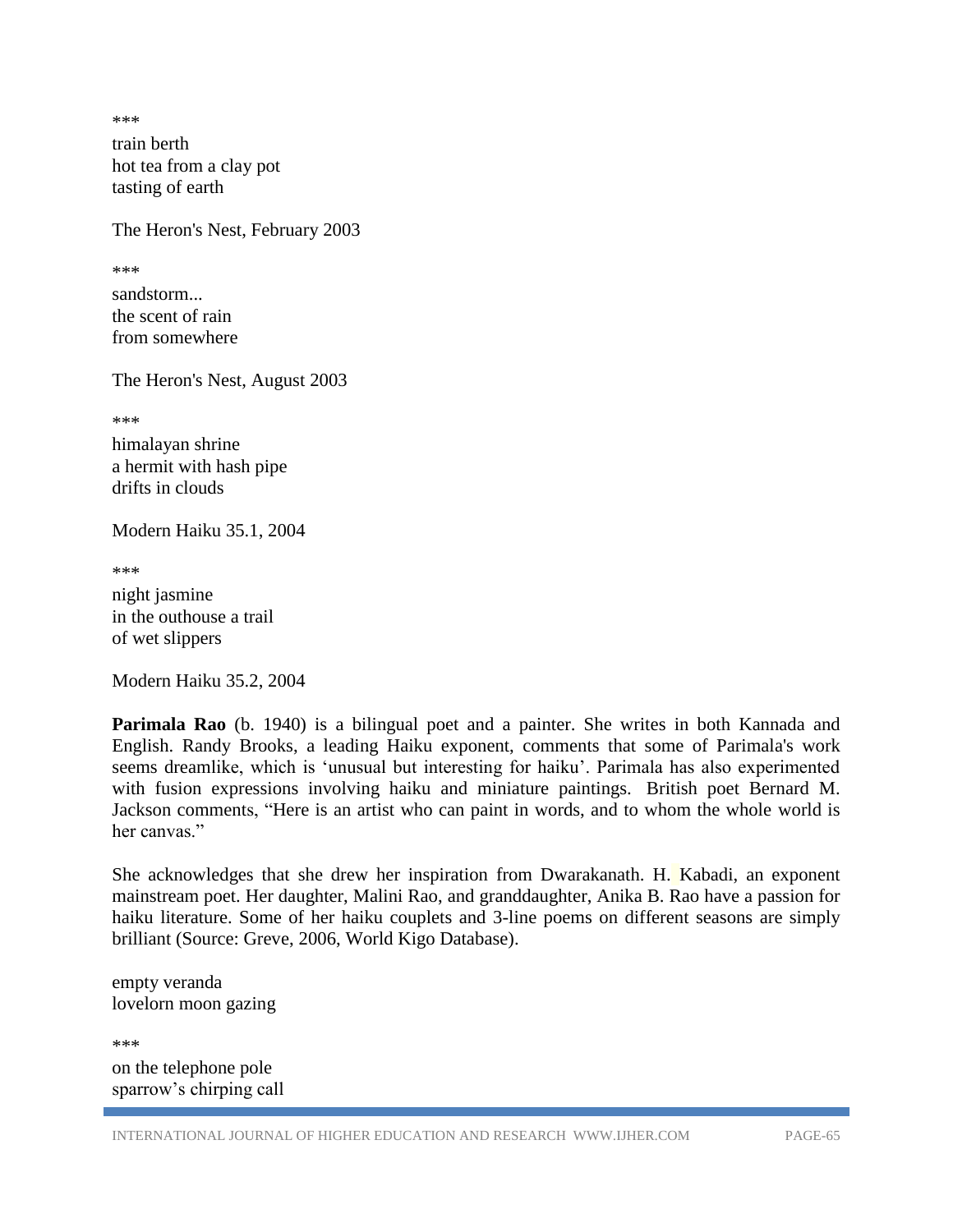\*\*\*

in winter blanket winter moon still chill

\*\*\*

paddy fields between stray cow and scarecrow

\*\*\*

if no mirror i still have a face

\*\*\*

my dreams flight of leaves autumn wind

**Johannes Manjrekar (1958-2020):** He was an academician, eminent scientist with Ph.D from the prestigious Tata Institute of Fundamental Research, Mumbai. His contribution to modern Indian haiku literature is immense. He was a great lover of nature. His haiku beautifully translate the artistic images of nature into poetic words.

smell of newsprint twenty beauty queens with one smile

Temps Libre, 2001

\*\*\*

monsoon sky the white cow chews a milk carton

Haijinx II:1, Spring 2002

\*\*\*

night walk i slow down near the jasmine bush

Tempslibres – 2005

\*\*\*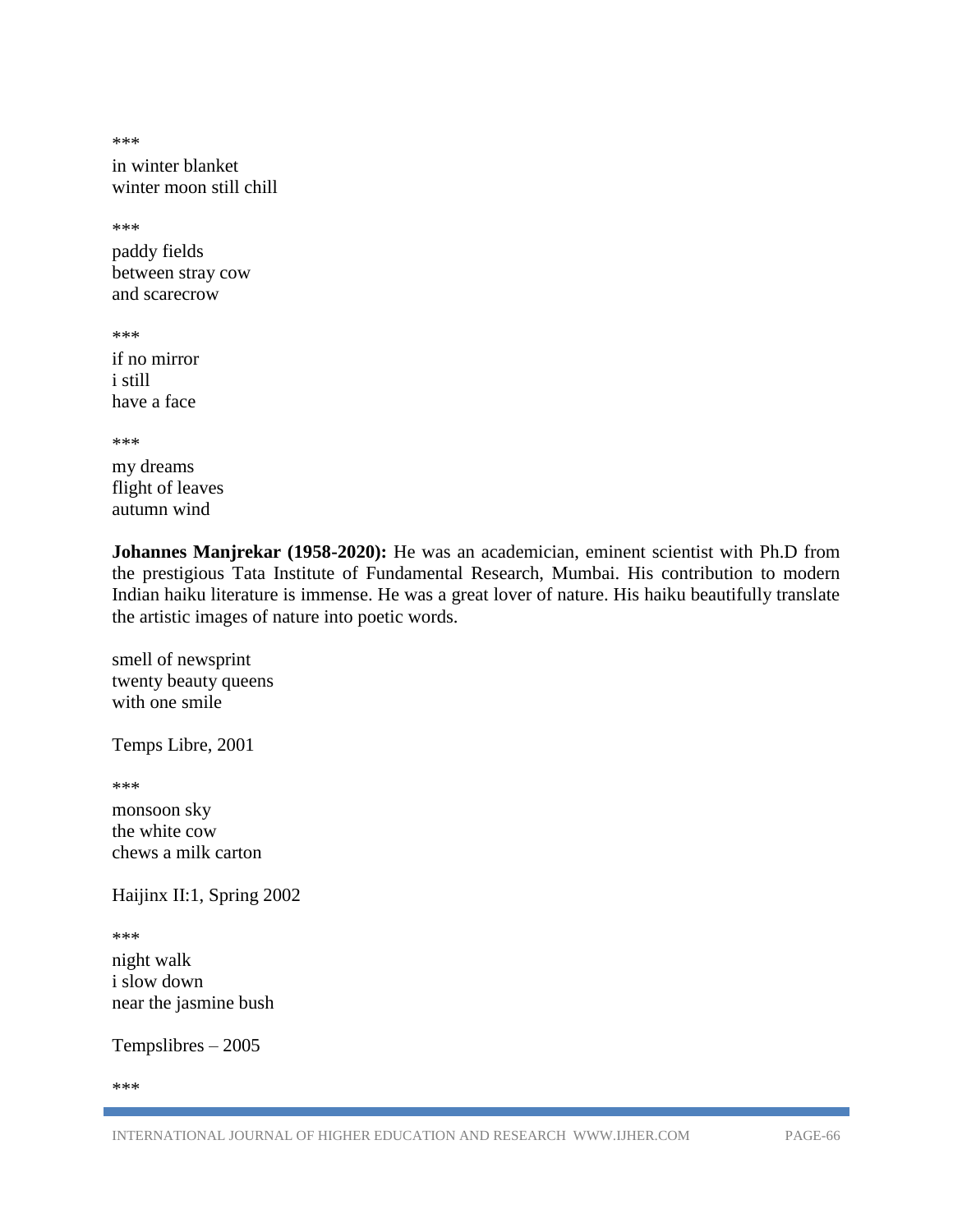dusk an early cricket announces itself

Ardea, Issue 3, October 2013

\*\*\*

Sunday afternoon the silence heavier after the barking

Frogpond, 36.1, 2013

**Kala Ramesh** is one of the finest haiku poets and anthologists. She is a performing vocalist in Indian Classical music. She is credited with being the editor of many international journals. She has rendered flavor of Indianness, simplicity, and the use of art of words in her haiku writings. She is instrumental in introducing haiku and the related genres to the school kids and college youth.

forest walk a spider's shadow climbs the tree

The Asahi Shimbun, November 2005

\*\*\*

darkening sky ... the snake curves into my path

Tinywords, 2005

\*\*\*

parijaat blossom . . . as kids, we shook the tree for raindops

Tinywords *-* June 2005 Poetry Corner, May 31, 2013

\*\*\*

spring breeze – I catch the tune she leaves behind

Editor's Choice (First Place), Heron's Nest Award, Vol. 8, No. 2. Summer 2006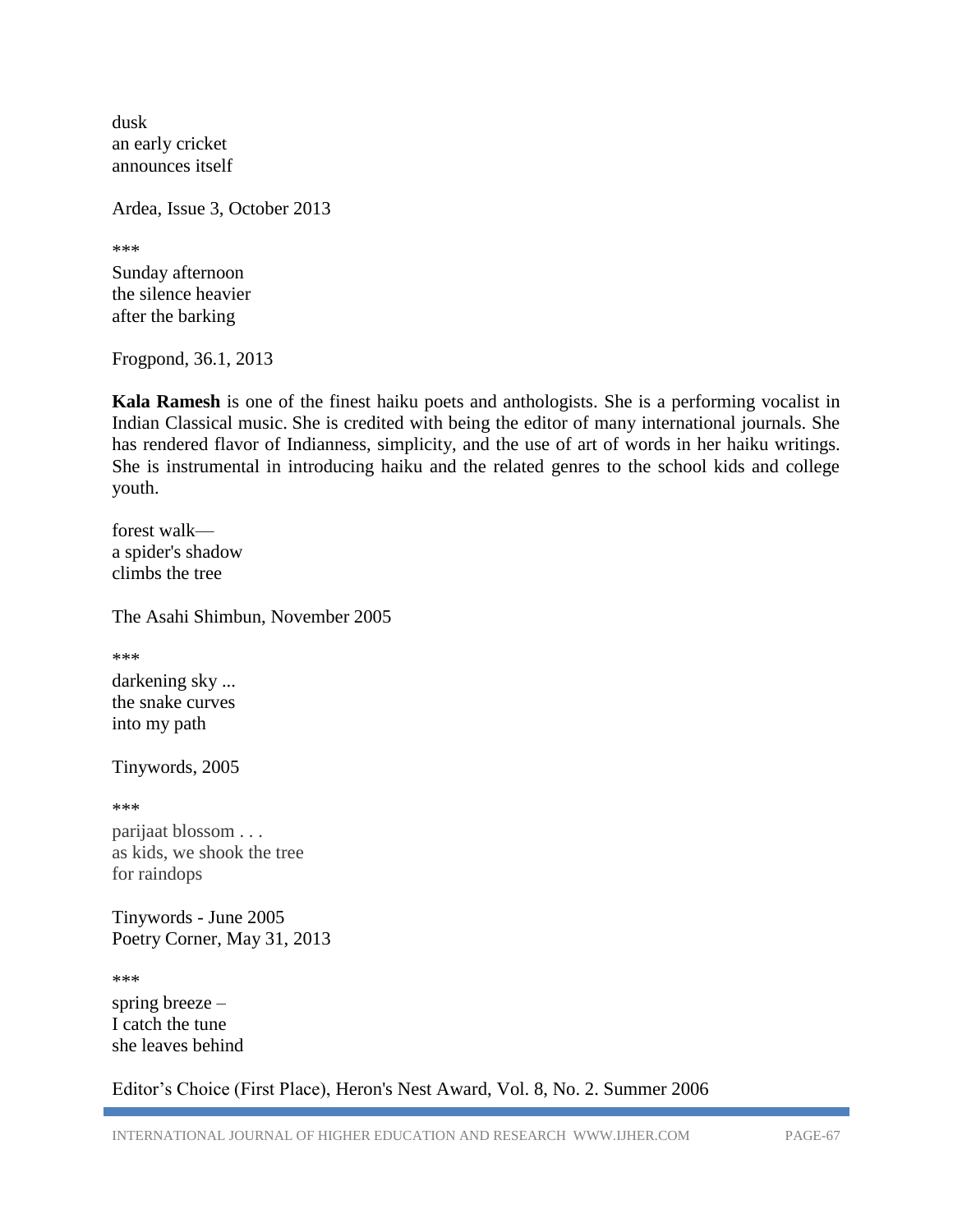\*\*\* sunset . . . the cuckoo repeats his morning song

The Heron's Nest – Vol. IX, No. 4: December 2007. Winner – Snapshot Press Calendar Contest 2009

\*\*\*

running downhill I fall through the autumn sky

Roadrunner, Issue VII: 2 May 2007, Tinywords May 2007

\*\*\*

the year passes . . . longing for cranes to colour the sky

Acorn #20, March 2008

\*\*\*

dense fog the train evaporates into a distant horn

The Heron's Nest, XI.2, 2009

\*\*\*

liquid sky . . . a steel bucket hits the well water

Notes from the Gean - Issue #4, March 2010.

\*\*\*

the ocean in a raindrop inside my womb a heart

Modern Haiku, 43.3, 2012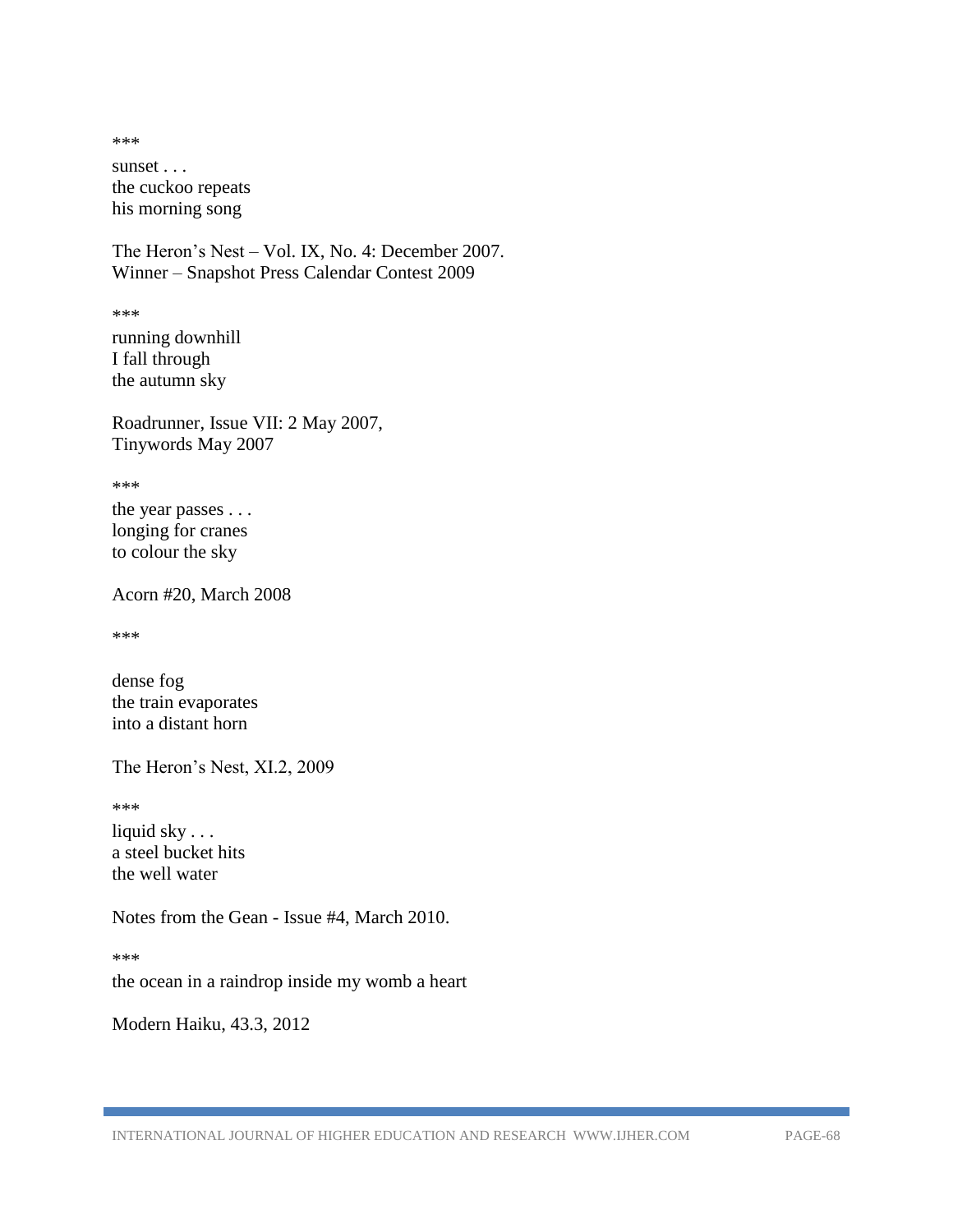**Vishnu P Kapoor** (b.1941) has an immense interest in Urdu ghazals, philosophy, literature, and astrology. He chanced to know about this genre of poetry in the Japanese stall at Delhi Book Fair.

93rd autumnonly companions left, old mountains

Tinywords 12 October 2006

\*\*\*

new year dinner in my soup bowl her silver hair

Tinywords, 01 Jan 2007

\*\*\*

winter night even her memory has warmth

Indian Haiku Anthology, Spring 2008

**A. Thiagarajan** (b. 1949) is an academician and later joined the finance sector. He has been writing in English and Tamil since college days. His poems, haiku, short-stories, and articles appeared in many journals.

autumn evening -- I lightly touch my son's first scribbles

The Heron's Nest, Vol. VIII. No.2, June 2006

\*\*\*

vacation over a cockroach rushes out from shoes

Haiku Harvest, Vol. 6, No. 1, 2006

\*\*\*

road puddles umbrellas dip at each passing car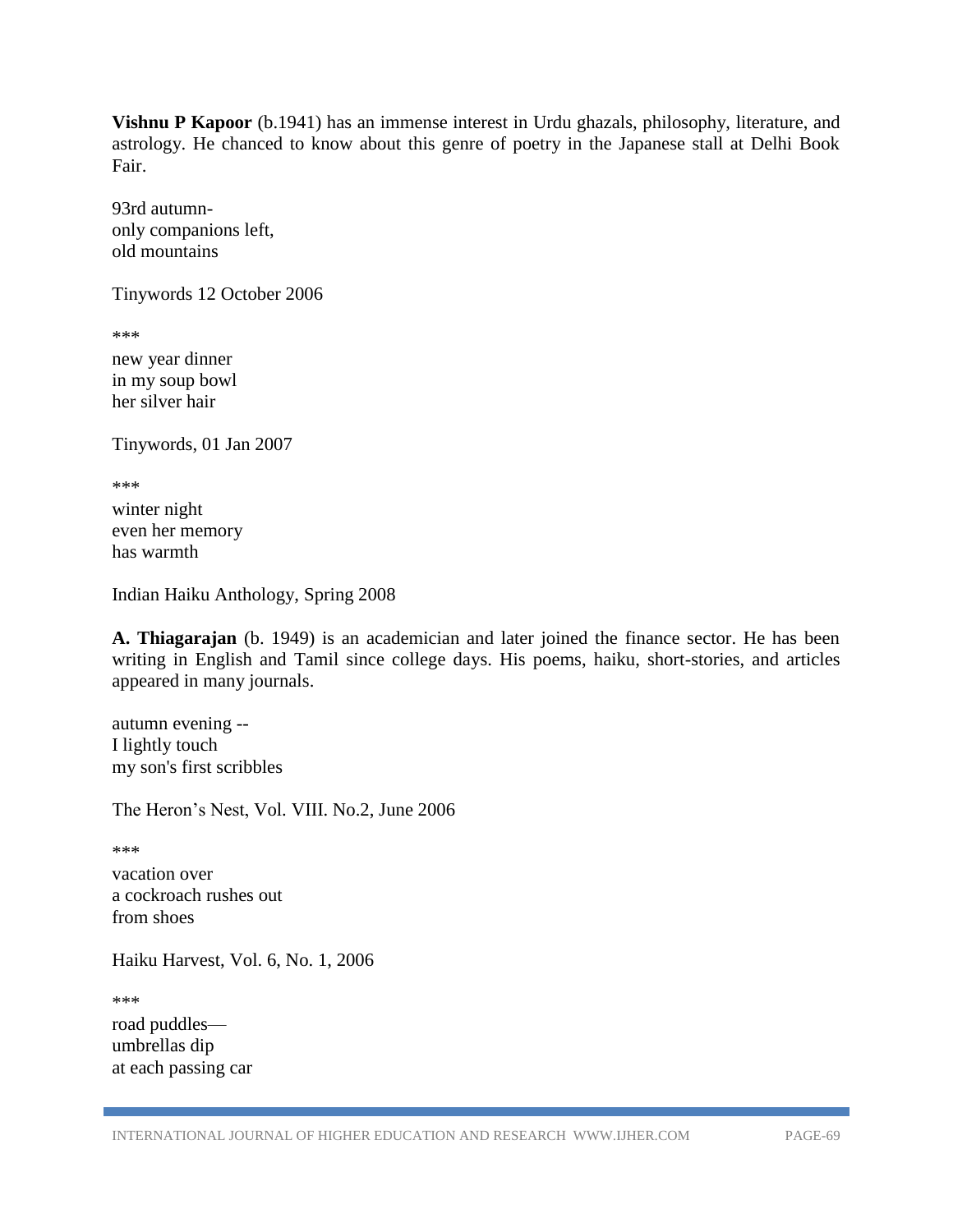The Heron's Nest, Vol. VIII, No. 4, 2006

\*\*\*

hot afternoon the carter wipes his hand on the donkey's back

The Heron's Nest, Vol. IX, No.3, June 2007

\*\*\*

sudden drizzle a mosquito takes off from the paper boat

Tinywords, 16.10.2006

\*\*\*

new actors— Gandhi is shot Again

Modern Haiku 39.2, 2008

**Rohini Gupta** is a poet, writer, and teacher. She teaches haiku poetry, writing a story at workshops at various literary festivals and colleges.

dawn over Dal lake emerging from the mist the flower boat

Heron's Nest, March 2008

\*\*\*

vacation's end my small black notebook brings home the mountains

Bottle Rockets, August 2008

\*\*\*

above the funeral pyre a falling star

Winner of the Toshiko Award, World Haiku Club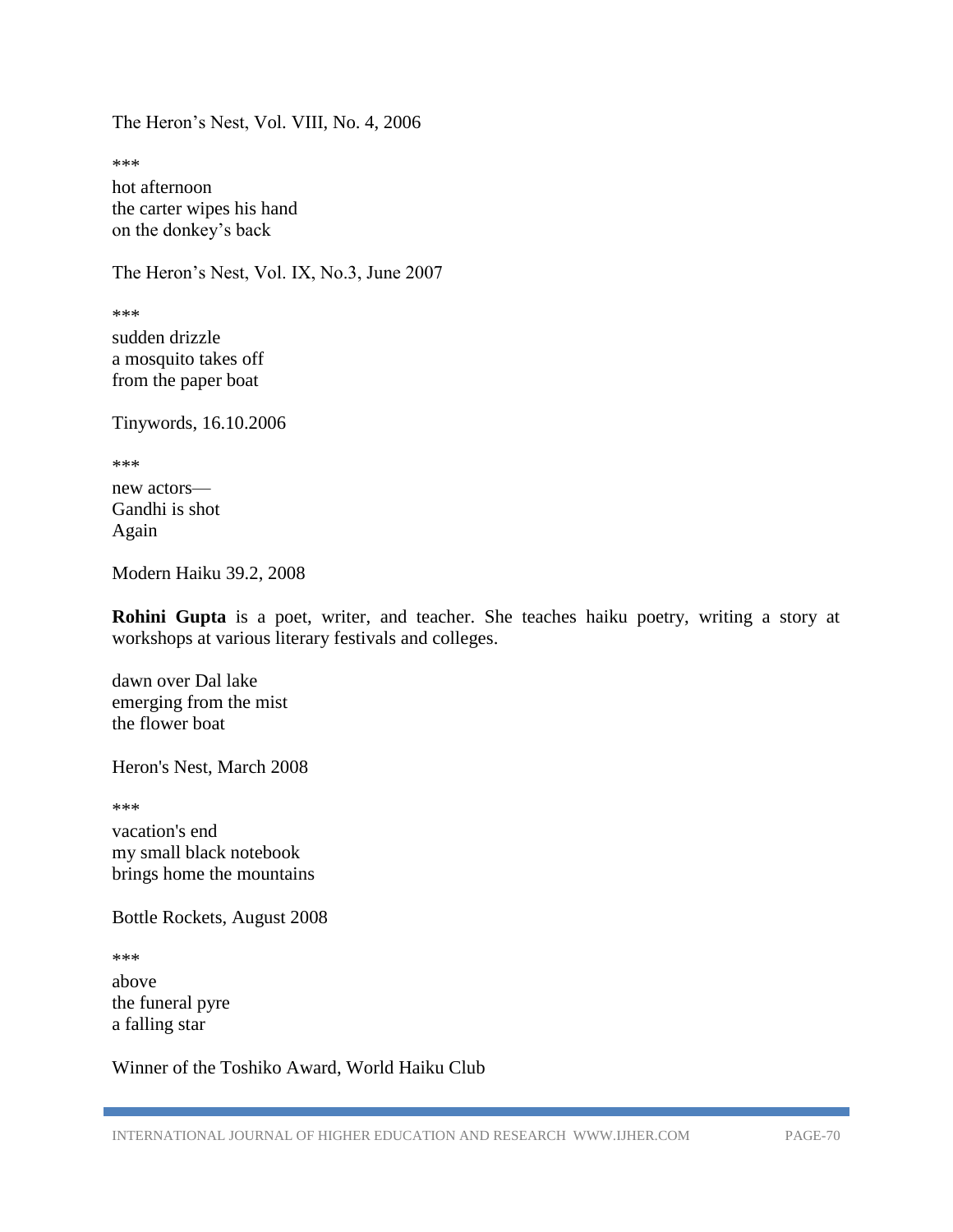wet pavements a cat walks upon the moon

\*\*\*

Mainichi Daily, 21 Sept 2011

**Aju Mukhopadhyay** is a bilingual poet, essayist, fiction writer, and critic. His brief notes on "The wonderful World of Dazzling Short Verses"; "Introducing Haiku in India Tagore wrote haiku-like short poems"; "Was Rabindranath Influenced by the short poems of Nishikanta?" and "Finite or Infinite: A Haiku Point" are included in '*Short Verse Delight'* (2010). Some of his haiku are as given below:

Cranes flymaking the wide sky limitless

\*\*\*

A crane flies ahead of others dividing the sky

\*\*\*

a shy girl jasmine buds open slowly in twilight

\*\*\*

blue moon in the rippling water looks up at sky

\*\*\*

a ripe coconut falls on the garden carrying the moonlight with it

**Pravat Kumar Padhy** (b.1957), an alumnus of Indian Institute of Technology and a Petroleum Geo-scientist, had written an article in one of the leading Odia journals "*Manas*", 4<sup>th</sup> Issue in February 1980 (edited by Dr. Krishna Prasad Mishra), on "*Ezra Pound ebon Tankara Kabita* (Ezra Pound and His Poems)" referring haiku-like short poems namely, *The Encounter, The Tea shop, ALBA, Ite* and others. Padhy recalls, his poem, 'A Part of Civilization' published in 'Skylark'-47/48-1982 appeared in the next opposite page where Urmila Kaul, a bilingual poet, published five of her 3-line haiku. He was then writing more about the mainstream version of poetry and information about haiku was very limited by then. He, as a mainstream poet, has written many long and short verses (haiku-like poems).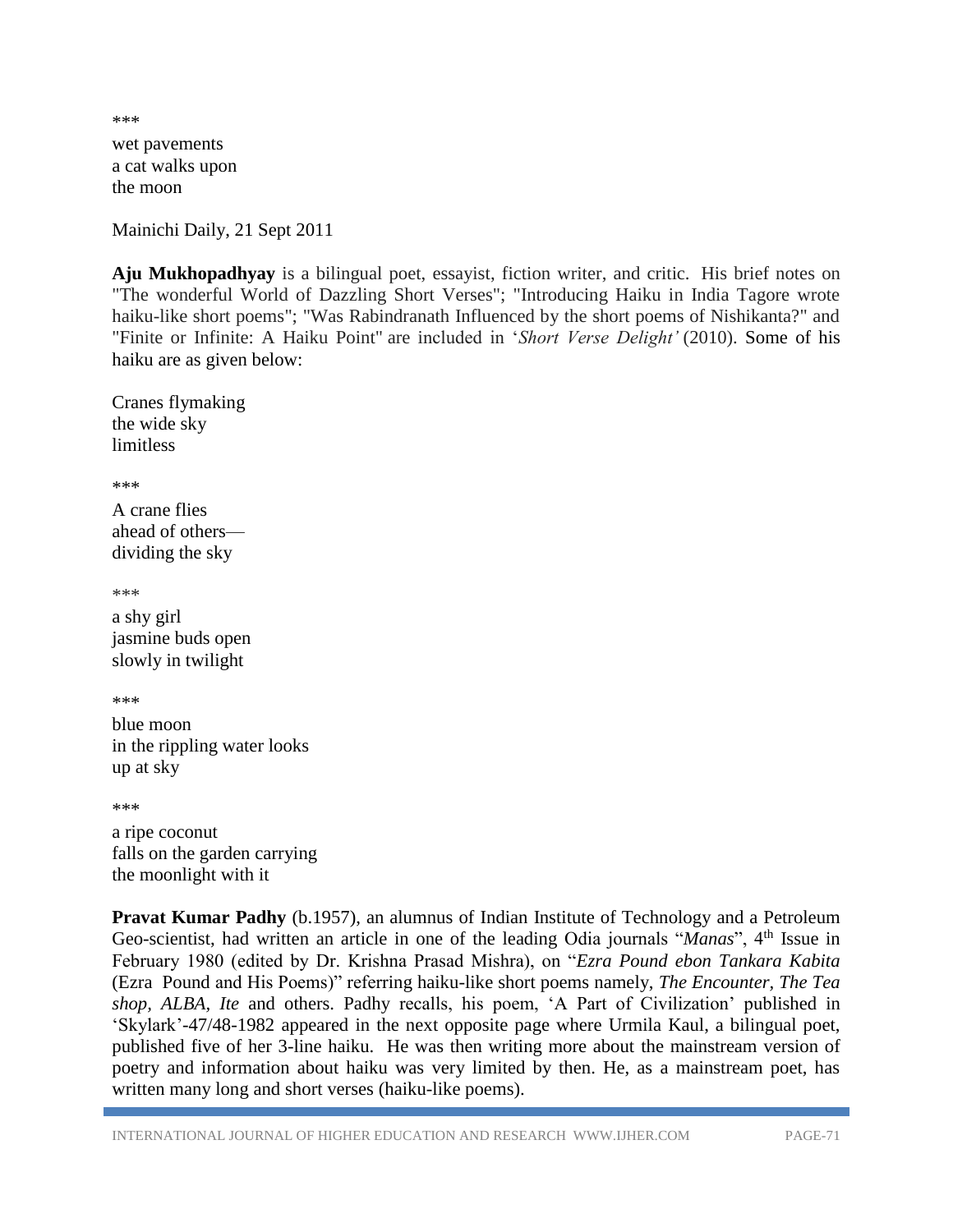A few Odia poems, composed during the early seventies, look like haiku though he was not aware of the genre during that time.

neither a pine nor a fir I am a tendril laying on the surface

A Stanza from the Poem, *Sindura Topae* ( A Vermilion Mark, early 1970s)

The following, a short- verse sequence,"*Satyameba"* (Truth Alone) was published in 1978 in Quarterly literary Odia journal, *Deepti*, edited by Shasidhar Pattnaik. The translation of one of the poems, *Jibanata* (Life) is as follows:

half-moon in the sky her body veiled in mixed colours of clouds

Deepti, Vol.8, Issue III, Oct-Dec 1978

He has written many haiku-style micro-poems in English, endowed with reference to nature.

The remoteness of separation I writhe Like a leaf Falling from the tree

"Separation"**,** Poet, Vol. 28. No.10 in 1987

Try best Like a bird Reaching To its nest

A Better Living, Kavita India, Vol.III, No. 2&3, 1990

In Sept 2009, he posted a four-line poem "Pretending" (They speak of volume/ In reality it fills/ Thin hopes/ Of vacuum) in PoetBay. The inspiring comments from the poets, Tai and Shells, suggesting to shorten the poem into a three-line in the form of haiku ignited him to know more about haiku genre. Since 2009, Pravat Kumar Padhy has published many haiku and related genres in the leading journals and anthologies. He has seven poetry books to his credit including 'Cosmic Symphony: A Haiku Collection'.

Some of his published haiku are:

Dog is misspelled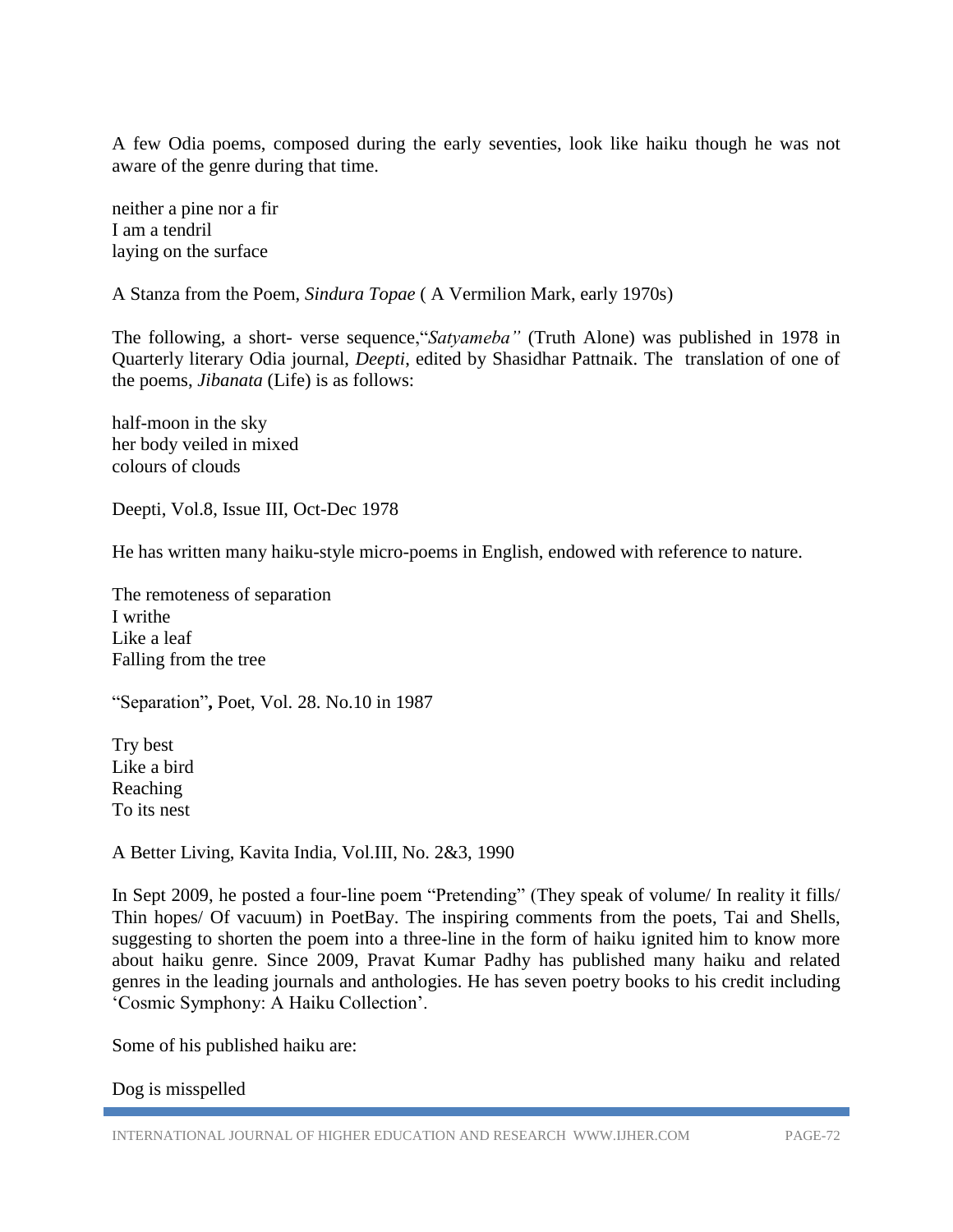the child discovered the Great

("God" first published in "World Poetry Anthology", 1992) Republished: Lynx, XXV:1 Feb 2010

creation is mystical vast value of life compressed in a seed

The World Haiku Review", Vol. 7, Issue 2, 2009

\*\*\*

shoreline receives messages from the sea- wavy language

Poetry Pages, 19<sup>th</sup> Sept 2009

\*\*\*

desert land measuring sand dune height a lone lizard

The Notes from the Gean, Vol.2, Issue 1, June 2010

\*\*\* rainy day mud escapes between toes

Ambrosia, Journal of Fine Haiku, Issue 5, Summer 2010

\*\*\*

merry time children in the open ground collecting rain

Kokako – 13, September 2010

\*\*\* sudden wind falling leaves meet in one corner

Berry Blue Haiku, Issue 2, September 2010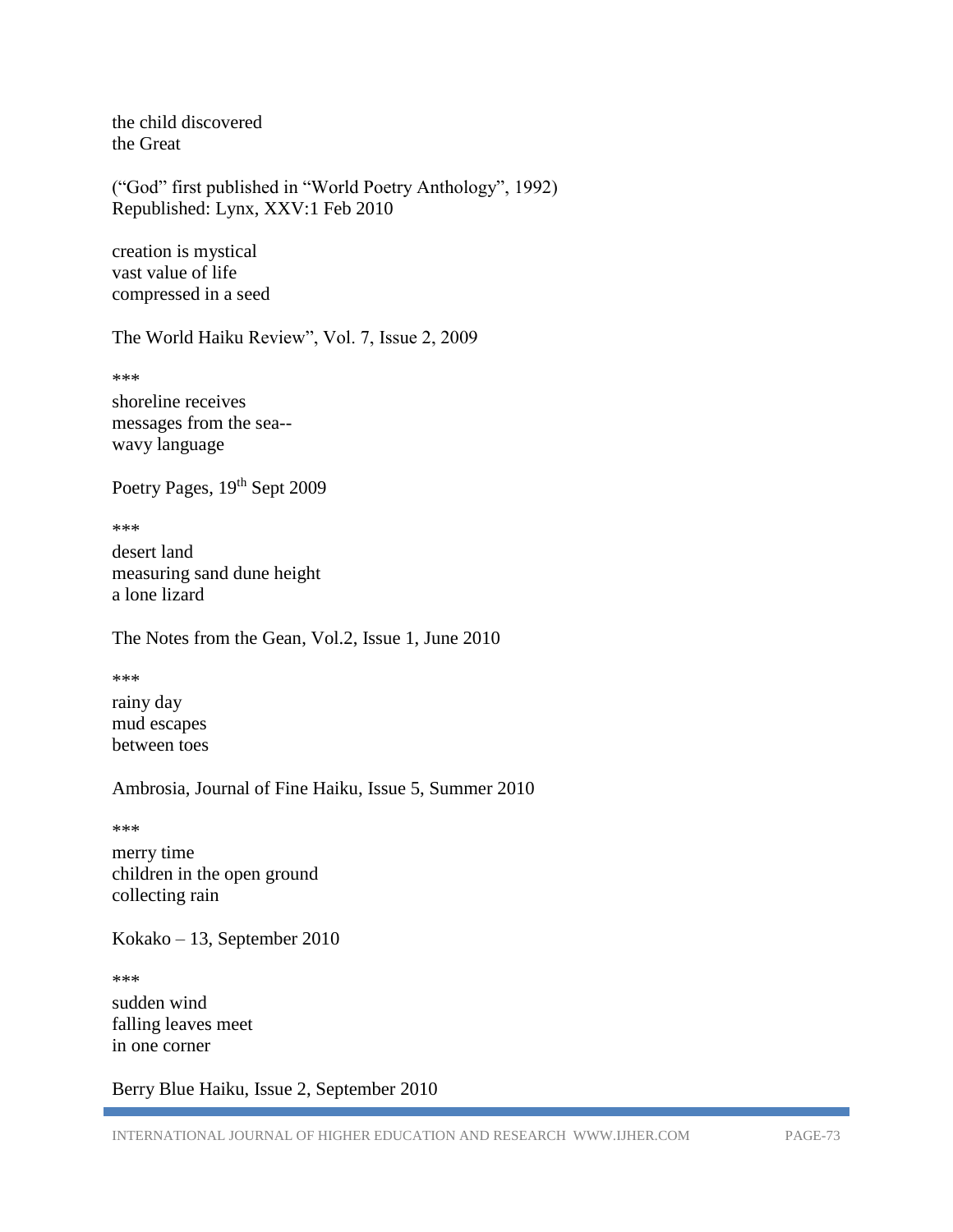\*\*\* half-moon the child wonders the rest

Mainichi Daily News, 3rd November 2010

\*\*\*

murmuring river in full moon night stars take bath

The Critical Poet and Lit.Org, 12<sup>th</sup> June 2010

\*\*\*

flight of cranes bridging the sea with the sky

Haiku Reality / Haiku Stvarnost, Vol. 8 No. 14 Summer 2011 Editors' Choice: Second Best Award

\*\*\*

fragrance fills the gap between the flowers

The Heron's Nest, Vol. XIII, No.1, March 2011

\*\*\*

winter morning two butterflies warm the garden

The Heron's Nest, Vol. XIII, No.2, June 2011

\*\*\*

drizzling day- moon in the sky with cloudy face

Simply Haiku, Vol. 8, No. 3, 2011

\*\*\*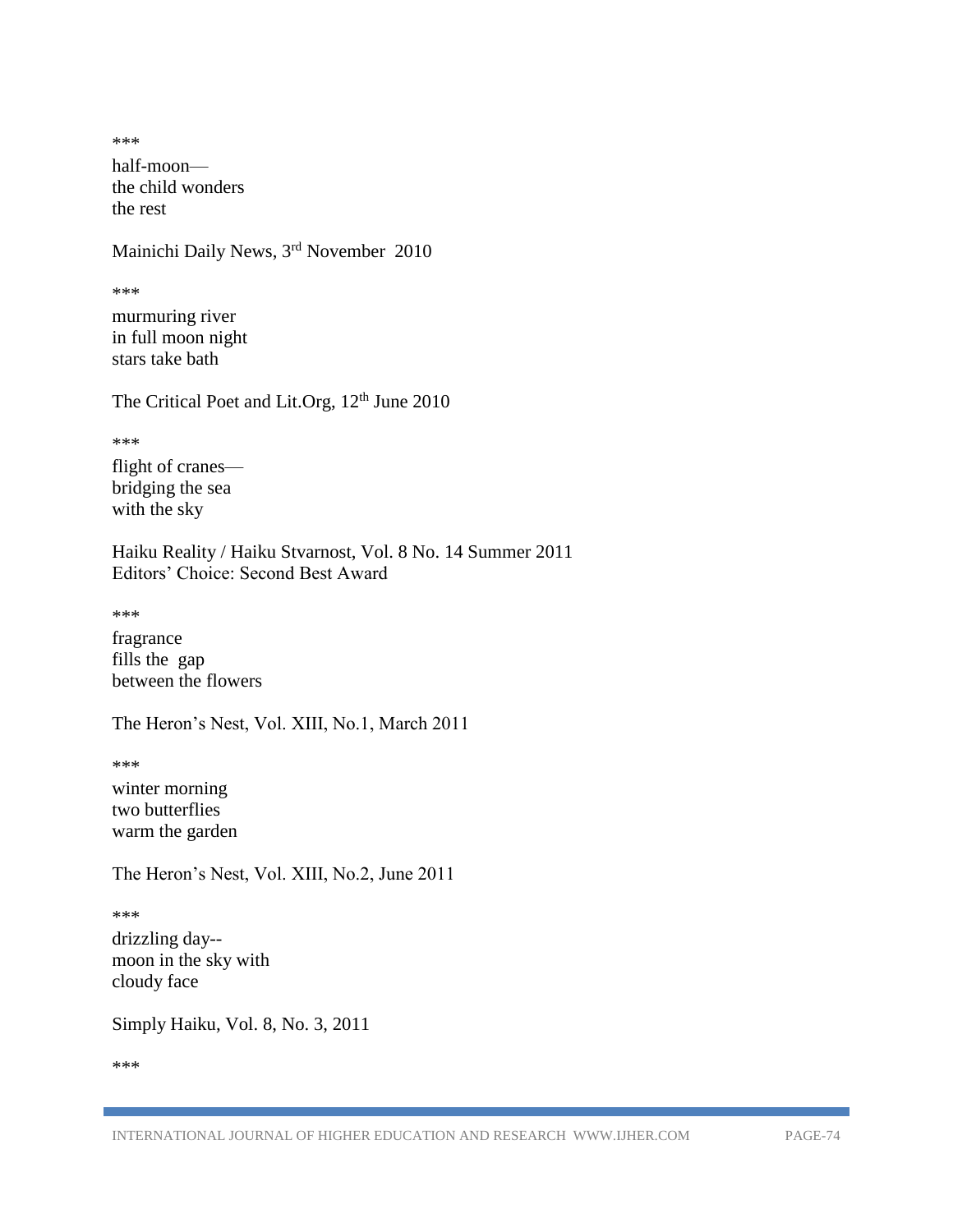early moonrise cranes shift whiteness to an old banyan tree

Honourable Mention, Haiku Reality / Haiku Stvarnost, Vol.8, No.15, Winter Issue, 2011

\*\*\*

deep dark space many cosmic townships with their own light

The Mainichi Daily News, 23.3.2012 Haiku in English: Best of 2012, Mainichi Daily News

\*\*\*

green light every one crosses also a cat

Bottle Rockets #27, August 2012

\*\*\*

*Janmashtami* the human tower climbing up the sky

Culture Haiku Magazine, August 2013

\*\*\*

cherry blossoms the scent bridging the long river

Honourable Mention, Vancouver Cherry Blossom Festival Invitational, 2013

\*\*\*

temple bell– the lone bird adds its cry

Frogpond, 36-2 Spring/Summer Issue, 2013 Anthology, "A Vast Sky" 2015

\*\*\* cotton flowers– the sky blooming with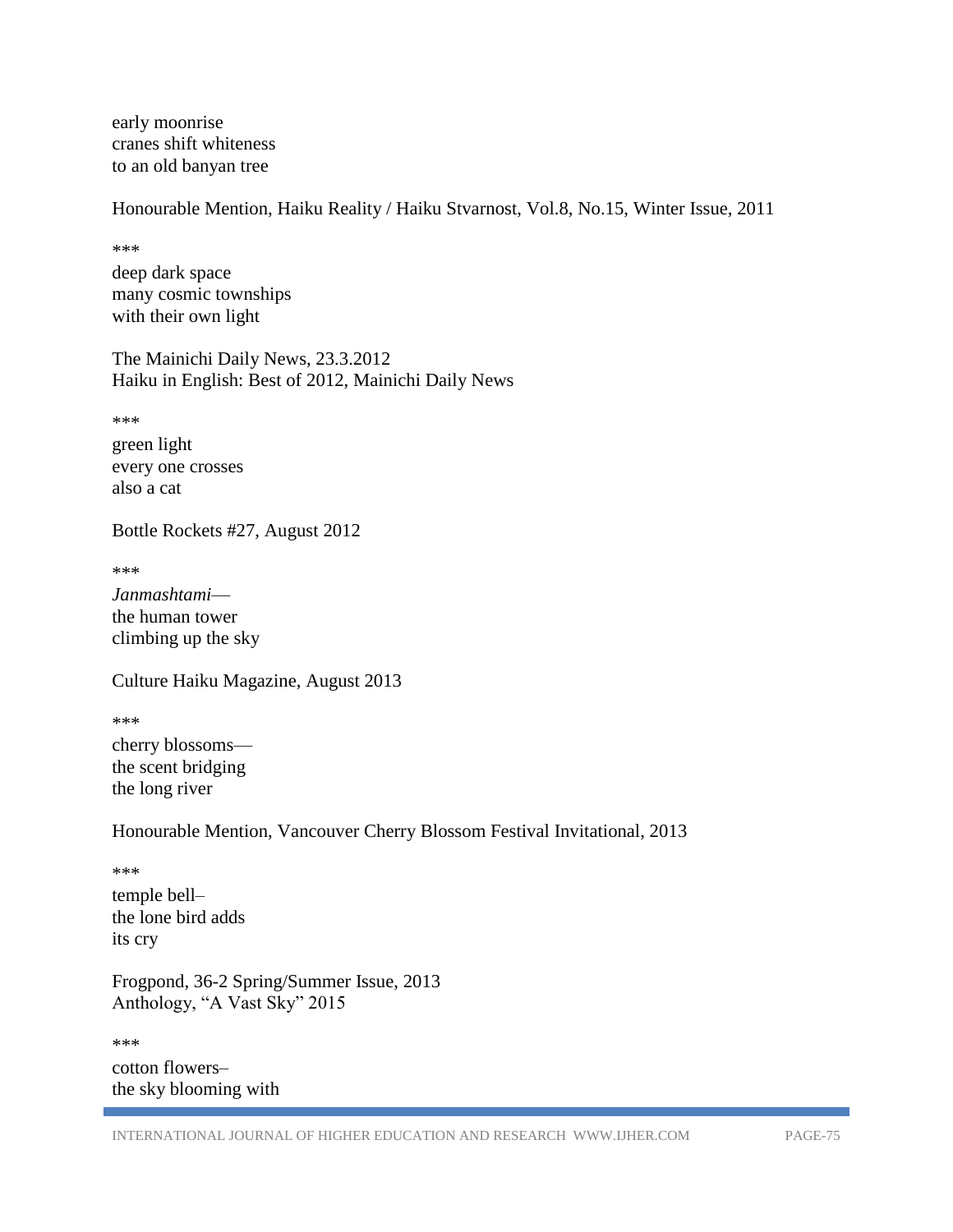cloud-art

Shamrock No. 27, February 2014

\*\*\*

flowing river– the bereaved girl holds a palm-full of water

Editor's Choice (Sample Poem), Acorn, Issue #33, Fall 2014

\*\*\* wild flower– I breathe my loneliness

The Heron's Nest, Vol. XVI, No.4, December 2014

\*\*\* sparkling light- crows shift darkness from tree to tree

Shamrock No.30 February 2015

\*\*\*

thick clouds- a gap takes me to the ocean

Modern Haiku, Vol. 46:2, Summer 2015

\*\*\*

relationship- the cold breeze remains tightly folded

AKISAME, Issue 19:1 December 2015, The European Haiku Society, Italy

\*\*\*

gene splicing I rearrange flowers of the garland The Heron's Nest, Vol. XVIII, No.3: September 2016

\*\*\*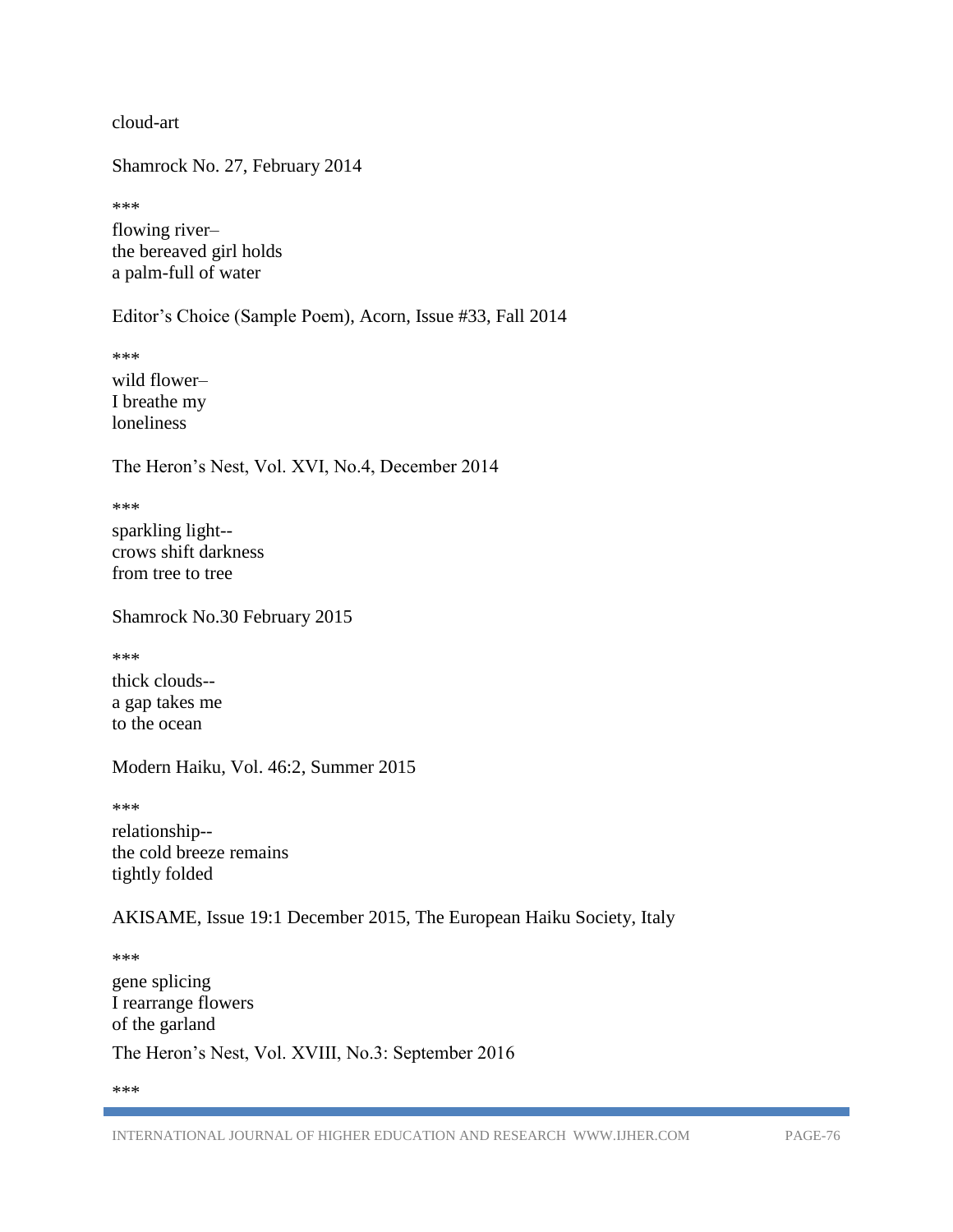tiny pebbles the softness of her talk

Iafor Vladimir Devide Haiku Award (Runners Up), 2017

\*\*\*

morning yoga a branch slowly twists to the sun

Modern Haiku, 49.2, 2018

\*\*\*

flying milky way– a bevy of cranes between the sea and the sky

2nd Prize: Haiku Society of Constanta Haiku Contest, Rumania, 2019

\*\*\*

lockdown-- I drag my shadow away from the windowpane

behind the mask: haiku in the time of Covid-19, 2020

street dog- an old man shares his silence

Presence #70, 2021

He has composed many one-line haiku (monostich or monoku):

melting away my pain-- garden dew, *The Heron's Nest, Vol. XV, No. 4, December 2013, Tinywords, 18.1 2018*

the moon behind the shyness your crescent smile, *A Hundred Gourds, December 2015*

autumn solitude my footprints on the desert sand, *Presence # 58, 2017*

what reasons for the trees aggressive wind, *Under the Basho, 2018*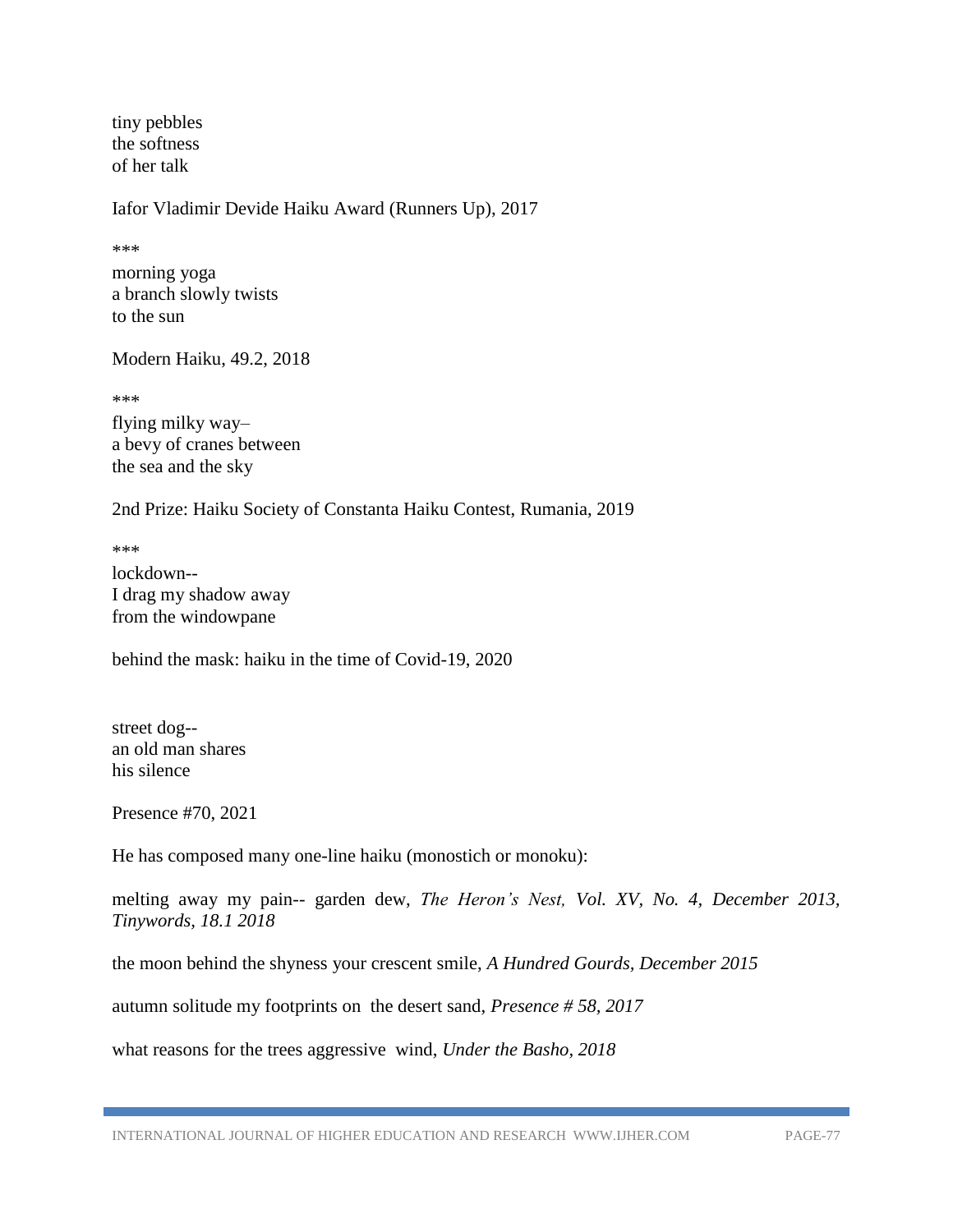moonrise the sky from the oncology wing, *Presence* # 61, 2018, *a hole in the light*: The Red Moon Anthology of English-Language Haiku, 2018

the zero-shadow moment I am with myself, *The Heron's Nest Vol. XXI, Number 3, 2019*

sun, sea, sand and the footprints, *Modern Haiku, 50:3, 2019*

space rocks the strange visitors near the entrance, *Proletaria, Dec 2019*

on the back of a refugee a pregnant dog thrashing the shore current, *is/let, 21.3.2020* 

mirror surface the past I leave behind, *Presence* #67, 2020

ant trail somewhere the missing sound, *Heliosparrow Poetry Journal*, 27 October 2020

bright sky still holding half of the darkness, *Bloo Outlier Journal*, 2020

Anemone on Basho's Narrow Road leading the way, *Asahi Shimbun*, 5<sup>th</sup> March 2021

snow follows snow the layers of silence, *Kontinuum, vol.1,no.1,*2021

Pravat has conceptualized the scientific propensity and haiku literature in his essay on "The Science of Haiku Poetry: My Experience" (Padhy, 2020a) by interpreting the haiku literature from the scientific perspective and correlating with Social Science, Mathematical influence, Environment and Biological inheritance, and Psychological consciousness. He has published many scholarly articles on haiku literature (Padhy, 2016, 2018, 2019, 2020b, and 2020d).

Pravat has experimented with an innovative genre of poetry, '*Hainka*' (Padhy, 2020c):a poetic fusion of haiku and tanka, with the image linking of the 'fragment of the haiku as the 'pivot line' of the following tanka. As far as the syllabic count (48 syllables) is considered *hainka* resembles with the metre, '*Jagati*'.

There are scores of poets namely Noor Singh Khalsa (settled in New Mexico), Gautam Nadkarni, Bhavani, B.Vadivelrajan, Paresh Tiwari, Vinod Marella, Vinay Leo R, Vidor Jyoti, Srinivasa Rao Sambangi, Indra Neil Mekala, Kishore Matte, Samar Ghose, Milan Rajkumar, Kasinath Karmakar, Kumarendra Mallick, Ramesh Anand, Ajaya Mehala, Pranav Kodial, Kanchan Chatterjee, Purushthamaro Ravela, Brijesh Raj, Shrikaanth Krishnamurthy, Elancharan Gunasekaran, Vijay Prasad, Rajandeep Garg, Suresh Babu, Kinshuk Gupta,and others write haiku and the related genre.

Woman haikuist namely Radhamani Sarma, Linda Ashok, Anitha Varma, Chitra Rajappa, Sandip Chouhan, Hema Ravi, Geethanjali Rajan, O V Usha, Sobhana Kumar, Arvinder Kaur, Snehita Kumbla, Sanjukta Asopa, Apana Pathak, Neelam Dudhwal, Shernaz Wadia, Priti Aisol, Rebba Singh, Jayshree Maniyal, Aruna Rao, Puja Moluste, Usha Kiran, Vandana Parashar, Shloka Shankar, Rasmi Vesa, Akila Gopalkrishnan, Minal Sarosh, Harleen Kaur, Madhuri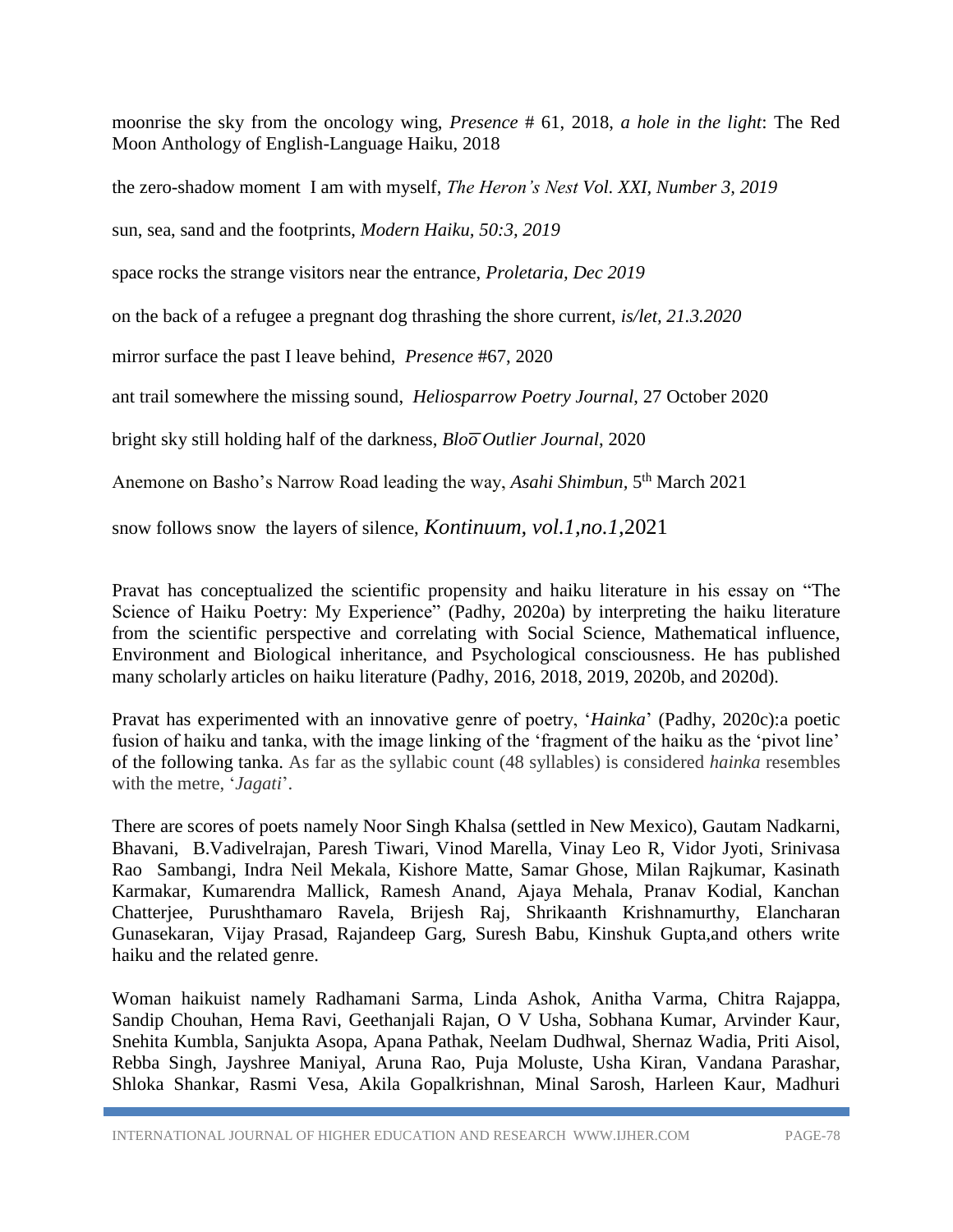Maitra, Richa Sharma, Hemapriya Chellappan, Madhuri Pillai (Australia), Archana Kapoor Nagpal, Neena Singh, Praniti Gulyani, and others mark their presence in the international arena.

In a country like India, known for her rich in literature and ancient culture Indian can dream of a great contributor to haiku literature, especially when a seven-year girl, Anika B Rao, writes the haiku with aesthetic value and humorous sense:

*Peak winter/ snowfall/ twilight in day*

*\**

*Autumn leaves falling/ colorful and crunchy/ nice wafers*

#### **References**

Aju Mukhopadhyay,2011, Short Verse Delight, Prasoon Publication, Gurgaon, p.64.

Anand Ramesh, 2014, The Birth of Haiku in Tamil and its Growth, Boloji. Com

<https://www.boloji.com/articles/15390/the-birth-of-haiku-in-tamil-and-its-growth>

Anand Ramesh, 2014, Kala Ramesh: In Conversation, Boloji.com

<https://www.boloji.com/articles/15456/kala-ramesh-in-conversation>

Chaitanya, Krishna,1982, An Affair Between India And Japan, The Statesman, 30 May 1982.

Chauhan, Sandip, 2017, Beyond the Fields: A trilingual haiku Anthology, Aesthetics Publications, Ludhiana, p.239.

Deodhar, Angelee, 2008, *Bharatiya Haiku* (Indian Haiku), A Bilingual Anthology of Haiku by Indian Poets, p.35.

Haiku from India, Terebess Asia Online **(TAO).**

<https://terebess.hu/english/india.html>

Desai, Jhinabhai, 1984, 16 Haiku, Indian Literature, Vol.XXVII, No.2, p.7-9.

Greve, Gabi, 2006, World Kigo Database, India Saijiki.

<https://indiasaijikiworlkhaiku.blogspot.com/2006/12/haiku-in-india.html>

Haiku India, Cafe Haiku,<https://cafehaiku.wordpress.com/tag/haiku-india/>

Kaul, Urmila, 1982, Haiku, Skylark'-47/48-82.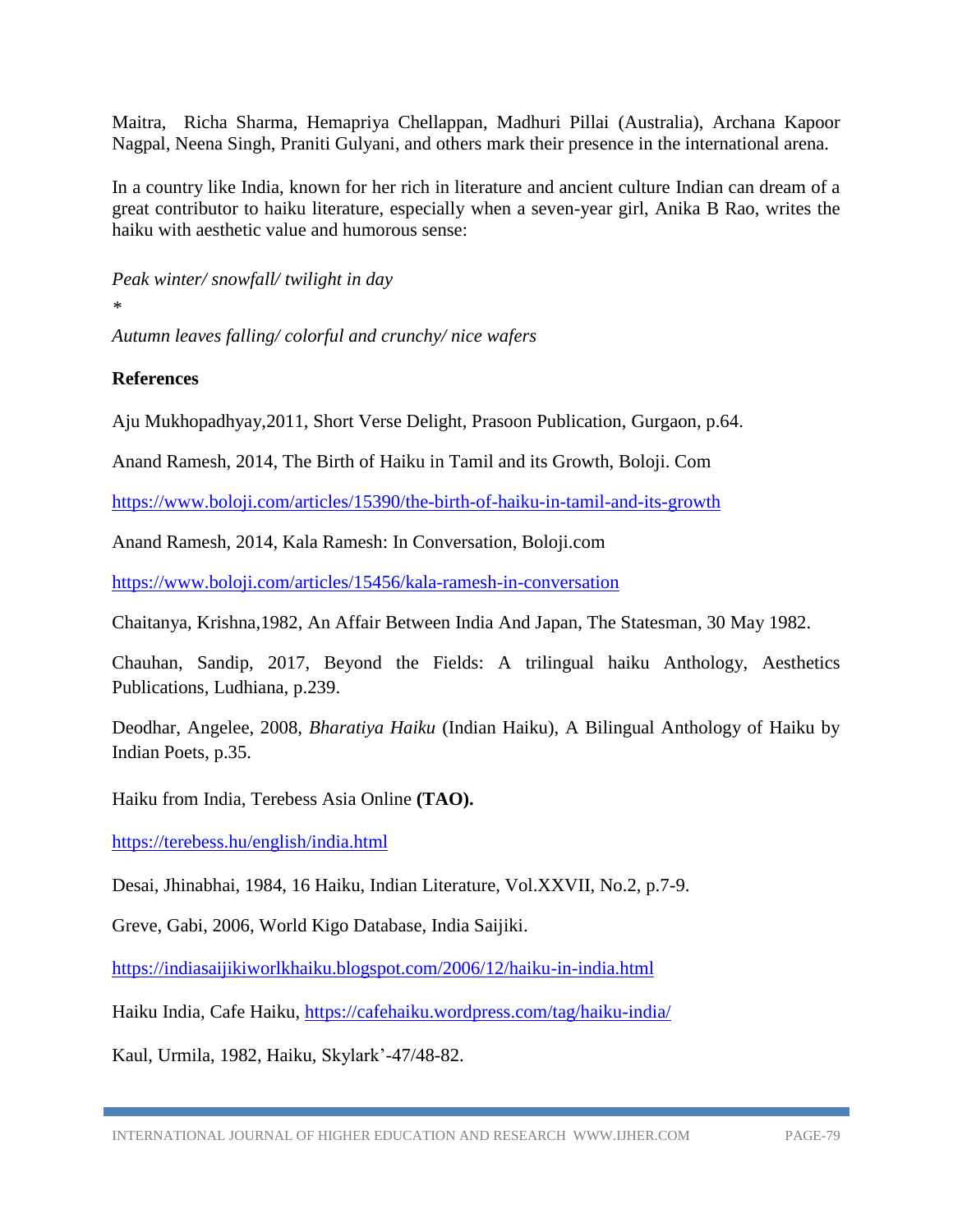Kiran, Pallavi, Article on R.K.Singh: Expanding the domain of India English Haiku.

[https://www.academia.edu/8024239/R\\_K\\_Singh\\_EXpanding\\_the\\_domain\\_of\\_India\\_English\\_Ha](https://www.academia.edu/8024239/R_K_Singh_EXpanding_the_domain_of_India_English_Haiku) [iku](https://www.academia.edu/8024239/R_K_Singh_EXpanding_the_domain_of_India_English_Haiku)

Kumar, Satish, 2001, A Survey of Indian English Poetry, Prakash Book Depot, Bareilly, p.328.

Living Haiku Anthology, Poet Index.

<https://livinghaikuanthology.com/index-of-poets/alphabetic-index.html>

Padhy, Pravat Kumar, 2016, Haiku: The Art of Words and My Maiden Journey, Living Haiku Anthology.

Padhy, Pravat Kumar, 2018, Monoku: An Experiment with Minimalism in Haiku Literature, Under the Basho.

Padhy, Pravat Kumar, 2019, Celestial Bodies (Monoku), The Haiku Foundation.

[https://www.thehaikufoundation.org/2019/11/01/per-diem-for-november-2019-celestial-bodies](https://www.thehaikufoundation.org/2019/11/01/per-diem-for-november-2019-celestial-bodies-monoku/)[monoku/](https://www.thehaikufoundation.org/2019/11/01/per-diem-for-november-2019-celestial-bodies-monoku/)

Padhy, Pravat Kumar, 2020a, The Science of Haiku Poetry: My Experience. https://www.academia.edu/32916446/The Science of Haiku Poetry My Experience

Padhy, Pravat Kumar, 2020b, The Craft of Haiku Writing: My Experience, Literary Vibes, Edition, LXIII.

Padhy, Pravat Kumar, 2020c, Hainka: A Fusion of Haiku and Tanka, Digital Library of The Haiku Foundation.

Padhy, Pravat Kumar, 2020d, Celestial Reference and Haiku Poetry, Under the Basho.

Padhy, Pravat Kumar, 2021, Haiku -The Tiny Poem and its Journey, Kitaab International. Singapore, 25.1.2021.

[https://kitaab.org/2021/01/25/literary-essay-haiku-the-tiny-poem-and-its-journey-by-pravat](https://kitaab.org/2021/01/25/literary-essay-haiku-the-tiny-poem-and-its-journey-by-pravat-kumar-padhy/)[kumar-padhy/](https://kitaab.org/2021/01/25/literary-essay-haiku-the-tiny-poem-and-its-journey-by-pravat-kumar-padhy/)

Pandey, B K, 2004, Contemporary Indian Poetry, Sarup & Sons Publication, New Delhi.

Patricia, Prime, Poetry of Moment. <https://stephengill.ca/Poetry%20of%20Moment-prime.htm>

Peeran, S L, 2019, Haiku, Tanka, Short Verse, Quatrain and Poems, AuthorsPress, New Delhi.